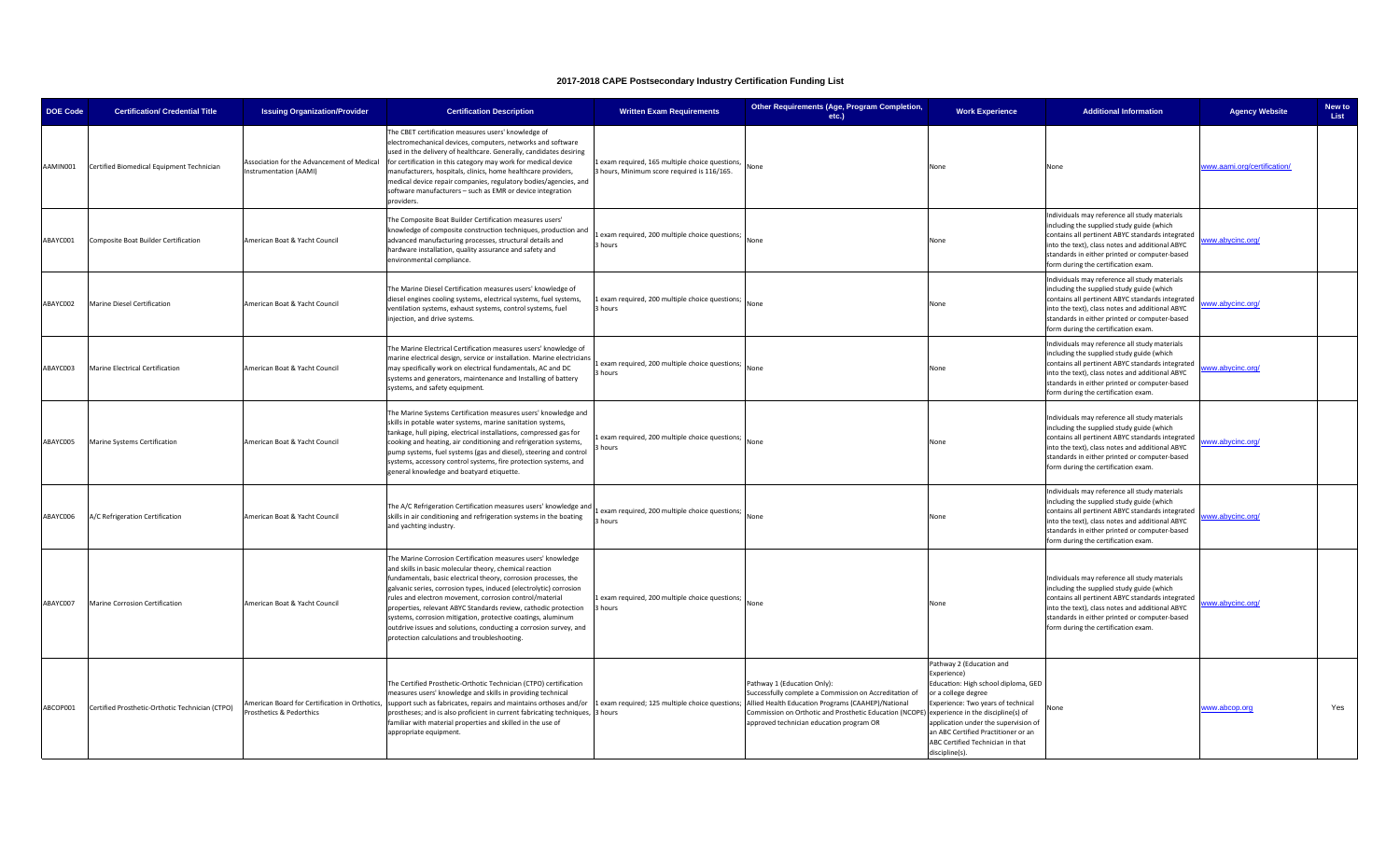| <b>DOE Code</b> | <b>Certification/ Credential Title</b>       | <b>Issuing Organization/Provider</b>                                                                      | <b>Certification Description</b>                                                                                                                                                                                                                                                                                                                                                                                           | <b>Written Exam Requirements</b>                                                                                                                      | Other Requirements (Age, Program Completion,<br>etc.)                                                                                                                                                                                                                               | <b>Work Experience</b>                                                                                                                                                                                                                                                                            | <b>Additional Information</b>                                                                                                                                                                                                        | <b>Agency Website</b>          | New to<br>List |
|-----------------|----------------------------------------------|-----------------------------------------------------------------------------------------------------------|----------------------------------------------------------------------------------------------------------------------------------------------------------------------------------------------------------------------------------------------------------------------------------------------------------------------------------------------------------------------------------------------------------------------------|-------------------------------------------------------------------------------------------------------------------------------------------------------|-------------------------------------------------------------------------------------------------------------------------------------------------------------------------------------------------------------------------------------------------------------------------------------|---------------------------------------------------------------------------------------------------------------------------------------------------------------------------------------------------------------------------------------------------------------------------------------------------|--------------------------------------------------------------------------------------------------------------------------------------------------------------------------------------------------------------------------------------|--------------------------------|----------------|
| ABRET001        | Registered EEG Technologist (R. EEG T.)      | American Board of Registration of<br>Electroencephalographic and Evoked<br><b>Potential Technologists</b> | The Registered EEG Technologist (R. EEG T.) measures users'<br>mowledge and skills in technological duties associated with<br>electroencephalographic (EEG) scans, providing doctors with<br>nformation regarding neurological and nervous system activity.                                                                                                                                                                | exam required                                                                                                                                         | None                                                                                                                                                                                                                                                                                | None                                                                                                                                                                                                                                                                                              | None                                                                                                                                                                                                                                 | www.abret.org/                 |                |
| ACFAT001        | <b>Accredited Business Accountant (ABA)</b>  | Accreditation Council for Accountancy &<br>Taxation                                                       | The Accredited Business Accountant (ABA) certification measures<br>users' knowledge and skills in financial accounting, financial<br>reporting, financial statement preparation, taxation, business<br>consulting services, business law and ethics.                                                                                                                                                                       | exam required (2 parts); Part 1 - 100 multiple<br>hoice questions; 3.5 hours; Part 2 - 100<br>multiple choice questions; 3.5 hours                    | None                                                                                                                                                                                                                                                                                | Three years experience: Related work<br>experience includes verifiable<br>experience in accounting, taxation,<br>financial services, or other field<br>requiring a practical and theoretical<br>knowledge of the subject matter<br>covered on the ACAT Comprehensive designation.<br>Examination. | Individuals who pass the exam but have not met<br>the experience requirement may market<br>hemselves as having passed the ACAT<br>Comprehensive Examination for Accreditation in<br>Accountancy, but are not entitled to use the ABA | www.acatcredentials.org        |                |
| ACFED001        | Certified Chef de Cuisine                    | American Culinary Federation                                                                              | The Certified Chef de Cuisine (CCC) certification measures users'<br>cnowledge and skills in basic cooking; advanced cooking;<br>supervisory management; sanitation, nutrition; and basic baking;<br>food safety and sanitation; organization; cooking skills and culinary hours; minimum score of 75% or higher<br>techniques; and taste and presentation.                                                                | written exam required; 1 hour; 100 multiple<br>hoice questions; minimum score of 70% or<br>higher required; 1 practical exam required; 3<br>required. | High school diploma/GED plus 100 hours of continuing<br>education. If candidate does not have a high school<br>diploma/GED, 200 hours of continuing education are<br>required. Hours earned for mandatory courses and/or<br>refreshers are included in the minimum CEH requirement. | Three years as a Sous Chef or chef<br>who supervises a shift or station(s) ir<br>a foodservice operation. Must have<br>supervised at least two full-time<br>people in the preparation of food.<br>Experience must be within the past<br>LO years.                                                 | None                                                                                                                                                                                                                                 | www.acfchefs.org               |                |
| ACFED002        | Certified Culinarian (CC)                    | American Culinary Federation                                                                              | A Certified Culinarian (CC) certification measures users' knowledge 2 exams required (1 written and 1 practical); 100<br>and skills in preparing and cooking sauces, cold food, fish, soups<br>and stocks, meats, vegetables, eggs and other food items.                                                                                                                                                                   | nultiple choice questions; Score of 70% or<br>higher required to pass                                                                                 | None                                                                                                                                                                                                                                                                                | None                                                                                                                                                                                                                                                                                              | None                                                                                                                                                                                                                                 | www.acfchefs.org               |                |
| ACOPC004        | Certified Outpatient Coder (COC)             | American Academy of Professional Coders                                                                   | The COC certification measures users' knowledge and skills in<br>assigning accurate medical codes for diagnoses, procedures and<br>services performed in the outpatient setting (emergency<br>department visits, outpatient clinic visits, same day surgeries,<br>diagnostic testing (radiology and laboratory), and outpatient<br>herapies (physical therapy, occupational therapy, speech therapy,<br>and chemotherapy). | exam required; 150 multiple choice questions;<br>hours 4 minutes                                                                                      | None                                                                                                                                                                                                                                                                                | None                                                                                                                                                                                                                                                                                              | An associates degree and maintaining a current<br>membership with the AAPC is recommended.                                                                                                                                           | vww.aapc.com/                  |                |
| ACOPC005        | Certified Professional Coder - Payer (CPC-P) | American Academy of Professional Coders                                                                   | The CPC-P® certification demonstrates a coder's aptitude,<br>proficiency and knowledge of coding guidelines and<br>reimbursement methodologies for all types of services from the<br>payer's perspective. Claims reviewers, utilization management,<br>auditors, benefits administrators, billing service, provider<br>relations, contracting and customer service staff can use a CPC-P <sup>®</sup><br>redential.        | exam required; 150 multiple choice questions; None<br>hours 4 minutes                                                                                 |                                                                                                                                                                                                                                                                                     | None                                                                                                                                                                                                                                                                                              | An associates degree and maintaining a current<br>membership with the AAPC is recommended.                                                                                                                                           | vww.aapc.com/                  |                |
| ACOPC006        | Certified Professional Coder (CPC)           | American Academy of Professional Coders                                                                   | The CPC certification measures users' knowledge and skills in<br>Health and information documentation; ICD-9-CM diagnosis<br>coding; CPT and HCPCS II coding; reimbursement; data quality and<br>analysis; information and communication technologies; and<br>ompliance and regulatory issues.                                                                                                                             | exam required; 150 multiple choice questions;<br>5 hours 4 minutes                                                                                    | None                                                                                                                                                                                                                                                                                | None                                                                                                                                                                                                                                                                                              | An associates degree and maintaining a current<br>membership with the AAPC is recommended.                                                                                                                                           | ww.aapc.com/                   |                |
| ACOPC007        | Certified Professional Biller (CPB)          | American Academy of Professional Coders                                                                   | The CPB certification measures users' knowledge and skills in<br>government regulations and private payer policies, follow-up on<br>claim statuses, resolution of claim denials, appeals submission,<br>posting of payments and adjustments, and collections<br>management.                                                                                                                                                | exam required; 150 multiple choice questions;<br>hours 4 minutes                                                                                      | None                                                                                                                                                                                                                                                                                | None                                                                                                                                                                                                                                                                                              | An associates degree and maintaining a current<br>membership with the AAPC is recommended.                                                                                                                                           | ww.aapc.com/                   |                |
| ACSMD002        | Certified Personal Trainer                   | American College of Sports Medicine                                                                       | The ACSM Certified Personal Trainer certification measures<br>knowledge and skills in demonstrating safe and effective methods<br>of exercise by applying the fundamental principles of exercise<br>science and in writing appropriate exercise recommendations.                                                                                                                                                           | exam required                                                                                                                                         | Individuals must have a high school diploma or equivalent<br>Must be 18 years of age; have a current Adult CPR<br>certification that has a practical skills examination<br>component (such as the American Heart Association or the<br>American Red Cross)                          | None                                                                                                                                                                                                                                                                                              | None                                                                                                                                                                                                                                 | http://certification.acsm.org/ |                |
| ADESK021        | Autodesk Certified Professional - AutoCAD    | Autodesk                                                                                                  | The Autodesk Certified Professional - AutoCAD certification<br>measures professional users' knowledge of the tools, features, and<br>common tasks of the AutoCAD product, which is a 2D and 3D CAD<br>application that allows users to design, visualize, and document<br>ideas.                                                                                                                                           | exam required; 120-minute performance<br>ased test with 35 questions.                                                                                 | None                                                                                                                                                                                                                                                                                | None                                                                                                                                                                                                                                                                                              | It is recommended that an individual complete<br>an Autodesk Official Training Courseware (AOTC)<br>or equivalent plus 400 hours of hands-on<br>application before sitting for the exam.                                             | www.autodesk.com               |                |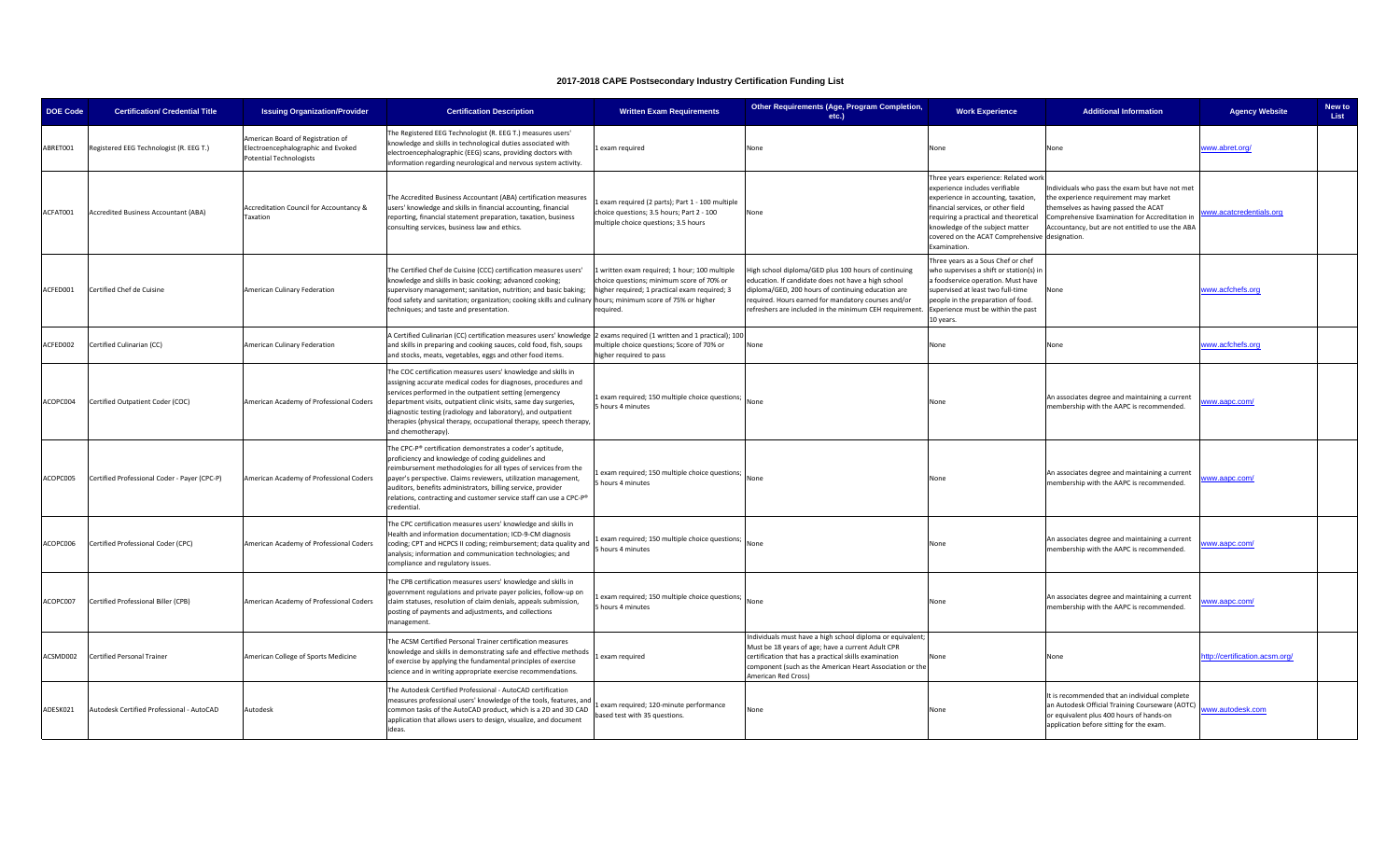| <b>DOE Code</b> | <b>Certification/ Credential Title</b>                   | <b>Issuing Organization/Provider</b>                                          | <b>Certification Description</b>                                                                                                                                                                                                                                                                                                                                                                                      | <b>Written Exam Requirements</b>                                                                      | Other Requirements (Age, Program Completion,<br>etc.) | <b>Work Experience</b> | <b>Additional Information</b>                                                                                                                                                                                                                                                                                   | <b>Agency Website</b> | New to<br>List |
|-----------------|----------------------------------------------------------|-------------------------------------------------------------------------------|-----------------------------------------------------------------------------------------------------------------------------------------------------------------------------------------------------------------------------------------------------------------------------------------------------------------------------------------------------------------------------------------------------------------------|-------------------------------------------------------------------------------------------------------|-------------------------------------------------------|------------------------|-----------------------------------------------------------------------------------------------------------------------------------------------------------------------------------------------------------------------------------------------------------------------------------------------------------------|-----------------------|----------------|
| ADESK023        | utodesk Certified Professional - AutoCAD Civil           | Autodesk                                                                      | The Autodesk Certified Professional - AutoCAD Civil 3D<br>certification measures professional users' knowledge of the<br>AutoCAD Civil 3D product, which provides project teams with a<br>omprehensive surveying, design, analysis and documentation<br>solution to deliver land development, transportation, and<br>environmental projects.                                                                          | 1 exam required; 120-minute performance<br>based test with 35 questions.                              | None                                                  | None                   | None                                                                                                                                                                                                                                                                                                            | www.autodesk.com      |                |
| ADESK024        | Autodesk Certified Professional - Inventor               | Autodesk                                                                      | The Autodesk Certified Professional - Inventor certification<br>measures professional users' provides a comprehensive set of 3D<br>modeling and mechanical design tools for producing, validating,<br>and documenting complete digital prototypes.                                                                                                                                                                    | exam required; 120-minute performance<br>ased test with 35 questions.                                 | None                                                  | None                   | It is recommended that an individual complete<br>an Autodesk Official Training Courseware (AOTC)<br>or equivalent plus 400 hours of hands-on<br>application before sitting for the exam.                                                                                                                        | www.autodesk.com      |                |
| ADESK025        | Autodesk Certified Professional - Revit<br>Architecture  | Autodesk                                                                      | The Autodesk Certified Professional - Revit Architecture<br>certification measures professional users' knowledge of the Revit<br>Architecture product, which provides building information<br>modeling software and allows architects to focus on designing<br>buildings, work in any view, iterate throughout the different design<br>phases, and make changes to major compositional elements.                      | 1 exam required; 120-minute performance<br>based test with 35 questions.                              | None                                                  | None                   | It is recommended that an individual complete<br>an Autodesk Official Training Courseware (AOTC)<br>or equivalent plus 400 hours of hands-on<br>application before sitting for the exam.                                                                                                                        | www.autodesk.com      |                |
| ADOBE003        | Adobe Certified Expert (ACE) - Illustrator               | Adobe Systems                                                                 | The Adobe Certified Expert (Illustrator) certification measures<br>users' knowledge of creating and editing vector graphics in the<br>Illustrator application for graphic designers and arts. This includes passing score of 63%.<br>preparing graphics for print, Web, and mobile platforms.                                                                                                                         | exam required; 60 questions with a minimum                                                            | None                                                  | None                   | None                                                                                                                                                                                                                                                                                                            | www.adobe.com         |                |
| ADOBE005        | Adobe Certified Expert (ACE) - Photoshop                 | Adobe Systems                                                                 | The Adobe Certified Expert - Photoshop certification measures<br>users' knowledge of correcting, painting, and retouching images<br>using the Photoshop application. This includes knowledge in<br>Photoshop UI, painting and retouching, creating and using layers<br>supporting video; working with vector tools, automation, and<br>ilters; using camera RAW; managing color, and preparing images<br>for the web. | exam required; 57 questions with a minimum<br>passing score of 63%.                                   | None                                                  | None                   | None                                                                                                                                                                                                                                                                                                            | www.adobe.com         |                |
| ADOBE019        | Adobe Certified Expert (ACE) - Dreamweaver               | Adobe Systems                                                                 | The Adobe Certified Expert (ACE) in Dreamweaver certification<br>neasures users' knowledge and skills of site architecture,<br>designing page layouts, coding pages, and formatting page<br>lements.                                                                                                                                                                                                                  | exam required; 60 multiple choice questions,<br>65 minutes, minimum passing score of 75%<br>required. | None                                                  | None                   | None                                                                                                                                                                                                                                                                                                            | www.adobe.com         |                |
| AFHDI001        | Certified Healthcare Documentation Specialist<br>CHDS)   | Association for Healthcare Documentation<br>ntegrity (AHDI)                   | The CHDS certification measures users' knowledge and skills<br>needed to practice medical transcription effectively in a<br>multispecialty acute-care facility, where variable specialties,<br>document types, and difficulty of dictation necessitate an<br>advanced level of clinical knowledge and interpretive ability.                                                                                           | exam required                                                                                         | None                                                  | None                   | None                                                                                                                                                                                                                                                                                                            | www.ahdionline.org    |                |
| AFHDI002        | Registered Healthcare Documentation Specialist<br>(RHDS) | Association for Healthcare Documentation<br>ntegrity (AHDI)                   | The Registered Healthcare Documentation Specialist (RHDS)<br>certification measures users' knowledge and skills in medical<br>erminology; anatomy; physiology; disease processes; diagnostics<br>laboratory medicine, imaging, classification systems; and<br>reatment - pharmacology, surgery.                                                                                                                       | exam required; 130 multiple choice questions<br>and fill-in-the-blank transcription against audio.    | None                                                  | None                   | None                                                                                                                                                                                                                                                                                                            | www.ahdionline.org    |                |
| AHCSM001        | Certified Registered Central Service Technician          | nternational Association of Healthcare<br>Central Service Material Management | The CRCST Certification measures users' knowledge and skills in<br>decontaminating, inspecting, assembling, disassembling,<br>packaging, and sterilizing reusable surgical instruments or devices<br>n a health care facility that are essential for patient safety.                                                                                                                                                  | exam required                                                                                         | 400 hours of hands-on experience                      | None                   | None                                                                                                                                                                                                                                                                                                            | www.iahcsmm.org/      |                |
| AHIMA001        | Certified Coding Associate (CCA)                         | American Health Information Management<br><b>Association</b>                  | The CCA certification measures users' knowledge and skills in<br>health records and data content; health information requirements<br>and standards; clinical classification systems; reimbursement<br>methodologies; information and communication technologies; and<br>privacy, confidentiality, legal and ethical issues.                                                                                           | exam required; 100 multiple choice, 2 hours                                                           | None                                                  | None                   | Recommended: 6 months coding experience<br>directly applying codes; OR Completion of an<br>AHIMA approved coding program (PCAP<br>Program); OR Completion of other coding<br>training program to include anatomy &<br>physiology, medical terminology, Basic ICD<br>diagnostic/procedural and Basic CPT coding. | www.ahima.org         |                |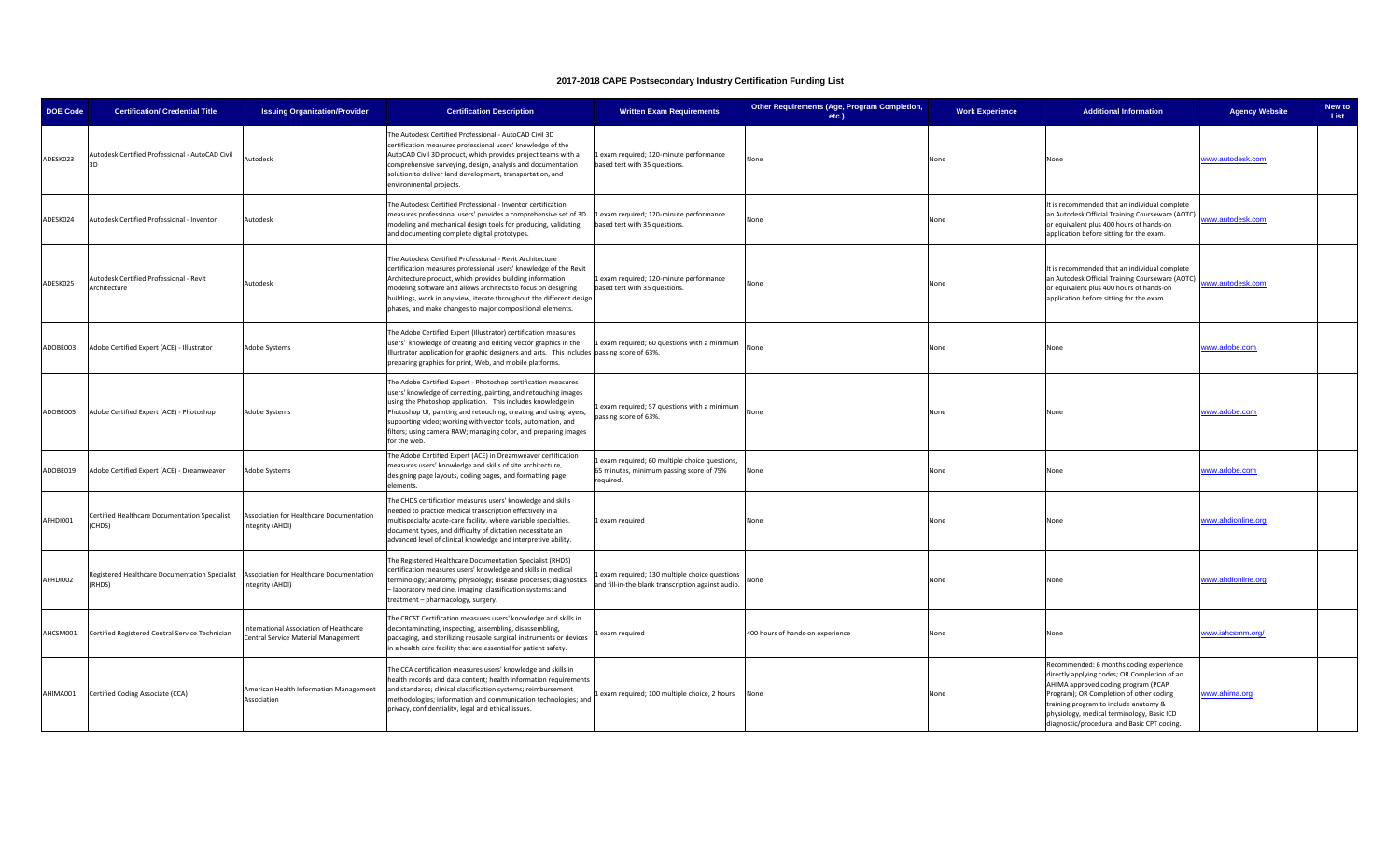| <b>DOE Code</b> | <b>Certification/ Credential Title</b>                                                      | <b>Issuing Organization/Provider</b>                  | <b>Certification Description</b>                                                                                                                                                                                                                                                                                                                                                                                                                                                                                                                                                                                                                                                                                                                                                                     | <b>Written Exam Requirements</b>                                                                                                                                                                                                                           | Other Requirements (Age, Program Completion,<br>etc.)                                                                                | <b>Work Experience</b>                                                                                                                                                                                                                        | <b>Additional Information</b> | <b>Agency Website</b> | New to<br>List |
|-----------------|---------------------------------------------------------------------------------------------|-------------------------------------------------------|------------------------------------------------------------------------------------------------------------------------------------------------------------------------------------------------------------------------------------------------------------------------------------------------------------------------------------------------------------------------------------------------------------------------------------------------------------------------------------------------------------------------------------------------------------------------------------------------------------------------------------------------------------------------------------------------------------------------------------------------------------------------------------------------------|------------------------------------------------------------------------------------------------------------------------------------------------------------------------------------------------------------------------------------------------------------|--------------------------------------------------------------------------------------------------------------------------------------|-----------------------------------------------------------------------------------------------------------------------------------------------------------------------------------------------------------------------------------------------|-------------------------------|-----------------------|----------------|
| AHIMA002        | Certified Coding Specialist (CCS)                                                           | American Health Information Management<br>Association | The Certified Coding Specialists (CCS) certification measures users'<br>knowledge and skills in classifying medical data from patient<br>ecords, usually in a hospital setting. CCS review patients' records choice questions; Part 2 (Medical Record<br>and assign numeric codes for each diagnosis and procedure. They Coding) - requires coding of 13 medical records<br>possess expertise in the ICD-9-CM and CPT coding systems as well containing seven outpatient records and six<br>as knowledge of medical terminology, disease processes, and<br>pharmacology.                                                                                                                                                                                                                             | 1 exam required (2 parts); Part 1 - 60 multiple<br>npatient records                                                                                                                                                                                        | Completed coursework in anatomy and physiology,<br>pathophysiology, and pharmacology, or demonstrated<br>proficiency in these areas. | At least 3 years of on-the-job<br>experience in hospital-based<br>inpatient coding and<br>Ambulatory/Outpatient Car coding<br>for multiple case types.                                                                                        | None                          | www.ahima.org         |                |
| AHIMA003        | Certified Coding Specialist - Physician-based (CCS- American Health Information Management  | Association                                           | The Certified Coding Specialist - Physician-based (CCS-P)<br>certification measures users' knowledge and skills in physician-<br>based settings and in-depth knowledge of the CPT coding system<br>and familiarity with the ICD-9-CM and HCPCS Level II coding<br>systems.                                                                                                                                                                                                                                                                                                                                                                                                                                                                                                                           | Lexam required (2 parts); Part 1 - 60 multiple<br>choice questions; Part 2 (Medical Record<br>Coding) - requires performance of diagnostic<br>(ICD-9) and procedural (CPT and HCPCS Level II) proficiency in these areas.<br>coding for physician services | Completed coursework in anatomy and physiology,<br>pathophysiology, and pharmacology, or demonstrated                                | At least three years of on-the-job<br>experience in coding for physician<br>services in multiple settings utilizing<br>codes in the E/M, surgery, medicine<br>and/or anesthesia, radiology and<br>laboratory chapters of CPT and<br>HCPCS II. | None                          | www.ahima.org         |                |
| AHIMA007        | Registered Health Information Administrator<br>(RHIA)                                       | American Health Information Management<br>Association | The RHIA certification measures users' knowledge and skills in<br>managing patient health information and medical records,<br>administering computer information systems, collecting and<br>analyzing patient data, and using classification systems and<br>medical terminologies; possessing comprehensive knowledge of<br>medical, administrative, ethical and legal requirements and<br>standards related to healthcare delivery and the privacy of<br>protected patient information; managing people and operational<br>units, participates in administrative committees, and prepares<br>budgets; and interacting with all levels of an organization - clinical,<br>inancial, administrative, and information systems - that employ<br>patient data in decision-making and everyday operations. | exam required; 180 four-option, multiple<br>choice questions (160 scored questions and 20 None<br>pretest questions); 4 hours                                                                                                                              |                                                                                                                                      | None                                                                                                                                                                                                                                          | None                          | www.ahima.org         |                |
| AHIMA009        | Registered Health Information Technician (RHIT)                                             | American Health Information Management<br>Association | The RHITs certification measures users' knowledge and skills in<br>ensuring the quality of medical records by verifying their<br>completeness, accuracy, and proper entry into computer systems; choice questions (130 scored questions and 20 None<br>and using computer applications to assemble and analyze patient<br>data for the purpose of improving patient care or controlling costs.                                                                                                                                                                                                                                                                                                                                                                                                       | 1 exam required; 150 four-option, multiple<br>pretest questions); 3.5 hours                                                                                                                                                                                |                                                                                                                                      | None                                                                                                                                                                                                                                          | None                          | www.ahima.org         |                |
| AHIMA010        | Certified in Health Care Privacy & Security (CHPS)                                          | American Health Information Management<br>Association | The CHPS certification measures users' knowledge and skills in<br>management and administration; regulatory requirements,<br>nvestigation and compliance; information technology; physical<br>safeguards; and health information management.                                                                                                                                                                                                                                                                                                                                                                                                                                                                                                                                                         | Lexam required; 150 four-option, multiple<br>choice questions (125 scored questions and 25 None<br>pretest questions); 3.5 hours                                                                                                                           |                                                                                                                                      | None                                                                                                                                                                                                                                          | None                          | www.ahima.org         |                |
| AHIMA011        | Certified Healthcare Technology Specialist -<br>Clinician/Practitioner Consultant (CHTS-CP) | American Health Information Management<br>Association | The CHTS-CP certification measures users' knowledge and skills in<br>solutions for health IT implementation problems in clinical and<br>public health settings; workflow and data collection issues from a<br>clinical perspective, including quality measurement and<br>improvement; selection of vendors and software; and users'<br>needs, acting as a liaison between users, IT staff, and vendors.                                                                                                                                                                                                                                                                                                                                                                                              | 1 exam required; 125 multiple choice questions;<br>3 hours                                                                                                                                                                                                 | None                                                                                                                                 | None                                                                                                                                                                                                                                          | None                          | www.ahima.org         |                |
| AHIMA012        | Certified Healthcare Technology Specialist -<br>Implementation Manager (CHTS-IM)            | American Health Information Management<br>Association | The CHTS-IM certification measures users' knowledge and skills in<br>project management and change management principles to create<br>implementation project plans to achieve the project goals;<br>interaction with office/hospital personnel to ensure open<br>communication with the support team; and managing vendor<br>elations, providing feedback to health IT vendors for product<br>mprovement.                                                                                                                                                                                                                                                                                                                                                                                            | 1 exam required; 125 multiple choice questions;<br>3 hours                                                                                                                                                                                                 | None                                                                                                                                 | None                                                                                                                                                                                                                                          | None                          | www.ahima.org         |                |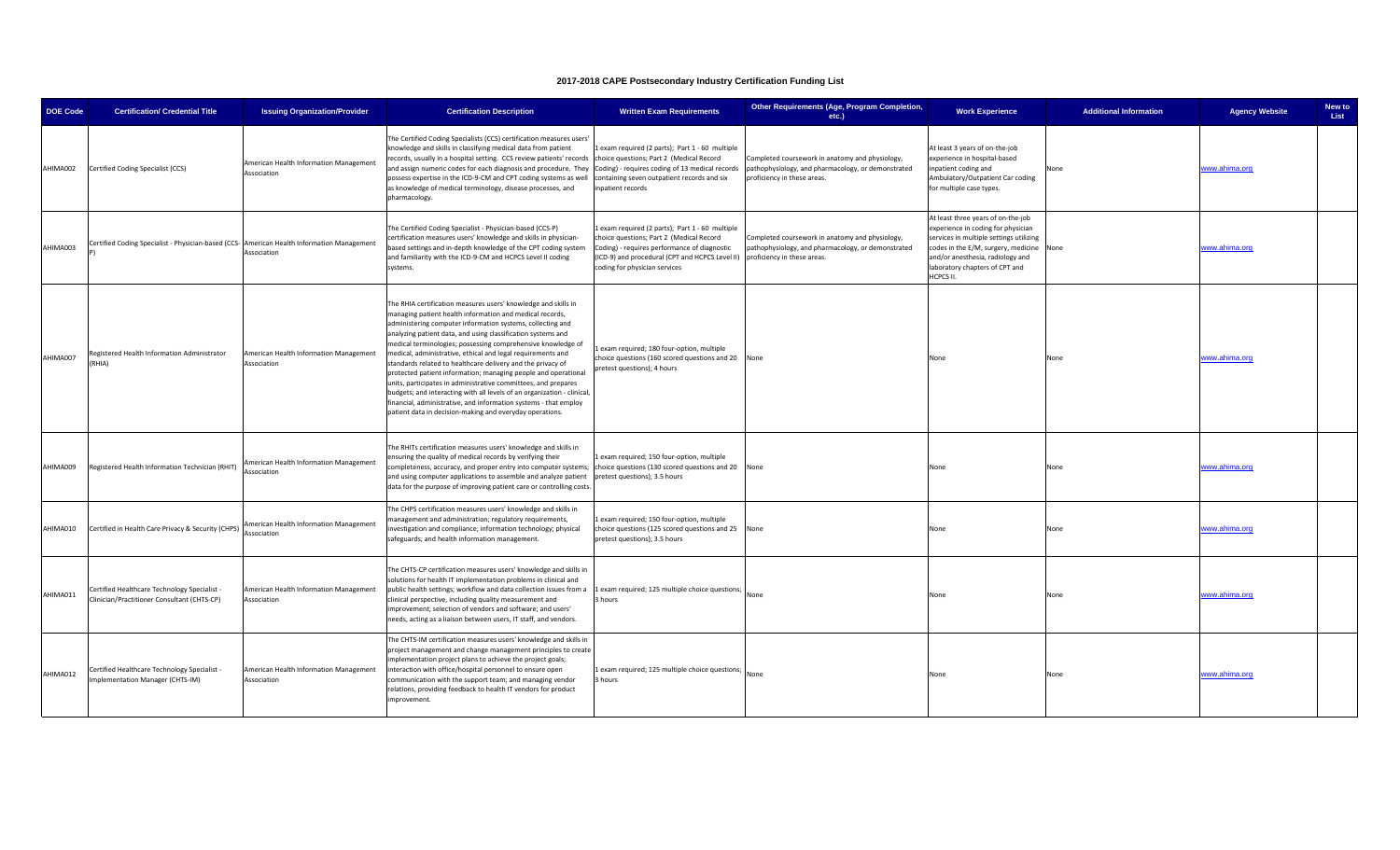| <b>DOE Code</b> | <b>Certification/ Credential Title</b>                                                                                      | <b>Issuing Organization/Provider</b>                  | <b>Certification Description</b>                                                                                                                                                                                                                                                                                                                                                                                                                                                                                 | <b>Written Exam Requirements</b>                            | Other Requirements (Age, Program Completion,<br>etc.)                                                                                                                                                                                                                                                                                     | <b>Work Experience</b>                                                                                               | <b>Additional Information</b> | <b>Agency Website</b> | New to<br>List |
|-----------------|-----------------------------------------------------------------------------------------------------------------------------|-------------------------------------------------------|------------------------------------------------------------------------------------------------------------------------------------------------------------------------------------------------------------------------------------------------------------------------------------------------------------------------------------------------------------------------------------------------------------------------------------------------------------------------------------------------------------------|-------------------------------------------------------------|-------------------------------------------------------------------------------------------------------------------------------------------------------------------------------------------------------------------------------------------------------------------------------------------------------------------------------------------|----------------------------------------------------------------------------------------------------------------------|-------------------------------|-----------------------|----------------|
| AHIMA013        | Certified Healthcare Technology Specialist -<br>Implementation Support Specialist (CHTS-IS)                                 | American Health Information Management<br>Association | The CHTS-IS certification measures users' knowledge and skills in<br>implementation project plans, by installing hardware (as needed)<br>and configuring software to meet practice needs; usability<br>principles into design and implementation; testing the software<br>against performance specifications; and interacting with the<br>vendors as needed to rectify problems that occur during the<br>deployment process.                                                                                     | exam required; 125 multiple choice questions;<br>hours      | None                                                                                                                                                                                                                                                                                                                                      | None                                                                                                                 | None                          | www.ahima.org         |                |
| AHIMA014        | Certified Healthcare Technology Specialist -<br>Practice Workflow & Information Management<br>Redesign Specialist (CHTS-PW) | American Health Information Management<br>Association | The CHTS-PW certification measures users' knowledge and skills in<br>conducting user requirements analysis to facilitate workflow<br>design; integrating information technology functions into<br>workflow; documenting health information exchange needs;<br>designing processes and information flows that accommodate<br>quality improvement and reporting; working with provider<br>personnel to implement revised workflows; and evaluating process<br>workflows to validate or improve practice's systems. | Lexam required; 125 multiple choice questions;<br>3 hours   | None                                                                                                                                                                                                                                                                                                                                      | None                                                                                                                 | None                          | www.ahima.org         |                |
| AHIMA015        | Certified Healthcare Technology Specialist<br>echnical/Software Support Staff (CHTS-TS)                                     | American Health Information Management<br>Association | The CHTS-TS certification measures users' knowledge and skills in<br>interacting with end users to diagnose IT problems and implement<br>solutions; documenting IT problems and evaluate the effectiveness<br>of problem resolution; and supporting systems security and<br>standards.                                                                                                                                                                                                                           | exam required; 125 multiple choice questions; None<br>hours |                                                                                                                                                                                                                                                                                                                                           | None                                                                                                                 | None                          | www.ahima.org         |                |
| AHIMA016        | Certified Healthcare Technology Specialist -<br>rainer (CHTS-TR)                                                            | American Health Information Management<br>Association | The CHTS-TR certification measures users' knowledge and skills in<br>using a range of health IT applications, preferably at an expert<br>level; assessing training needs and competencies of learners; and<br>designing lesson plans, structuring active learning experiences for<br>users.                                                                                                                                                                                                                      | exam required; 125 multiple choice questions; None<br>hours |                                                                                                                                                                                                                                                                                                                                           | None                                                                                                                 | None                          | www.ahima.org         |                |
| AHIMA017        | Certified Documentation Improvement<br>Practitioner (CDIP)                                                                  | American Health Information Management<br>Association | The CDIP certification measures users' knowledge and skills in<br>clinical documentation in patient health records; health<br>informatics and information management community; and<br>capturing documentation necessary to fully communicate patients'<br>health status and conditions.                                                                                                                                                                                                                         | exam required                                               | An RHIA®, RHIT®, CCS®, CCS-P®, RN, MD or DO and two (2)<br>years experience in clinical documentation improvement<br>An Associate's degree or higher and three (3) years of<br>experience in clinical documentation improvement<br>(Individuals must also have completed coursework in<br>Medical Terminology and Anatomy and Physiology) | None                                                                                                                 | None                          | <u>www.ahima.org</u>  |                |
| AHIMA018        | Certified Health Data Analyst (CHDA)                                                                                        | American Health Information Management<br>Association | The CHDA designation certification measures users' knowledge to<br>acquire, manage, analyze, interpret, and transform data into<br>accurate, consistent, and timely information. CHDA-credentialed<br>professionals exhibit broad organizational knowledge and the<br>ability to communicate with individuals and groups at multiple<br>levels, both internal and external.                                                                                                                                      | exam required                                               | Associate's degree and minimum of five (5) years of<br>healthcare data experience<br>.Healthcare information management credential (RHIT®) None<br>and minimum of three (3) years of healthcare data<br>experience.                                                                                                                       |                                                                                                                      | None                          | www.ahima.org         |                |
| AIOPB001        | Certified Bookkeeper                                                                                                        | American Institute of Professional<br>Bookkeepers     | The American Institute of Professional Bookkeepers' (AIPB)<br>certification measures knowledge in the skills to achieve<br>recognition of bookkeepers as accounting professionals.                                                                                                                                                                                                                                                                                                                               | I exams required; passing score for each exam is<br>75%.    |                                                                                                                                                                                                                                                                                                                                           | Individuals are required to complete<br>at least two years experience or the None<br>part time freelance equivalent. |                               | www.aipb.org          |                |
|                 | AMAMA001 Certified Medical Assistant (CMA)                                                                                  | American Association of Medical Assistants            | The Certified Medical Assistant (CMA) certification measures<br>knowledge and skills in ambulatory settings (clinics and medical<br>offices) under the supervision of physicians. CMAs are capable of<br>doing both clinical and administrative procedures and are tested in<br>such procedures.                                                                                                                                                                                                                 | exam required; 200 multiple choice questions                | Individuals must be a graduate of CAAHEP or ABHES<br>accredited medical assisting program.                                                                                                                                                                                                                                                | None                                                                                                                 | None                          | www.aama-ntl.org      |                |
| AMAOB001        | Medical Laboratory Technician (MLT)                                                                                         | American Association of Bioanalysts (AAB)             | The Medical Laboratory Technician (MLT) certification measures<br>users' knowledge and skills in chemistry; hematology;<br>immunology; immunohematology, microbiology or molecular<br>diagnostics.                                                                                                                                                                                                                                                                                                               | exam required                                               | Individuals must complete a clinical laboratory training<br>program approved or accredited by an organization<br>approved by the U.S. Department of Health and Human<br>Services (HHS) OR Earn an associate degree (or the<br>equivalent) in a laboratory science, or medical laboratory<br>technology, from an accredited institution    | None                                                                                                                 | None                          | www.aab.org           |                |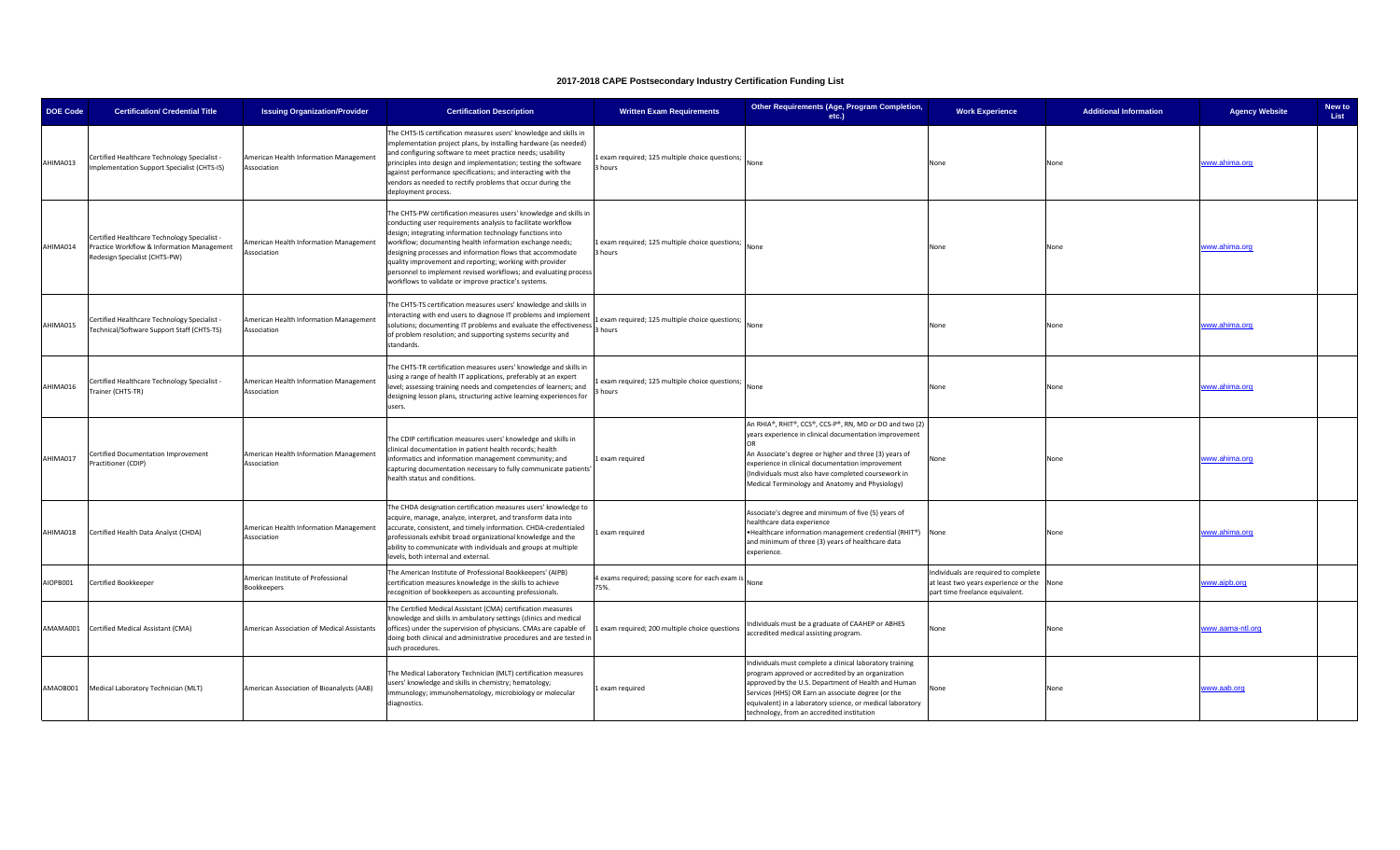| <b>DOE Code</b> | <b>Certification/ Credential Title</b>        | <b>Issuing Organization/Provider</b>             | <b>Certification Description</b>                                                                                                                                                                                                                                                                                                                                                                                                                                                                                                                                                                                                                                                                                                        | <b>Written Exam Requirements</b>                                                                     | Other Requirements (Age, Program Completion,<br>etc.)                                                                                                                                                                                                                                                                                                                                                                                                                                                                   | <b>Work Experience</b>                                                                                                                                                  | <b>Additional Information</b>                                                                                                                                                               | <b>Agency Website</b>                                                               | New to<br>List |
|-----------------|-----------------------------------------------|--------------------------------------------------|-----------------------------------------------------------------------------------------------------------------------------------------------------------------------------------------------------------------------------------------------------------------------------------------------------------------------------------------------------------------------------------------------------------------------------------------------------------------------------------------------------------------------------------------------------------------------------------------------------------------------------------------------------------------------------------------------------------------------------------------|------------------------------------------------------------------------------------------------------|-------------------------------------------------------------------------------------------------------------------------------------------------------------------------------------------------------------------------------------------------------------------------------------------------------------------------------------------------------------------------------------------------------------------------------------------------------------------------------------------------------------------------|-------------------------------------------------------------------------------------------------------------------------------------------------------------------------|---------------------------------------------------------------------------------------------------------------------------------------------------------------------------------------------|-------------------------------------------------------------------------------------|----------------|
| AMAOB002        | Medical Technologist (MT(AAB))                | American Association of Bioanalysts (AAB)        | The MT(AAB) Generalist Certification measures users' knowledge<br>and skills in chemistry (clinical chemistry, endocrinology,<br>toxicology, urinalysis, radioimmunoassay); hematology<br>hemostasis, coagulation, hematologic elements, cell identification<br>and parameters, bone marrow, staining, hematologic<br>abnormalities and disease); immunology (serology, general<br>mmunology, antibody and antigen identification and<br>measurement); immunohematology (abo grouping and rh typing,<br>unexpected antibody detection and identification, compatibility<br>esting); and microbiology (bacteriology, mycology, parasitology,<br>and virology).                                                                           | 1 exam required                                                                                      | Individuals must earn an associate degree or an associate<br>of applied science degree, or the equivalent, from an<br>accredited institution with a major in a laboratory science<br>or medical technology.                                                                                                                                                                                                                                                                                                             | None                                                                                                                                                                    | None                                                                                                                                                                                        | www.aab.org                                                                         |                |
| AMAZN001        | AWS Certified Solutions Architect - Associate | Amazon                                           | The AWS Certified Solutions Architect - Associate certification<br>measures users' knowledge and skills in designing and deploying<br>scalable, highly available, and fault tolerant systems on AWS;<br>lifting and shifting of an existing on-premises application to AWS;<br>ngressing and egressing of data to and from AWS; delecting the<br>appropriate AWS service based on data, compute, database, or<br>security requirements; identifying appropriate use of AWS<br>architectural best practices; and estimating AWS costs and<br>identifying cost control mechanisms.                                                                                                                                                        | exam required; multiple choice and multiple<br>answer questions; 80 minutes                          | Individuals must have one or more years of hands-on<br>experience designing available, cost efficient, fault<br>tolerant, and scalable distributed systems on AWS; In-<br>depth knowledge of at least one high-level programming<br>inguage; Ability to identify and define requirements for<br>an AWS-based application; Experience with deploying<br>hybrid systems with on-premises and AWS components;<br>Capability to provide best practices for building secure and<br>reliable applications on the AWS platform | Individuals must have one or more<br>years of hands-on experience<br>designing available, cost efficient,<br>fault tolerant, and scalable<br>distributed systems on AWS | None                                                                                                                                                                                        | ttps://aws.amazon.com/certificati<br>on/certified-solutions-architect-<br>ssociate/ |                |
| AMCMA001        | Certified Composites Technician               | American Composites Manufacturers<br>Association | The Certified Composites Technician certification measures users'<br>knowledge and skills in History of fiberglass; general composites<br>knowledge; composites manufacturing processes; composite<br>materials for boat building; marine gel coat application; marine<br>laminating techniques; controlled spraying; and fluid handling<br>equipment.                                                                                                                                                                                                                                                                                                                                                                                  | Lexam required; 100 multiple choice questions;<br>2 hours; minimum passing score of 80% or<br>higher | None                                                                                                                                                                                                                                                                                                                                                                                                                                                                                                                    | None                                                                                                                                                                    | None                                                                                                                                                                                        | www.acmanet.org                                                                     |                |
| AMDDA003        | Certified Drafter - Architectural             | American Design Drafting Association             | The Certified Drafter - Architectural certification measures<br>mowledge and skills in abbreviations, terms and identification;<br>drafting processes: communication; details: notations; site<br>drawings and topography; floor plans and layouts; exterior views: 1 exam required; 120 minutes; 410 questions;<br>elevations; building materials; roofs and roof plans; building codes passing score of 75% or greater.<br>and ADA codes; general building systems; stairs and steps;<br>electrical; HVAC; schedules; plumbing; geometry, lines and math;<br>and foundations.                                                                                                                                                         |                                                                                                      | None                                                                                                                                                                                                                                                                                                                                                                                                                                                                                                                    | None                                                                                                                                                                    | One year On-the-Job Training or 400 - 600<br>Contact Hours of Practical Discipline Specific<br>Education is recommended prior to taking the<br>Apprentice Drafter "AD" certification exam.  | ww.adda.org                                                                         |                |
| AMDDA004        | Certified Drafter - Mechanical                | American Design Drafting Association             | The Certified Drafter - Mechanical certification measures<br>cnowledge and skills in general terminology and identification;<br>equipment, techniques, and drawing rules and principles;<br>dimensioning and layouts; descriptive geometry; multi view<br>drawing: identification and terminology; sectional views:<br>identification and terminology; pictorials: identification and<br>erminology; auxiliary views: identification and terminology;<br>revolutions: usage and applications; intersections: usage and<br>applications; geometric dimensioning & tolerancing; working<br>drawings: identification and numbering; threads, fasteners,<br>connections and welding; drafting math and geometry; and<br>drawing management. | 1 exam required; 180 minutes; 400 questions;<br>passing score of 75% or greater.                     | None                                                                                                                                                                                                                                                                                                                                                                                                                                                                                                                    | None                                                                                                                                                                    | Two years On-the-Job Training or 800 - 1200<br>Contact Hours of Practical Discipline Specific<br>Education is recommended prior to taking the<br>Certified Drafter "CD" certification exam. | ww.adda.org                                                                         |                |
| AMEDT002        | Medical Laboratory Technician                 | American Medical Technologists (AMT)             | The Medical Laboratory Technician certification measures users'<br>knowledge to interpret graphic illustrations, interpret information<br>presented in case studies, analyze situations, and solve problems.<br>he examination covers: general laboratory; chemistry;<br>hematology; immunology/immunohematology; microbiology; and<br>urinalysis.                                                                                                                                                                                                                                                                                                                                                                                      | Lexam required; 3 hours                                                                              | Individuals must graduate from an accredited college or<br>university with an associate's degree in medical lab<br>technology or equivalent; OR Complete at least two years<br>(60 semester hours) of courses in any accredited college,<br>including 25 semester hours in clinical laboratory science<br>disciplines AND six months of approved lab experience.                                                                                                                                                        | None                                                                                                                                                                    | None                                                                                                                                                                                        | www.amt1.com                                                                        |                |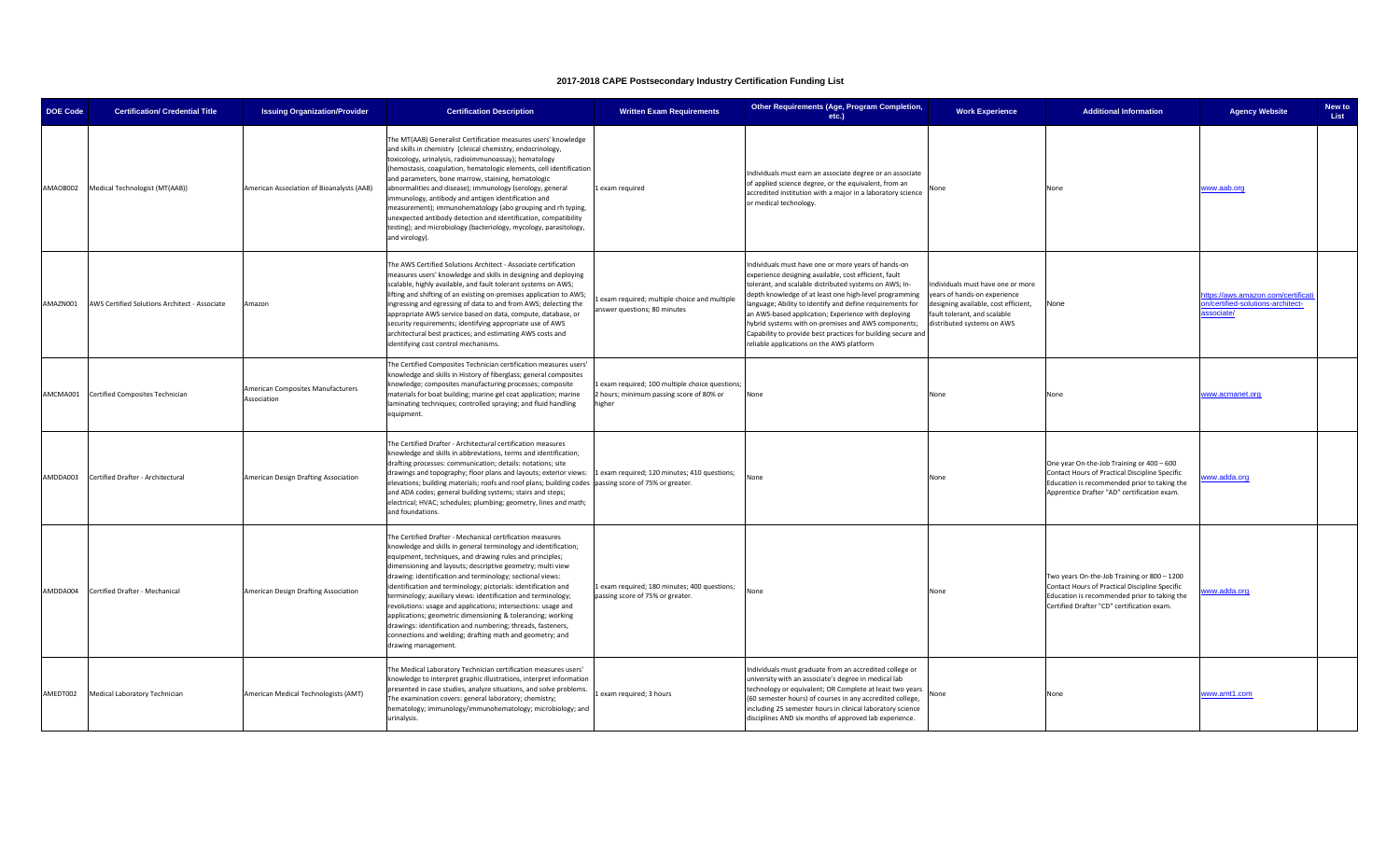| <b>DOE Code</b> | <b>Certification/ Credential Title</b>                 | <b>Issuing Organization/Provider</b>          | <b>Certification Description</b>                                                                                                                                                                                                                                                                                                                                                                                | <b>Written Exam Requirements</b>                  | Other Requirements (Age, Program Completion,<br>etc.)                                                                                                                                                                                                                                                                                                                                                                                                                                                                                                                                                                                                                                                                                                | <b>Work Experience</b>                                                                                                                                                                                                                            | <b>Additional Information</b> | <b>Agency Website</b>   | New to<br>List |
|-----------------|--------------------------------------------------------|-----------------------------------------------|-----------------------------------------------------------------------------------------------------------------------------------------------------------------------------------------------------------------------------------------------------------------------------------------------------------------------------------------------------------------------------------------------------------------|---------------------------------------------------|------------------------------------------------------------------------------------------------------------------------------------------------------------------------------------------------------------------------------------------------------------------------------------------------------------------------------------------------------------------------------------------------------------------------------------------------------------------------------------------------------------------------------------------------------------------------------------------------------------------------------------------------------------------------------------------------------------------------------------------------------|---------------------------------------------------------------------------------------------------------------------------------------------------------------------------------------------------------------------------------------------------|-------------------------------|-------------------------|----------------|
| AMEDT004        | Registered Medical Assistant (RMA)                     | American Medical Technologists (AMT)          | The Registered Medical Assistant (RMA) certification measures<br>mowledge and skills to direct patient care and preparation, ECG,<br>ohlebotomy, and pharmacology while maintaining patient safety<br>and confidentiality. Medical assistants also perform administrative 2 hours<br>duties such as scheduling appointments, maintaining patient<br>records, bookkeeping, and billing and insurance processing. |                                                   | Applicants must be a graduate of, or scheduled to<br>graduate from: a medical assistant program that holds<br>programmatic accreditation by the Accrediting Bureau of<br>Health Education Schools (ABHES) or the Commission on<br>Accreditation of Allied Health Education Programs<br>exam required; 210 multiple choice questions; (CAAHEP); a medical assistant program in a post-<br>secondary school or college that has institutional<br>accreditation by a Regional Accrediting Commission or by a<br>national accrediting organization approved by the U.S.<br>Department of Education, which program includes a<br>minimum of 720 clock-hours (or equivalent) of training in<br>Medical Assisting skills (including a clinical externship). | None                                                                                                                                                                                                                                              | None                          | www.amt1.com            |                |
| AMEDT005        | Registered Phlebotomy Technician (RPT)                 | American Medical Technologists (AMT)          | The Registered Phlebotomy Technican (RPT) certification measures<br>mowledge and skills in the collection of blood samples from<br>patients by venipuncture and microtechniques. This certification<br>assures quality and patient safety mandates, strict professional<br>behavior and standards of practice for all Phlebotomists.<br>The CPOA™ certification measures users' knowledge and skills in         | 1 exam required; 200 questions                    | Successful completion of a phlebotomy training program<br>which includes at least 120 hours of didactic instruction<br>and 120 hours of clinical practicum.                                                                                                                                                                                                                                                                                                                                                                                                                                                                                                                                                                                          | Completed at least 1,040 hours of<br>work experience as a phlebotomy<br>technician within the past three (3)<br>years; this is to include<br>venipunctures, skin punctures,<br>specimen processing, communication<br>skills, and clerical duties. | None                          | www.americanmedtech.org |                |
|                 | AMOPT001 Certified Paraoptometric Assistant (CPOA)     | American Optometric Association               | aking detailed patient histories, measuring visual acuity,<br>measuring the curvature of the cornea (Keratometry), glaucoma<br>screening, blood pressure testing, and measuring the distance<br>etween the pupils of the eve                                                                                                                                                                                    | exam required; 200 multiple choice questions None |                                                                                                                                                                                                                                                                                                                                                                                                                                                                                                                                                                                                                                                                                                                                                      | None                                                                                                                                                                                                                                              | None                          | www.aoa.org             |                |
| AMRRT002        | Registered Technologist (Radiography)                  | American Registry of Radiologic Technologists | The Registered Technologist (Radiography) certification measures<br>knowledge and skills in radiation protection; equipment operation<br>and quality control; image acquisition and evaluation; imaging<br>procedures; and patient care and education.                                                                                                                                                          | exam required; 200 questions; 3.5 hours           | Within the past five years, individuals must have<br>successfully completed an educational program that is<br>accredited by a mechanism acceptable to the ARRT. All<br>Individuals for primary pathway certification must have<br>earned an academic degree before becoming certified. As<br>part of their education, individuals must also demonstrate<br>competency in didactic coursework and an ARRT-specified<br>list of clinical procedures by completing competency<br>requirements established for the discipline in which they<br>are seeking certification.                                                                                                                                                                                | None                                                                                                                                                                                                                                              | None                          | www.arrt.org            |                |
| AMRRT003        | Radiologic Technologist (Sonography)                   |                                               | The Radiologic Technologist (Sonography) certification measures<br>knowledge and skills in patient care; physical principles of<br>American Registry of Radiologic Technologists ultrasound; abdominal procedures; obsterical and gynecological<br>procedures; and superficial structures and other sonographic<br>procedures.                                                                                  | Lexam required; 360 questions; 6.5 hours          | Within the past five years, individuals must have<br>successfully completed an educational program that is<br>accredited by a mechanism acceptable to the ARRT. All<br>Individuals for primary pathway certification must have<br>earned an academic degree before becoming certified. As<br>part of their education, individuals must also demonstrate<br>competency in didactic coursework and an ARRT-specified<br>list of clinical procedures by completing competency<br>requirements established for the discipline in which they<br>are seeking certification.                                                                                                                                                                                | None                                                                                                                                                                                                                                              | None                          | www.arrt.org            |                |
| AMRRT005        | Registered Technologist - Quality Management<br>(R.T.) | American Registry of Radiologic Technologists | The Registered Technologist - Quality Management (R.T.)<br>certification measures knowledge and skills in equipment quality<br>ontrol; quality improvement management and administration;<br>and laws, regulations, standards and guidelines.                                                                                                                                                                   | exam required; 165 questions; 3.5 hours           | Within the past five years, individuals must have<br>successfully completed an educational program that is<br>accredited by a mechanism acceptable to the ARRT. All<br>Individuals for primary pathway certification must have<br>earned an academic degree before becoming certified. As<br>part of their education, individuals must also demonstrate<br>competency in didactic coursework and an ARRT-specified<br>list of clinical procedures by completing competency<br>requirements established for the discipline in which they<br>are seeking certification.                                                                                                                                                                                | None                                                                                                                                                                                                                                              | None                          | www.arrt.org            |                |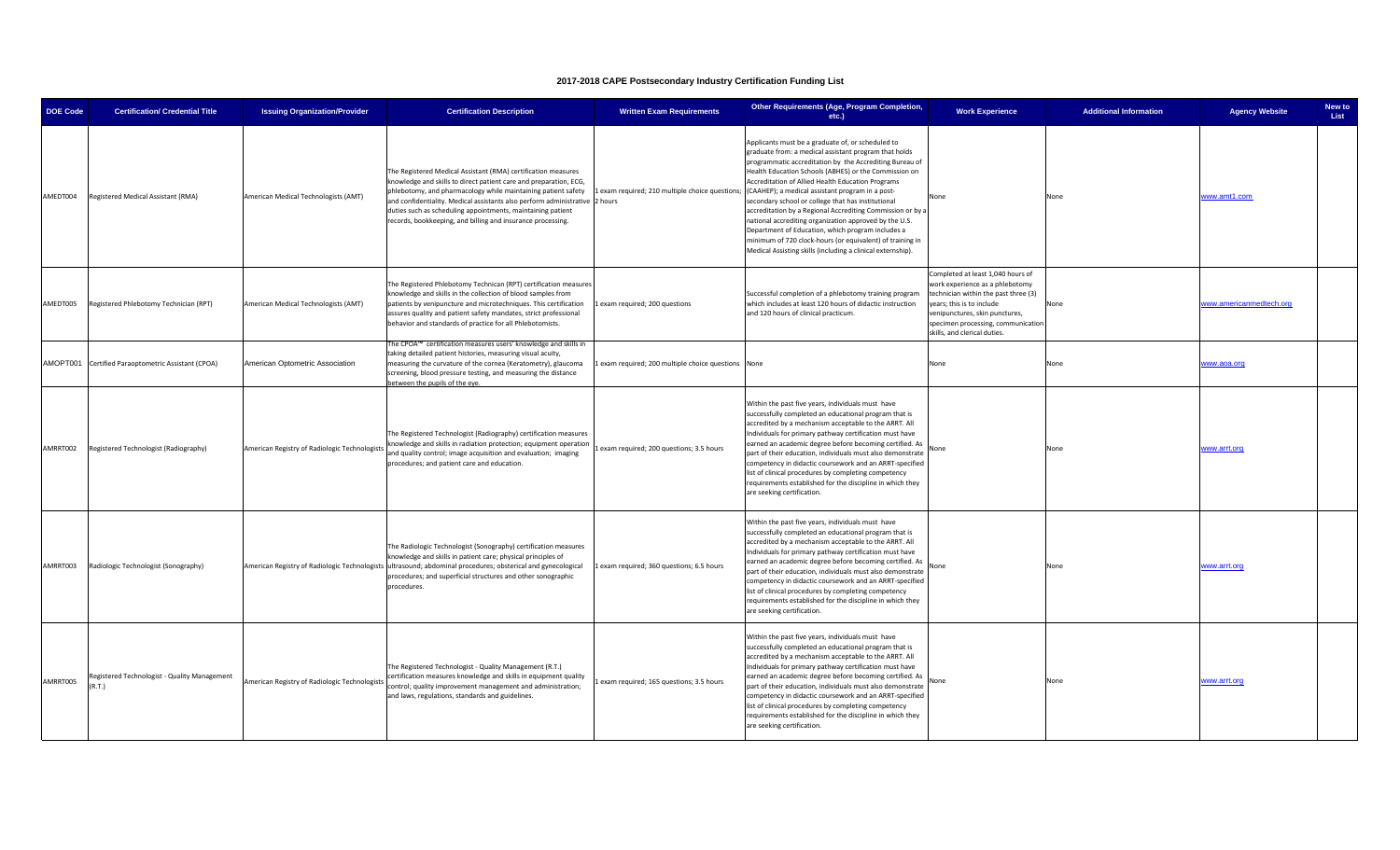| <b>DOE Code</b> | <b>Certification/ Credential Title</b>       | <b>Issuing Organization/Provider</b>          | <b>Certification Description</b>                                                                                                                                                                                                                                                                                                                                                                                                                                                                                    | <b>Written Exam Requirements</b>                                                                              | Other Requirements (Age, Program Completion,<br>etc.)                                                                                                                                                                                                                                                                                                                                                                                                                                                                                                                 | <b>Work Experience</b>                                                                                                                                                                                                                                                                                                                                                                                                                                                          | <b>Additional Information</b> | <b>Agency Website</b> | New to<br>List |
|-----------------|----------------------------------------------|-----------------------------------------------|---------------------------------------------------------------------------------------------------------------------------------------------------------------------------------------------------------------------------------------------------------------------------------------------------------------------------------------------------------------------------------------------------------------------------------------------------------------------------------------------------------------------|---------------------------------------------------------------------------------------------------------------|-----------------------------------------------------------------------------------------------------------------------------------------------------------------------------------------------------------------------------------------------------------------------------------------------------------------------------------------------------------------------------------------------------------------------------------------------------------------------------------------------------------------------------------------------------------------------|---------------------------------------------------------------------------------------------------------------------------------------------------------------------------------------------------------------------------------------------------------------------------------------------------------------------------------------------------------------------------------------------------------------------------------------------------------------------------------|-------------------------------|-----------------------|----------------|
| AMRRT006        | Registered Technologist (Nuclear Medicine)   |                                               | The Registered Technologist (Nuclear Medicine) certification<br>measures knowledge and skills in radiation protection;<br>American Registry of Radiologic Technologists radionuclides and radiopharmaceuticals; instrumentation and<br>quality control; diagnostic and therapeutic procedures; and<br>patient care and education.                                                                                                                                                                                   | Lexam required; 200 questions; 3.5 hours                                                                      | Within the past five years, individuals must have<br>successfully completed an educational program that is<br>accredited by a mechanism acceptable to the ARRT. All<br>Individuals for primary pathway certification must have<br>earned an academic degree before becoming certified. As<br>part of their education, individuals must also demonstrate<br>competency in didactic coursework and an ARRT-specified<br>list of clinical procedures by completing competency<br>requirements established for the discipline in which they<br>are seeking certification. | None                                                                                                                                                                                                                                                                                                                                                                                                                                                                            | None                          | www.arrt.org          |                |
| AMRRT007        | Registered Technologist (Radiation Therapy)  | American Registry of Radiologic Technologists | The Registered Technologist (Radiation Therapy) certification<br>measures knowledge and skills in radiation protection and quality<br>assurance; clinical concepts in radiation oncology; treatment<br>planning; treatment delivery; and patient care and education.                                                                                                                                                                                                                                                | exam required; 200 questions; 3.5 hours                                                                       | Within the past five years, individuals must have<br>successfully completed an educational program that is<br>accredited by a mechanism acceptable to the ARRT. All<br>Individuals for primary pathway certification must have<br>earned an academic degree before becoming certified. As<br>part of their education, individuals must also demonstrate<br>competency in didactic coursework and an ARRT-specified<br>list of clinical procedures by completing competency<br>requirements established for the discipline in which they<br>are seeking certification. | None                                                                                                                                                                                                                                                                                                                                                                                                                                                                            | None                          | www.arrt.org          |                |
| AMRRT008        | Computed Tomography (CT)                     | American Registry of Radiologic Technologists | The Computed Tomography (CT) certification measures knowledge<br>and skills in CT scans, a specialized X-ray procedure sometimes<br>referred to as a CAT scan. Working under the supervision of a<br>radiologist, CT scan technologists prepare patients for a CT scan by<br>positioning them on the table and following safety measures to<br>protect them from unnecessary or excess radiation. During the<br>scan, technologists sit in a shielded room and monitor the CT scan<br>mages on the computer screen. | exam required; 200 questions; 3.5 hours                                                                       | Within the past five years, individuals must have<br>successfully completed an educational program that is<br>accredited by a mechanism acceptable to the ARRT. All<br>Individuals for primary pathway certification must have<br>earned an academic degree before becoming certified. As<br>part of their education, individuals must also demonstrate<br>competency in didactic coursework and an ARRT-specified<br>list of clinical procedures by completing competency<br>requirements established for the discipline in which they<br>are seeking certification. | None                                                                                                                                                                                                                                                                                                                                                                                                                                                                            | None                          | www.arrt.org          |                |
| AMSCP001        | Histotechnologist, HTL(ASCP)                 | American Society of Clinical Pathology        | The Histotechnologist, HTL(ASCP) certification measures users'<br>knowledge and skills in histotechnology: fixation, processing,<br>embedding/microtomy, staining, and laboratory operations.                                                                                                                                                                                                                                                                                                                       | exam; 100 multiple choice questions; 2.5 hours None                                                           |                                                                                                                                                                                                                                                                                                                                                                                                                                                                                                                                                                       | None                                                                                                                                                                                                                                                                                                                                                                                                                                                                            | None                          | www.ascp.org          |                |
| AMSCP002        | Medical Laboratory Technician (MLT(ASCP))    | American Society of Clinical Pathology        | he Medical Laboratory Technician (MLT(ASCP)) certification<br>measures users' knowledge and skills in assisting doctors and<br>specialists in performing a wide range of tests on blood, tissue and<br>other bodily fluids, the results of which can then be used to<br>agnose and treat patients                                                                                                                                                                                                                   | 2 hours and 30 minutes                                                                                        | here are four different routes to eligibility for this<br>exam required; 100 multiple choice questions; certification. All routes require an associate degree or at<br>least 60 semester hours. Refer to the industry certification<br>agency website for specific details.                                                                                                                                                                                                                                                                                           | None                                                                                                                                                                                                                                                                                                                                                                                                                                                                            |                               | ttps://www.ascp.org/  | Yes            |
| AMSFQ001        | Manager of Quality/Organizational Excellence | American Society for Quality                  | The Certified Manager of Quality/Organizational Excellence<br>certification measures users' knowledge to facilitate and lead team<br>efforts to establish and monitor customer/supplier relations,<br>support strategic planning and deployment initiatives, and help<br>develop measurement systems to determine organizational<br>mprovement.                                                                                                                                                                     | exam (2 parts); 150 multiple choice questions;<br>two constructed response (essay) questions; 4 None<br>hours |                                                                                                                                                                                                                                                                                                                                                                                                                                                                                                                                                                       | An individual must have 10 years of<br>on-the-job experience in one or more<br>of the areas of the Certified Manager<br>of Quality/ Organizational Excellence<br>Body of Knowledge. A minimum of<br>five years of this experience must be<br>in a decision-making position,<br>defined as the authority to define,<br>execute or control<br>projects/processes and to be<br>responsible for the outcome. This<br>may or may not include management<br>or supervisory positions. | None                          | www.asq.org           |                |
| AMSFQ006        | Quality Improvement Associate (CQIA)         | American Society for Quality                  | he Certified Quality Improvement Associate certification<br>measures users' knowledge of quality concepts, team basics,<br>continuous improvement techniques, and customer-supplier<br><b>elations</b>                                                                                                                                                                                                                                                                                                              | Lexam required; 100 multiple choice questions;<br>3 hours                                                     |                                                                                                                                                                                                                                                                                                                                                                                                                                                                                                                                                                       | Two years of work experience or an<br>associate degree                                                                                                                                                                                                                                                                                                                                                                                                                          | None                          | www.asq.org           |                |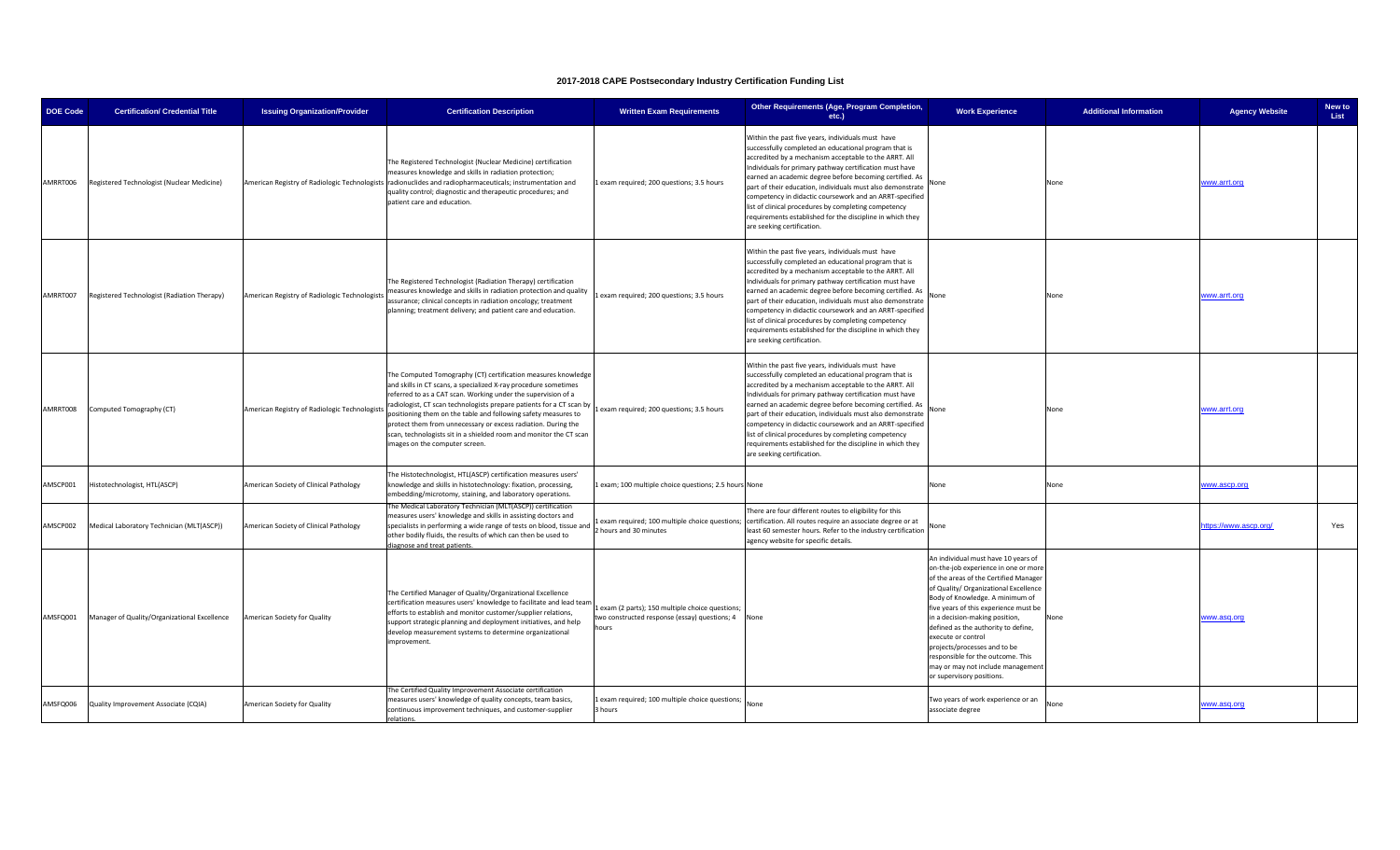| <b>DOE Code</b> | <b>Certification/ Credential Title</b>                             | <b>Issuing Organization/Provider</b>                         | <b>Certification Description</b>                                                                                                                                                                                                                                                                                                                                                                                                   | <b>Written Exam Requirements</b>                         | Other Requirements (Age, Program Completion,<br>etc.)                                                                                                                                                                                                                                                                                                                                                                                                                                                                    | <b>Work Experience</b>                                                                                                                                                                                                 | <b>Additional Information</b> | <b>Agency Website</b> | New to<br>List |
|-----------------|--------------------------------------------------------------------|--------------------------------------------------------------|------------------------------------------------------------------------------------------------------------------------------------------------------------------------------------------------------------------------------------------------------------------------------------------------------------------------------------------------------------------------------------------------------------------------------------|----------------------------------------------------------|--------------------------------------------------------------------------------------------------------------------------------------------------------------------------------------------------------------------------------------------------------------------------------------------------------------------------------------------------------------------------------------------------------------------------------------------------------------------------------------------------------------------------|------------------------------------------------------------------------------------------------------------------------------------------------------------------------------------------------------------------------|-------------------------------|-----------------------|----------------|
| AMSFQ011        | Six Sigma Black Belt (CSSBB)                                       | American Society for Quality                                 | The Certified Six Sigma Black Belt certification measures users'<br>knowledge and skills in Six Sigma philosophies and principles,<br>including supporting systems and tools. A Black Belt should<br>demonstrate team leadership, understand team dynamics and<br>assign team member roles and responsibilities.                                                                                                                   | 4 hours                                                  | Lexam required; 150 multiple choice questions; Requires two completed projects with signed affidavits or<br>one completed project with signed affidavit                                                                                                                                                                                                                                                                                                                                                                  | Requires three years of work<br>experience                                                                                                                                                                             | None                          | www.asq.org           |                |
| AMSFQ012        | Six Sigma Green Belt (CSSGB)                                       | American Society for Quality                                 | The Six Sigma Green Belt certification measures users' knowledge<br>to operate in support of or under the supervision of a Six Sigma<br>Black Belt, analyzes and solves quality problems and is involved in<br>uality improvement projects.                                                                                                                                                                                        | exam required; 100 multiple choice questions;<br>l hours |                                                                                                                                                                                                                                                                                                                                                                                                                                                                                                                          | Requires three years of work<br>experience                                                                                                                                                                             | None                          | www.asq.org           |                |
| AMSPT002        | Certified Phlebotomy Technician                                    | American Society of Phlebotomy Technicians                   | The Certified Phlebotomy Technician certification measures<br>knowledge and the skills in the collection of blood samples from<br>patients by venipuncture and microtechniques. This certification<br>assures quality and patient safety mandates, strict professional<br>behavior and standards of practice for all Phlebotomists.                                                                                                | exam required                                            | Successful completion of an accredited phlebotomy<br>training program; must have at least 100 documented<br>successful venipunctures and 5 documented skin<br>punctures and a current ASPT membership.                                                                                                                                                                                                                                                                                                                   | One full year as a part-time<br>phlebotomist, or six months as a full-<br>time phlebotomist; or a letter from a<br>health care supervisor attesting that<br>part of the job is procuring blood<br>specimens regularly. | None                          | www.aspt.org          |                |
| AMSTL004        | Professional Designation in Supply Chain<br>Management (PLS)       | American Production and Inventory Control<br>Society (APICS) | The Professional Designation in Logistics and Supply Chain<br>Management (PLS) certification measures users' knowledge and<br>skills in the understanding of the key strategies for improving<br>customer service and increasing the efficiency of their logistics and<br>supply chain operations.                                                                                                                                 | exam; multiple choice questions                          | None                                                                                                                                                                                                                                                                                                                                                                                                                                                                                                                     | None                                                                                                                                                                                                                   | None                          | www.apics.org/        |                |
| APICS001        | Certified in Logistics, Transportation, and<br>Distribution (CLTD) | American Production and Inventory Control<br>Society (APICS) | The Certified in Logistics, Transportation, and Distribution (CLTD)<br>certification measures users' knowledge and skills in a broad range<br>of supply chain logistics topics.                                                                                                                                                                                                                                                    |                                                          | 3 years of related business experience or Bachelor's<br>degree or the international equivalent*, or CPIM, CLTD or<br>CSCP, CTL, CFPIM, CIRM, SCOR-P, C.P.M., CSM or CPSM<br>designations                                                                                                                                                                                                                                                                                                                                 | None                                                                                                                                                                                                                   | None                          | www.apics.org/        | Yes            |
| APPLE002        | Apple Certified Technical Coordinator                              | Apple, Inc.                                                  | Apple Certified Technical Coordinator (ACTC) certification verifies a<br>foundation in Mac OS X and Mac OS X Server core functionality<br>and an ability to configure key services and perform basic<br>troubleshooting of the essential Mac OS X and Mac OS X Server<br>capabilities.                                                                                                                                             | exams required; passing score of 75% or<br>reater        | None                                                                                                                                                                                                                                                                                                                                                                                                                                                                                                                     | None                                                                                                                                                                                                                   | None                          | raining.apple.com     |                |
| ARDMS001        | Registered Diagnostic Cardiac Sonographer<br>RDCS)                 | American Registry for Diagnostic Medical<br>Sonography       | The RDCS certification measures users' knowledge and skills in<br>sonography principles and instrumentation (SPI); adult<br>echocardiography (AE); fetal echocardiography (FE); and pediatric<br>echocardiography (PE).                                                                                                                                                                                                            | exams required (Physics and Speciality)                  | None                                                                                                                                                                                                                                                                                                                                                                                                                                                                                                                     | None                                                                                                                                                                                                                   | None                          | www.ardms.org         |                |
| ARDMS002        | Registered Diagnostic Medical Sonographer<br>(RDMS)                | American Registry for Diagnostic Medical<br>Sonography       | The RDMS certification measures users' knowledge and skills in<br>using special equipment to direct nonionizing, high frequency<br>sound waves into areas of the patient's body. This certification<br>covers the following areas: physics examination: sonography<br>principles and instrumentation and five specialty examinations:<br>abdomen, breast, fetal echocardiography, neurosonology, and<br>obstetrics and gynecology. | Lexam required                                           | First-time applicants must select a prerequisite under<br>which they want to apply for an ARDMS specialty<br>examination and/or the Sonography Principles &<br>Instrumentation (SPI) examination. Each prerequisite<br>requires (1) the appropriate educational background, (2)<br>necessary clinical ultrasound or vascular experience and<br>(3) required documentation that must be submitted with<br>the application. All three components of the prerequisite<br>must be met before an application can be approved. | None                                                                                                                                                                                                                   | None                          | www.ardms.org         |                |
| ARDMS003        | Registered Vascular Technologist                                   | American Registry for Diagnostic Medical<br>Sonography       | The RVT certification measures users' knowledge and skills in<br>sonography principles and instrumentation (SPI) and vascular<br>technology (VT). The VT examination assesses the knowledge, skills<br>and abilities in the areas of anatomy and hemodynamics (blood<br>flow) of cerebrovascular, venous, peripheral and abdominal blood<br>vessels.                                                                               | exams required (Physics and Speciality)                  | None                                                                                                                                                                                                                                                                                                                                                                                                                                                                                                                     | None                                                                                                                                                                                                                   | None                          | www.ardms.org         |                |
| AWELD001        | <b>Certified Welder</b>                                            | American Welding Society                                     | The Certified Welder certification tests procedures used in the<br>structural steel, petroleum pipelines, sheet metal and chemical<br>refinery welding industries.                                                                                                                                                                                                                                                                 | exam required                                            | An individual must deposit a sound weld that will be<br>nspected by an AWS Certified Welding Inspector (CWI) at None<br>an AWS Accredited Test Facility (ATF).                                                                                                                                                                                                                                                                                                                                                           |                                                                                                                                                                                                                        | None                          | www.aws.org           |                |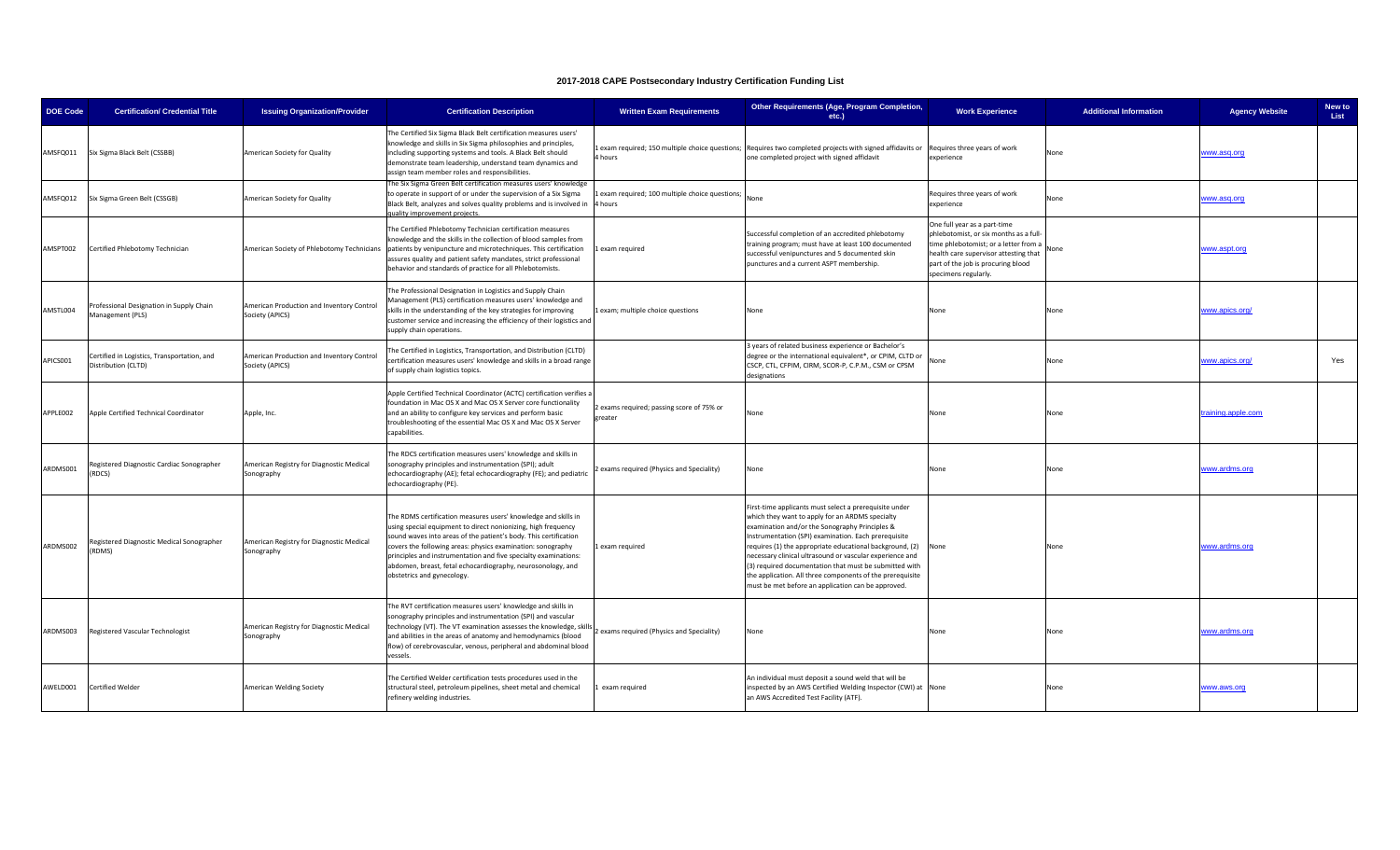| <b>DOE Code</b> | <b>Certification/ Credential Title</b>         | <b>Issuing Organization/Provider</b>                         | <b>Certification Description</b>                                                                                                                                                                                                                                                                                                                                                                                                                   | <b>Written Exam Requirements</b>                         | Other Requirements (Age, Program Completion,<br>etc.)                                                                                                                                                                                                                                                                                                                                                                                                                                                                                                                                                                                                                                                                                                                          | <b>Work Experience</b> | <b>Additional Information</b> | <b>Agency Website</b> | New to<br>List |
|-----------------|------------------------------------------------|--------------------------------------------------------------|----------------------------------------------------------------------------------------------------------------------------------------------------------------------------------------------------------------------------------------------------------------------------------------------------------------------------------------------------------------------------------------------------------------------------------------------------|----------------------------------------------------------|--------------------------------------------------------------------------------------------------------------------------------------------------------------------------------------------------------------------------------------------------------------------------------------------------------------------------------------------------------------------------------------------------------------------------------------------------------------------------------------------------------------------------------------------------------------------------------------------------------------------------------------------------------------------------------------------------------------------------------------------------------------------------------|------------------------|-------------------------------|-----------------------|----------------|
| BNENT001        | Certified Hemodialysis Technologist/Technician | Board of Nephrology Examiners Inc. Nursing<br>and Technology | The Certified Hemodialysis Technologist/Technician certification<br>neasures users' knowledge and skills in patient care; machine<br>technology; water treatment; dialyzer reprocessing; and<br>education/personal development.                                                                                                                                                                                                                    | exam required; 150 multiple choice questions;<br>3 hours | A copy of the candidate's high school diploma or official<br>transcript (with principal's signature and/or school seal), a<br>minimum of 12 months of experience in nephrology<br>patient care and current active participation in an ESRD<br>facility.<br>If the candidate has no experience as a patient care<br>technician/technologist, the candidate may apply to take<br>the BONENT exam within 2 years of successful completion<br>of a BONENT Approved Program.                                                                                                                                                                                                                                                                                                        | None                   | None                          | www.bonent.org/       |                |
| CCINT002        | Registered Cardiac Sonographer (RCS)           | Cardiovascular Credentialing International                   | The RCS certification measures users' knowledge and skills in<br>general policies, procedures and standards; performing<br>echocardiographic examinations; performing specialized<br>echocardiographic techniques; and pathophysiology of<br>cardiovascular diseases/therapeutic measures.                                                                                                                                                         | 3 hours                                                  | 1 exam required; 170 multiple choice questions; A high school diploma or general education diploma at the<br>time of application.                                                                                                                                                                                                                                                                                                                                                                                                                                                                                                                                                                                                                                              | None                   | None                          | www.cci-online.org    |                |
| CCINT003        | Registered Cardiovascular Invasive Specialist  | Cardiovascular Credentialing International                   | The RCIS certification measures users' knowledge and skills in<br>conducting pre-procedural activities; conducting intra-procedural<br>activities; performing invasive procedures; and conducting post-<br>procedural activities.                                                                                                                                                                                                                  | hours                                                    | 1 exam required; 170 multiple choice questions; A high school diploma or general education diploma at the None<br>time of application.                                                                                                                                                                                                                                                                                                                                                                                                                                                                                                                                                                                                                                         |                        | None                          | www.cci-online.org    |                |
| CCINT004        | Registered Vascular Specialist                 | Cardiovascular Credentialing International                   | The RVS certification measures users' knowledge and skills in<br>maintaining information, facility, and safety; applying physical<br>principles; performing abdominal/visceral examinations;<br>performing extracranial/intracranial examinations; performing<br>peripheral arterial examinations; performing peripheral venous<br>examinations; and performing special procedures.                                                                | hours                                                    | Lexam required; 170 multiple choice questions; A high school diploma or general education diploma at the None<br>time of application.                                                                                                                                                                                                                                                                                                                                                                                                                                                                                                                                                                                                                                          |                        | None                          | www.cci-online.org    |                |
| CDREG001        | Dietetic Technician, Registered (DTR)          | Commission on Dietetic Registration                          | The DTR certification measures users' knowledge and skills for the<br>elivery of safe, culturally competent, quality food and nutrition<br>services. DTRs are an integral part of healthcare and food service<br>management teams.                                                                                                                                                                                                                 | exam required; 110-130 multiple choice<br>questions      | Completed a minimum of an Associate degree granted by<br>a U.S. regionally accredited college or university, or foreign<br>equivalent; a minimum of 450 supervised practice hours<br>through a Dietetic Technician Program as accredited by<br>the Accreditation Council for Education in Nutrition and<br>Dietetics (ACEND) of the Academy of Nutrition and<br>Dietetics; successfully completed the Registration<br>Examination for Dietetic Technicians; and<br>•remitted the annual registration maintenance fee; and<br>complied with the Professional Development Portfolio<br>(PDP) recertification.                                                                                                                                                                    | None                   | None                          | www.cdrnet.org/       |                |
| CDREG002        | <b>Registered Dietician</b>                    | Commission on Dietetic Registration                          | The Registered Dietitian certification measures users' knowledge<br>and skills in the use of food and nutrition to promote health and<br>manage disease including advising people on what to eat in order<br>to lead a healthy lifestyle or achieve a specific health-related goal. [questions; 2.5 hours<br>Dietitians work in many settings, including hospitals, nursing<br>homes, clinics, and cafeterias; or for state and local governments. | 1 exam required; 100-145 multiple choice                 | Completed the minimum of a Baccalaureate degree<br>granted by a U.S. regionally accredited college or<br>university, or foreign equivalent; met current minimum<br>academic requirements (Didactic Program in Dietetics) as<br>approved by the Accreditation Council for Education in<br>Nutrition and Dietetics (ACEND) of the Academy of<br>Nutrition and Dietetics; completed a supervised practice<br>program accredited by the Accreditation Council for<br>Education in Nutrition and Dietetics (ACEND) of the<br>Academy of Nutrition and Dietetics; successfully<br>completed the Registration Examination for Dietitians;<br>remitted the annual registration fee; and complied with<br>the Professional Development Portfolio (PDP)<br>recertification requirements. | None                   | None                          | www.cdrnet.org/       |                |
| <b>CISCO001</b> | Cisco Certified Design Associate (CCDA)        | Cisco Systems, Inc.                                          | The Cisco Certified Design Associate (CCDA) certification measures<br>1 asers' knowledge required to design routed and switched network 1 exam (640-863 DESGN) required; 65<br>infrastructures and services involving LAN, WAN, and broadband<br>access for business organizations.                                                                                                                                                                | questions; 90 minutes                                    | None                                                                                                                                                                                                                                                                                                                                                                                                                                                                                                                                                                                                                                                                                                                                                                           | None                   | None                          | www.cisco.com         |                |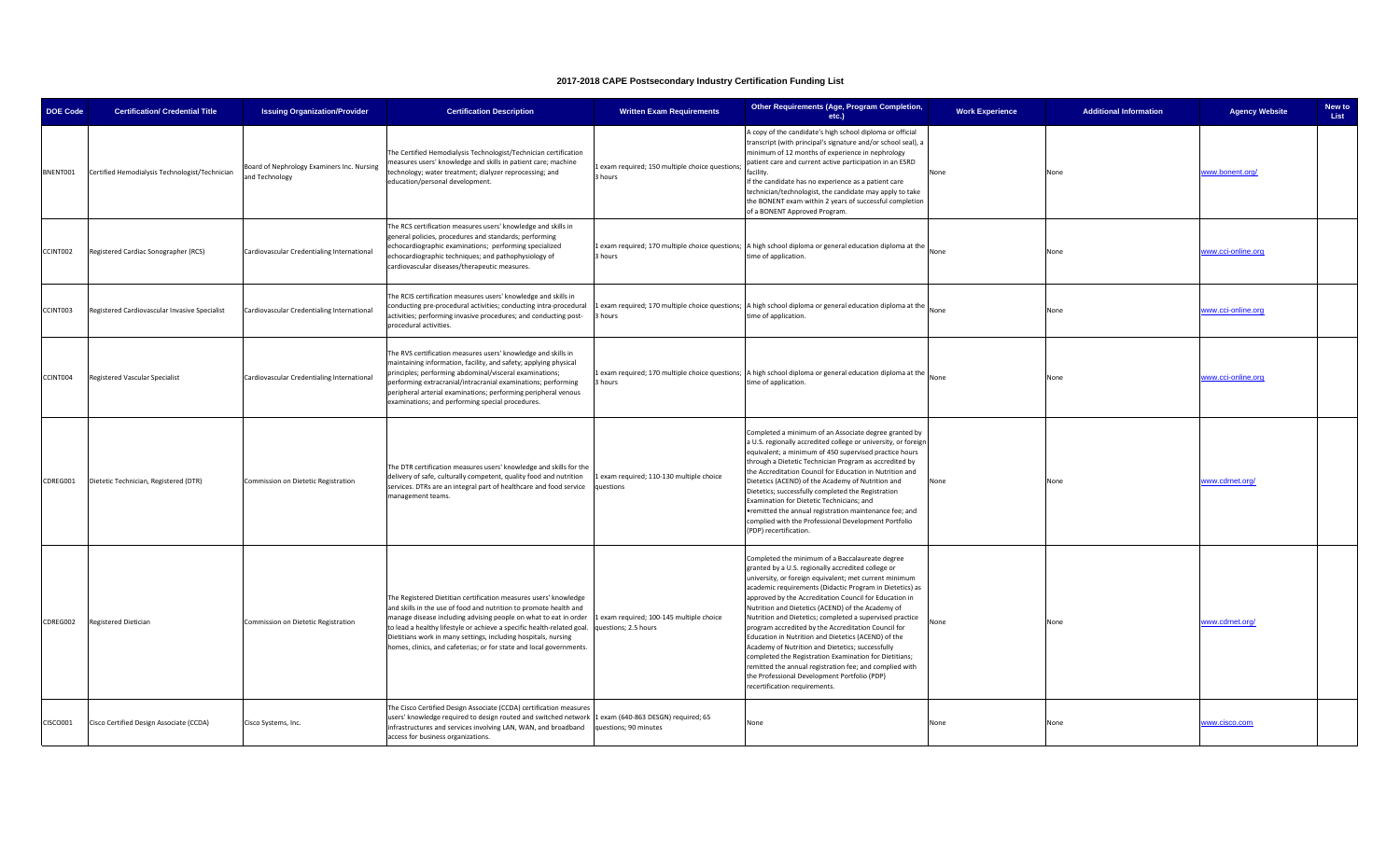| <b>DOE Code</b> | <b>Certification/ Credential Title</b>                                                  | <b>Issuing Organization/Provider</b> | <b>Certification Description</b>                                                                                                                                                                                                                                                                                                                                                                                           | <b>Written Exam Requirements</b>                                                                                                                                     | Other Requirements (Age, Program Completion,<br>etc.)                                                                                       | <b>Work Experience</b> | <b>Additional Information</b> | <b>Agency Website</b> | New to<br>List |
|-----------------|-----------------------------------------------------------------------------------------|--------------------------------------|----------------------------------------------------------------------------------------------------------------------------------------------------------------------------------------------------------------------------------------------------------------------------------------------------------------------------------------------------------------------------------------------------------------------------|----------------------------------------------------------------------------------------------------------------------------------------------------------------------|---------------------------------------------------------------------------------------------------------------------------------------------|------------------------|-------------------------------|-----------------------|----------------|
| CISCO002        | Cisco Certified Design Professional (CCDP)                                              | Cisco Systems, Inc.                  | The CCDP certification measures users' knowledgeof intelligent<br>network design concepts and principles. A CCDP credentialed<br>network professional can discuss, design, and create advanced<br>addressing and routing, security, network management, data<br>center, and IP multicast complex multi-layered enterprise<br>architectures that include virtual private networking and wireless<br>domains.                | required exams (642-901 BSCI and 642-812<br>BCMSN; and 642-873 ARCH or 642-871 ARCH)                                                                                 | one                                                                                                                                         | None                   | None                          | www.cisco.com         |                |
| CISCO004        | Cisco Certified Network Associate (CCNA)                                                | Cisco Systems, Inc.                  | The Cisco Certified Network Associate (CCNA) Routing and<br>Switching validates the ability to install, configure, operate, and<br>roubleshoot medium-size routed and switched networks,<br>including implementation and verification of connections to<br>emote sites.                                                                                                                                                    | exam required; 90 minutes                                                                                                                                            | None                                                                                                                                        | None                   | None                          | vww.cisco.com         |                |
| CISCO005        | Cisco Certified Network Professional (CCNP)                                             | Cisco Systems, Inc.                  | The Cisco Certified Network Professional (CCNP) Routing and<br>Switching certification validates the ability to plan, implement,<br>verify and troubleshoot local and wide-area enterprise networks<br>and work collaboratively with specialists on advanced security,<br>voice, wireless and video solutions.                                                                                                             | exams required (642-901 BSCI, 642-812<br>BCMSN, 642-825 ISCW, 642-845 ONT)                                                                                           | None                                                                                                                                        | None                   | None                          | vww.cisco.com         |                |
| <b>CISCO009</b> | <b>Cisco Certified Architect</b>                                                        | Cisco Systems, Inc.                  | The Cisco Certified Architect certification measures users'<br>knowledge and skills in architectural expertise of network<br>designers who can gather business requirements and objectives<br>ecessary to produce a blueprint for an integrate, large-scale,<br>complex, global network.                                                                                                                                   | 1 exam required                                                                                                                                                      | None                                                                                                                                        | None                   | None                          | www.cisco.com         |                |
| CISCO010        | Cisco Certified Design Expert (CCDE)                                                    | Cisco Systems, Inc.                  | The CCDE certification measures users' knowledge and skills in<br>dvanced network infrastructure design principles and<br>fundamentals for large networks. It also allows a network<br>professional to demonstrate an ability to develop solutions which<br>address planning, design, integration, optimization, operations,<br>security and ongoing support focused at the infrastructure level<br>for customer networks. | exams (1 written and 1 CCDE practical)<br>equired; 2 hours (written)                                                                                                 | None                                                                                                                                        | None                   | None                          | vww.cisco.com         |                |
| CISCO011        | Cisco Certified Network Associate Security (CCNA<br>Security)                           | Cisco Systems, Inc.                  | The Cisco Certified Network Associate Security (CCNA Security)<br>validates associate-level knowledge and skills required to secure<br>Cisco networks. With a CCNA Security certification, a network<br>professional demonstrates the skills required to develop a security questions<br>infrastructure, recognize threats and vulnerabilities to networks,<br>and mitigate security threats.                              | exam required (640-553); 90 minutes; 60-70                                                                                                                           | Jone                                                                                                                                        | None                   | None                          | ww.cisco.com          |                |
| CISCO013        | Cisco Certified Network Associate Wireless (CCNA<br>Vireless)                           | Cisco Systems, Inc.                  | The CCNA Wireless Certification validates skills in the<br>onfiguration, implementation and support of wireless LANs,<br>specifically those networks using Cisco equipment.                                                                                                                                                                                                                                                | exam required (640-721); 90 minutes; 75-85<br>uestions                                                                                                               | Vone                                                                                                                                        | None                   | None                          | www.cisco.com         |                |
| CISCO017        | Cisco Certified Network Professional Wireless<br>(CCNP Wireless)                        | Cisco Systems, Inc.                  | CCNP Wireless certification measures knowledge and skills in<br>designing, implementing, and securing Cisco Wireless networks for 4 exams required (642-731; 642-741; 642-746;<br>optimal performance. CCNP Wireless certification emphasizes<br>wireless networking principles and theory.                                                                                                                                | 642-736).                                                                                                                                                            | None                                                                                                                                        | None                   | None                          | www.cisco.com         |                |
| <b>CISCO018</b> | Cisco Certified Internetwork Expert Routing and<br>Switching (CCIE Routing & Switching) | Cisco Systems, Inc.                  | Cisco Certified Internetwork Expert Routing and Switching (CCIE<br>Routing and Switching) measures the skills required of expert-leve<br>network engineers to plan, operate and troubleshoot complex,<br>converged network infrastructure.                                                                                                                                                                                 | exam required; 2 hours; 90-110 questions                                                                                                                             | None                                                                                                                                        | None                   | None                          | www.cisco.com         |                |
| CISCO019        | Cisco Certified Internetwork Expert Security (CCIE<br>ecurity)                          | Cisco Systems, Inc.                  | The CCIE Security certification measures users' knowledge and<br>skills in security protocols and components, as well as IP and IP<br>routing.                                                                                                                                                                                                                                                                             | (CCIE Security) exam required; 100 questions;<br>hours                                                                                                               | Individuals for CCIE Security certification must first pass a<br>ritten qualification exam and then the corresponding<br>hands-on lab exam. | None                   | None                          | ww.cisco.com          |                |
| <b>CISCO024</b> | Cisco Certified Network Associate Routing and<br>Switching (CCNA Routing and Switching) | Cisco Systems, Inc.                  | The CCNA Routing and Switching Certification measures users'<br>knowledge and skills in installing, monitoring, and troubleshooting<br>network infrastructure products in IP networking.                                                                                                                                                                                                                                   | 1 (200-120 CCNA) exam required                                                                                                                                       | None                                                                                                                                        | None                   | None                          | www.cisco.com         |                |
| <b>CISCO025</b> | Cisco Certified Network Associate Cyber Ops<br>(CCNA Cyber Ops)                         | Cisco Systems, Inc.                  | The Cisco Certified Network Associate Cyber Ops (CCNA Cyber<br>Ops) certification prepares candidates to begin a career working<br>with associate-level cybersecurity analysts within security<br>operations centers.                                                                                                                                                                                                      | exams required (Exam 210-250 Understanding<br>Cisco Cybersecurity Fundamentals (SECFND) and<br>Exam 210-255 Implementing Cisco Cybersecurity<br>Operations (SECOPS); | None                                                                                                                                        | None                   | None                          | www.cisco.com         | Yes            |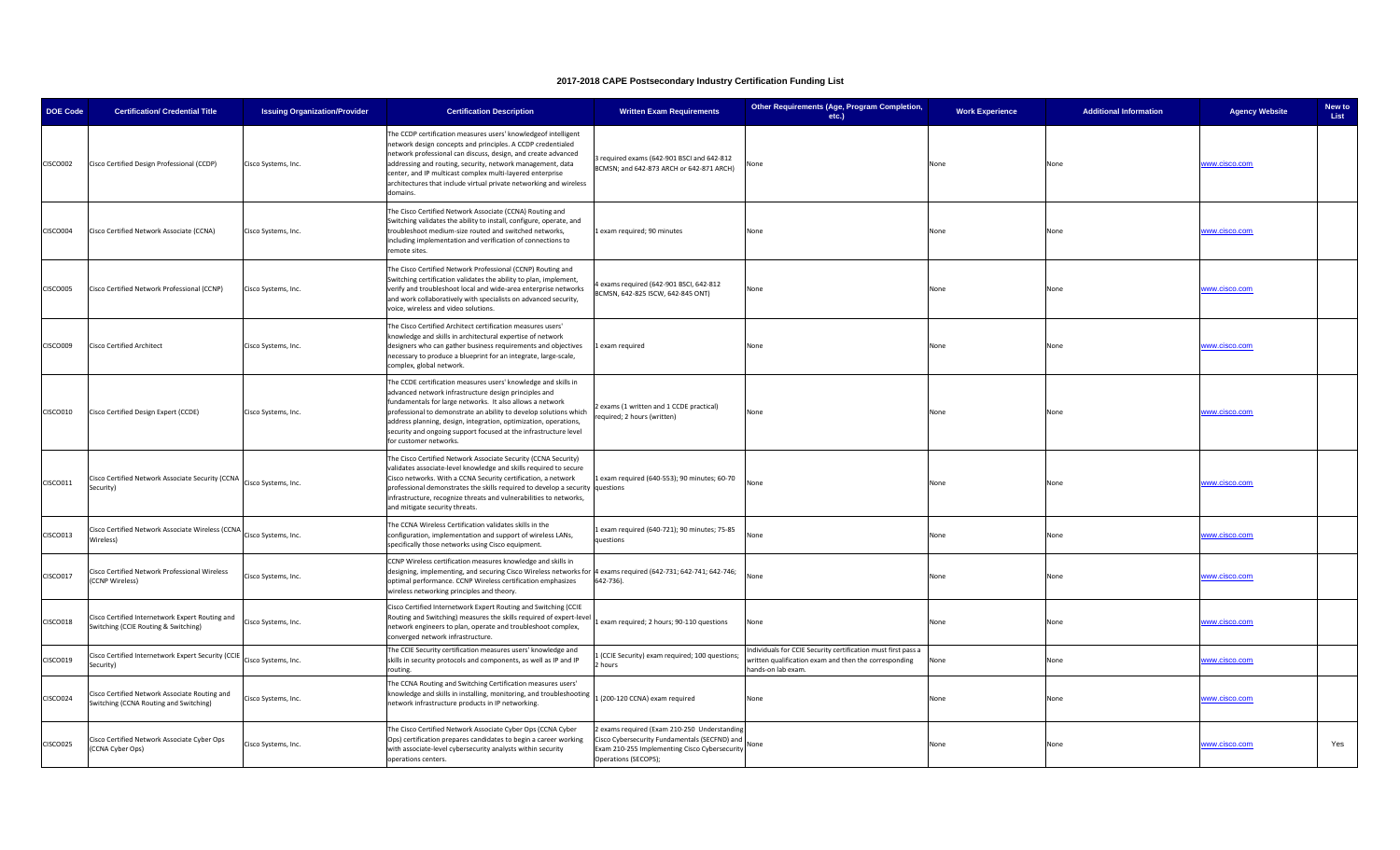| <b>DOE Code</b> | <b>Certification/ Credential Title</b>                           | <b>Issuing Organization/Provider</b>                   | <b>Certification Description</b>                                                                                                                                                                                                                                                                                                                                                                                                                                       | <b>Written Exam Requirements</b>                                                                                                                 | Other Requirements (Age, Program Completion,<br>etc.) | <b>Work Experience</b>                                                                                                                       | <b>Additional Information</b>                                       | <b>Agency Website</b>  | New to<br>List |
|-----------------|------------------------------------------------------------------|--------------------------------------------------------|------------------------------------------------------------------------------------------------------------------------------------------------------------------------------------------------------------------------------------------------------------------------------------------------------------------------------------------------------------------------------------------------------------------------------------------------------------------------|--------------------------------------------------------------------------------------------------------------------------------------------------|-------------------------------------------------------|----------------------------------------------------------------------------------------------------------------------------------------------|---------------------------------------------------------------------|------------------------|----------------|
| CITRX004        | Citrix Certified Administrator (CCA)- XenApp                     | Citrix Systems Incorporated                            | The Citrix Certified Administrator (CCA)- XenApp certification<br>measures users' knowledge and skills in Understanding the Citrix<br>Architecture; Licensing and Installing XenApp; Configuring XenApp<br>Sessions; Configuring XenApp Policies; Publishing Applications and<br>Content; Additional Management; Managing Performance and<br>oad Configuring Printing; Enabling and Securing Web Access to<br>Published Applications and Content; and Troubleshooting. | exam required; 68 questions; 90 minutes;<br>score of 61% or higher                                                                               | None                                                  | None                                                                                                                                         | None                                                                | www.citrixtraining.com |                |
| CNCSI001        | Mastercam Certified Programmer Mill Level 1<br>(CPgM1)           | CNC Software Inc.                                      | The Mastercam Certified Programmer Mill Level 1 (CPgM1) is a set<br>of practical tests that demonstrate a programmer's ability to work<br>ffectively with CAM software, overcome common issues facing<br>oday's shops, and produce high quality finished parts. Geared to<br>2D machining, it asssess the user's CNC (Computer Numerical<br>Control) knowledge.                                                                                                        | exam required; 120 multiple choice questions;<br>passing score of 70% or greater                                                                 | None                                                  | None                                                                                                                                         | None                                                                | www.mastercam.com      |                |
| CNCSI002        | Mastercam Associate Certification - Mill Design<br>and Toolpaths | CNC Software Inc.                                      | The Mastercam Associate Certification - Mill Design and Toolpaths<br>certification measures knowledge and skills in geometry; 2D high<br>speed toolpaths (HST) and feature based machining (FBM); solids;<br>oolpath; and operations manager.                                                                                                                                                                                                                          | comprehensive online exam required after<br>very module, one final comprehensive online<br>exam required; passing score of 80% or greater        | None                                                  | None                                                                                                                                         | None                                                                | ww.mastercam.com       |                |
| COMPT001        | CompTIA A+                                                       | Computing Technology Industry Association<br>(CompTIA) | The CompTIA A+ certification measures knowledge and skills in<br>troubleshooting, networking and security in varied IT<br>environments, from mobile to traditional devices and operating<br>stems                                                                                                                                                                                                                                                                      | exams required; 100 questions (each exam);<br>time limit of 90 minutes (each exam)                                                               | None                                                  | None                                                                                                                                         | None                                                                | www.comptia.org        |                |
| COMPT002        | CompTIA CDIA+                                                    | Computing Technology Industry Association<br>CompTIA)  | The CompTIA Certified Document Imaging Architect+ (CDIA+)<br>certification measures knowledge and skills in document imaging<br>and document management.                                                                                                                                                                                                                                                                                                               | 1 exam required; 85 questions; 90 minutes                                                                                                        | None                                                  | None                                                                                                                                         | None                                                                | www.comptia.org        |                |
| COMPT005        | CompTIA Linux+                                                   | Computing Technology Industry Association<br>(CompTIA) | The CompTIA Linux+ certification measures knowledge and skills in<br>fundamental open source resources/licenses, user administration,<br>ile permissions/software configurations and local storage devices<br>and network protocols.                                                                                                                                                                                                                                   | exam required; 90 minutes; 98 questions;<br>ninimum passing score of 675 on a scale of 100-None<br>900                                           |                                                       | Individuals with a minimum of six to<br>12 months of practical Linux<br>experience are eligible to take the<br>CompTIA Linux+ certification. | None                                                                | www.comptia.org        |                |
| COMPT006        | CompTIA Network+                                                 | Computing Technology Industry Association<br>(CompTIA) | The CompTIA Network+ certification measures knowledge and<br>skills in networking components and the ability to install, configure<br>and troubleshoot basic networking hardware, protocols and                                                                                                                                                                                                                                                                        | exam required; 90 minutes; 85 questions;<br>ninimum passing score of 720 on a scale of 100-None<br>900                                           |                                                       | None                                                                                                                                         | Nine months networking experience<br>recommended, but not required. | vww.comptia.org        |                |
| COMPT007        | CompTIA Project+                                                 | Computing Technology Industry Association<br>(CompTIA) | CompTIA Project+ certifies the knowledge and skills of<br>professionals in project management. Project+ validates the ability<br>to initiate, manage and support a project or business initiative.<br>Project+ is designed for any individual who wants to validate<br>project management experience.                                                                                                                                                                  | 1 exam required; 90 minutes; 100 questions;<br>minimum passing score of 710 on a scale of 100-None<br>900                                        |                                                       | None                                                                                                                                         | None                                                                | www.comptia.org        |                |
| COMPT008        | CompTIA Security+                                                | Computing Technology Industry Association<br>(CompTIA) | The CompTIA Security+ certification demonstrates proof of<br>mowledge and expertise in security topics, such as communication 1 exam required; 90 minutes; 100 questions;<br>security, infrastructure security, cryptography, access control,<br>authentication, external attack and operational and organization<br>security.                                                                                                                                         | minimum passing score of 750 on a scale of 100-None<br>900                                                                                       |                                                       | None                                                                                                                                         | None                                                                | <u>www.comptia.org</u> |                |
| COMPT009        | CompTIA Server+                                                  | Computing Technology Industry Association<br>(CompTIA) | The CompTIA Server+ certification measures knowledge and skills<br>virtualization, data centers, software-defined networking,<br>security risks and network attached storage improvements.                                                                                                                                                                                                                                                                             | Lexam required; 80 questions; 90 minutes                                                                                                         | None                                                  | None                                                                                                                                         | None                                                                | www.comptia.org        |                |
| COMPT014        | CompTIA Cloud+                                                   | Computing Technology Industry Association<br>(CompTIA) | The CompTIA Cloud+ certification measures users' knowledge and<br>skills needed to implement and maintain cloud technologies as<br>project managers for cloud computing services, cloud engineers,<br>data center mangers, and business analysts specializing in cloud<br>computing.                                                                                                                                                                                   | exam required (CV0-001); 120 multiple choice<br>questions; 2 hours; minimum passing score of None<br>750 on a scale of 100-900                   |                                                       | None                                                                                                                                         | None                                                                | www.comptia.org        |                |
| COMPT016        | Cybersecurity Analyst (CySA+)                                    | Computing Technology Industry Association<br>(CompTIA) | The CompTIA Cybersecurity Analyst (CySA+) certification measures<br>users knowledge and skills required to configure and use threat<br>detection tools, perform data analysis and interpret the results to<br>identify vulnerabilities, threats and risks to an organization, with<br>the end goal of securing and protecting applications and systems<br>within an organization.                                                                                      | exam required (CS0-001); maximum of 85<br>nultiple choice questions; 165 minutes; passing None<br>score of 750 required (on a scale of 100-900). |                                                       | A minimum of 3-4 years of hands-on<br>information security or related<br>experience is recommended.                                          | None                                                                | www.comptia.org        | Yes            |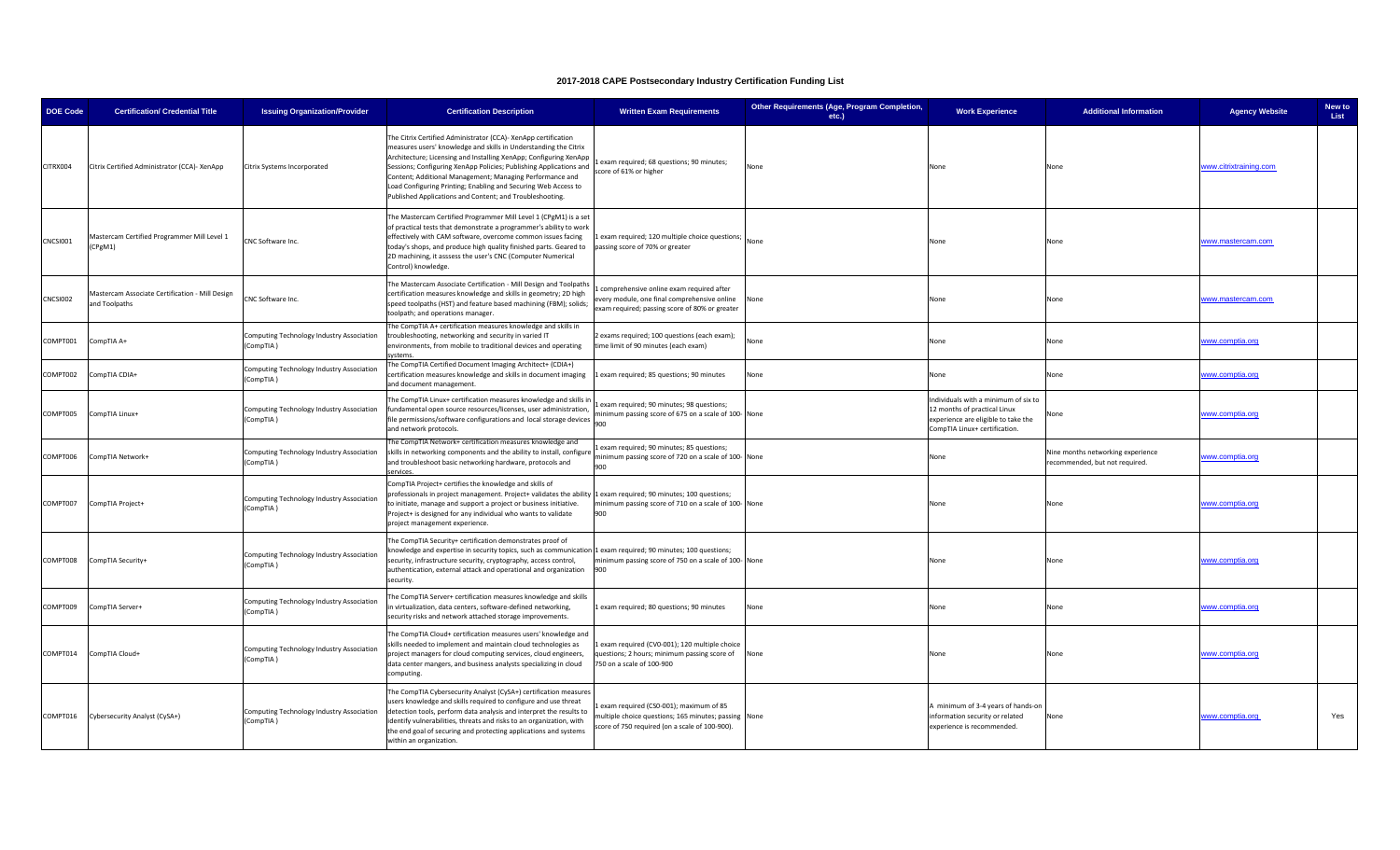| <b>DOE Code</b> | <b>Certification/ Credential Title</b>                   | <b>Issuing Organization/Provider</b>                     | <b>Certification Description</b>                                                                                                                                                                                                                                                                                                                                                                                                                                                                                          | <b>Written Exam Requirements</b>                                                                                            | Other Requirements (Age, Program Completion,<br>etc.)                                                                                                                               | <b>Work Experience</b>                                                                                                                                              | <b>Additional Information</b>                                             | <b>Agency Website</b>                          | New to<br>List |
|-----------------|----------------------------------------------------------|----------------------------------------------------------|---------------------------------------------------------------------------------------------------------------------------------------------------------------------------------------------------------------------------------------------------------------------------------------------------------------------------------------------------------------------------------------------------------------------------------------------------------------------------------------------------------------------------|-----------------------------------------------------------------------------------------------------------------------------|-------------------------------------------------------------------------------------------------------------------------------------------------------------------------------------|---------------------------------------------------------------------------------------------------------------------------------------------------------------------|---------------------------------------------------------------------------|------------------------------------------------|----------------|
| COMPT017        | CompTIA Advanced Security Practitioner (CASP)            | Computing Technology Industry Association<br>(CompTIA)   | The CompTIA Advanced Security Practitioner (CASP) certification<br>measures users' technical knowledge and skills required to<br>conceptualize, engineer, integrate and implement secure solutions performance-based questions; 165 minutes;<br>across complex environments to support a resilient enterprise.                                                                                                                                                                                                            | exam required (CAS-002 retires 10/2/2018;<br>CAS-003); maximum of 90 multiple choice &<br>Pass/Fail only (no scaled score). | lone                                                                                                                                                                                | A minimum of ten years of<br>experience in IT administration,<br>including at least five years of hands-None<br>on technical security experience is<br>recommended. |                                                                           | www.comptia.org                                | Yes            |
| CPREC001        | Child Development Associate (CDA)                        | Council for Professional Recognition                     | The Child Development Associate (CDA) certification measures the<br>mowledge and skills required to meet the specific needs of<br>children and work with parents and other adults to nurture<br>children's physical, social, emotional, and intellectual growth in a<br>hild development framework.                                                                                                                                                                                                                       | exam required; 2 hours; multiple choice exam. None                                                                          |                                                                                                                                                                                     | None                                                                                                                                                                | None                                                                      | www.cdacouncil.org/                            |                |
| CPSTL001        | Check Point Certified Security Administrator<br>(CCSA)   | Check Point Software Technologies Ltd.                   | The Check Point Certified Security Administrator (CCSA)<br>certification measures knowledge and skills to install the security<br>gateway in a distributed environment; configure rules on web and<br>gateway servers; create a basic rule base in smartdashboard and<br>assign permissions; schedule backups and seamless upgrades with<br>minimal downtime; and monitor and troubleshoot IPs and<br>common network traffic.                                                                                             | exam required (Exam #156-215.77 or #156-<br>215.80)                                                                         | None                                                                                                                                                                                | None                                                                                                                                                                | 6 months to 1 year of experience with Check<br>Point products recommended | ttps://www.checkpoint.com                      |                |
| CPSTL002        | Check Point Certified Security Expert (CCSE)             | Check Point Software Technologies Ltd.                   | The Check Point Certified Security Expert (CCSE) certification<br>measures knowledge and skills to backup a security gateway and<br>management server; build, test and troubleshoot a clustered<br>security gateway; upgrade and troubleshoot a management<br>server; configure and maintain security acceletration solutions;<br>and manage, test and optimize corporate VPN tunnels.                                                                                                                                    | 1 exam required (Exam #156-215.77 or #156-<br>215.80)                                                                       | None                                                                                                                                                                                | None                                                                                                                                                                | 6 months to 1 year of experience with Check<br>Point products recommended | ttps://www.checkpoint.com                      |                |
| CSCMP001        | SCPro Fundamentals Bundle (8 exams)                      | Council of Supply Chain Management<br>Professionals      | SCPro Fundamentals Bundle certification measures users'<br>knowledge and skills needed to assess and train supply chain team<br>members in the eight training certification tracks: Supply Chain<br>Management Principles, Customer Service Operations,<br>Transportation Operations, Warehousing Operations, Demand<br>Planning, Inventory Management, Manufacturing & Service<br>Operations, and Supply Management & Procurement.                                                                                       | 8 exams required; 60 questions per exam; 90<br>minutes per exam                                                             | None                                                                                                                                                                                | None                                                                                                                                                                | None                                                                      | www.cscmp.org                                  | Yes            |
| CWNPT001        | Certified Wireless Network Administrator (CWNA) CWNP     |                                                          | The CWNA is the foundation-level wireless LAN (Local Area<br>Network) certification measures users' knowledge and skills in a<br>broad range of wireless LAN topics focused on 802.11 wireless<br>technology rather than vendor-specific products.                                                                                                                                                                                                                                                                        | Lexam (PW0-100) required; 60 multiple choice<br>questions; passing score of at least 70 percent                             | None                                                                                                                                                                                | None                                                                                                                                                                | None                                                                      | www.cwnp.com                                   |                |
| DANBD001        | Certified Dental Assistant (CDA)                         | Dental Assisting National Board                          | The CDA certification measures users' knowledge and skills in<br>general chairside (GC) assisting; radiation health and safety (RHS);<br>and infection control (ICE).                                                                                                                                                                                                                                                                                                                                                     | exam required; 320 questions; 4 hours                                                                                       | A minimum of 3500 hours of work as a dental assistant<br>over a period of 2-4 years or be a current or former DANB None<br>CDA, a CODA DDS or DMD program.                          |                                                                                                                                                                     | None                                                                      | www.dentalassisting.com                        |                |
| EMCSQ001        | Information Storage and Management (EMCISA)<br>Associate | <b>EMC</b>                                               | The Information Storage and Management (EMCISA) Associate<br>certification measures users' knowledge and skills in storing,<br>managing, and protecting digital information in classic, virtualized,<br>and cloud environments.                                                                                                                                                                                                                                                                                           | exam (E05-011 or E10-001) required                                                                                          | None                                                                                                                                                                                | None                                                                                                                                                                | None                                                                      | ttps://education.emc.com/default<br>quest.aspx |                |
| ENTCP001        | <b>ETCP Certified Entertainment Electrician</b>          | Entertainment Technician Certification<br>Program (ETCP) | The ETCP Certified Entertainment Electrician certification<br>measures users' knowledge and skills in electrician duties of the<br>entertainment industry including, but not limited to: theatres,<br>film/TV studios and on location, arenas/stadiums/sporting events<br>carnivals/fairs/festivals, circuses, cruise ships, industrial/corporate<br>events, religious events/houses of worship, theme parks, touring<br>concerts/theatre, and other places of public assembly throughout<br>he United States and Canada. | exam, 150 questions                                                                                                         | ETCP uses a point system to determine eligibility to sit for<br>examinations. An individual must have 30 points to apply None<br>for the ETCP Entertainment Electrician Examination |                                                                                                                                                                     | None                                                                      | etcp.plasa.org                                 |                |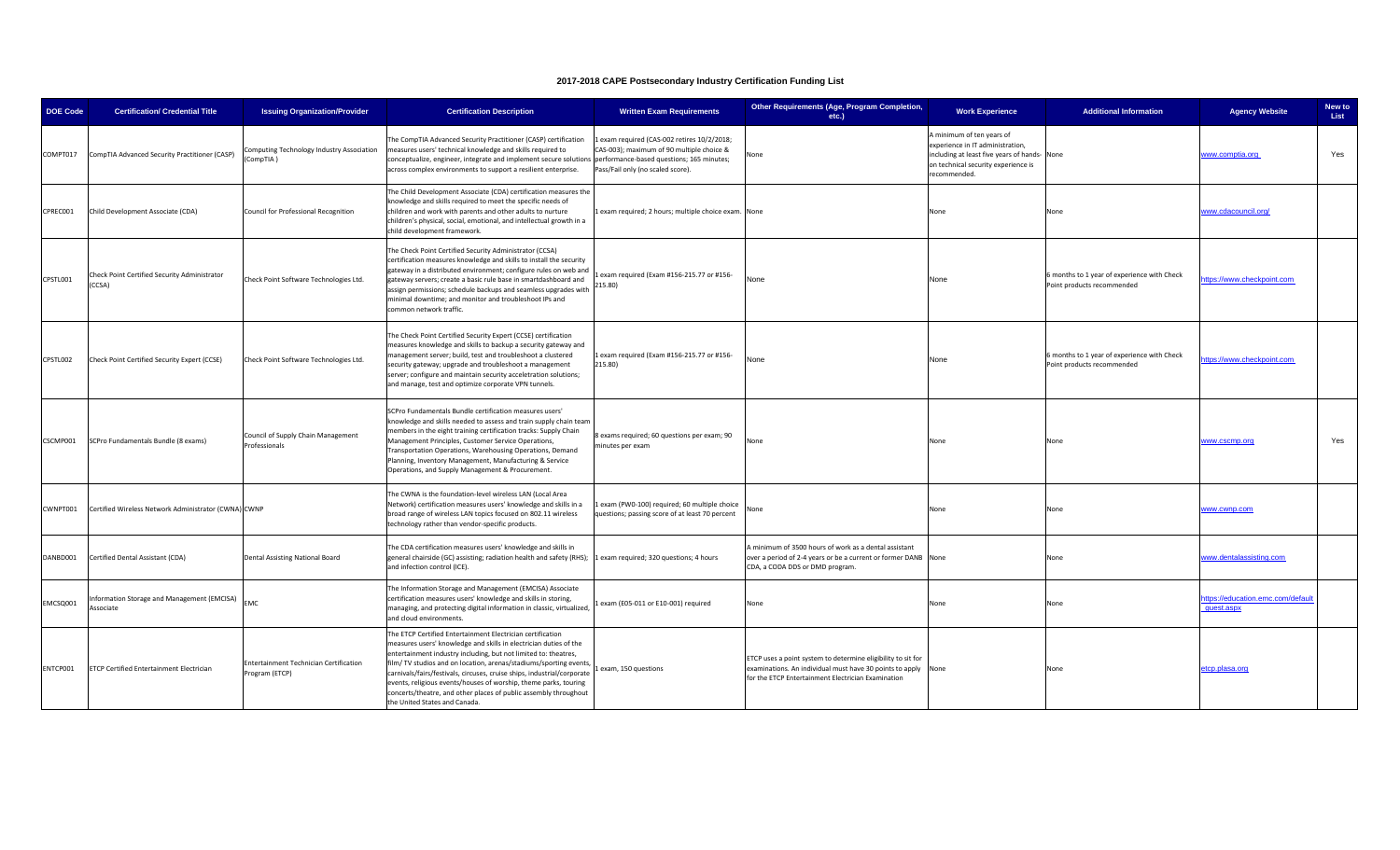| <b>DOE Code</b> | <b>Certification/ Credential Title</b>            | <b>Issuing Organization/Provider</b>                     | <b>Certification Description</b>                                                                                                                                                                                                                                                                                                                                                                                                                                                                                                                                                                                                                                                                                                                                         | <b>Written Exam Requirements</b>                                                                                                                                                                                                                                                                                                                                                 | Other Requirements (Age, Program Completion,<br>etc.)                                                                                                                                                                  | <b>Work Experience</b> | <b>Additional Information</b> | <b>Agency Website</b> | New to<br>List |
|-----------------|---------------------------------------------------|----------------------------------------------------------|--------------------------------------------------------------------------------------------------------------------------------------------------------------------------------------------------------------------------------------------------------------------------------------------------------------------------------------------------------------------------------------------------------------------------------------------------------------------------------------------------------------------------------------------------------------------------------------------------------------------------------------------------------------------------------------------------------------------------------------------------------------------------|----------------------------------------------------------------------------------------------------------------------------------------------------------------------------------------------------------------------------------------------------------------------------------------------------------------------------------------------------------------------------------|------------------------------------------------------------------------------------------------------------------------------------------------------------------------------------------------------------------------|------------------------|-------------------------------|-----------------------|----------------|
| ENTCP002        | ETCP Certified Rigger - Arena                     | Entertainment Technician Certification<br>Program (ETCP) | he ETCP Certified Rigger - Arena certification measures users'<br>mowledge and skills in rigging that employs chain hoists and truss<br>systems to temporarily suspend objects from overhead structures<br>n any environment. ETCP recognizes that these methods and<br>hardware are used throughout the entertainment industry in<br>arenas, convention and trade show spaces and in theatrical<br>venues. However, the principles, practices, and components are<br>consistent and similar in all applications and are different from<br>hose used in traditional theatrical spaces.                                                                                                                                                                                   | 1 exam, 150 questions                                                                                                                                                                                                                                                                                                                                                            | ETCP uses a point system to determine eligibility for<br>examinations. An individual must have 30 points to apply<br>for either or both of the Entertainment Technician<br>Certification Program rigging examinations. | None                   | None                          | etcp.plasa.org        |                |
| ENTCP003        | ETCP Certified Rigger - Theatre                   | Entertainment Technician Certification<br>Program (ETCP) | The ETCP Certified Rigger - Theatre certification measures users'<br>knowledge and skills in rigging that employs the use of<br>counterweighted systems, mechanical systems and hydraulic<br>systems, usually, but not always, permanently installed in facilities<br>for the use of theatre technicians in the execution of their rigging<br>responsibilities.                                                                                                                                                                                                                                                                                                                                                                                                          | exam, 150 questions                                                                                                                                                                                                                                                                                                                                                              | ETCP uses a point system to determine eligibility for<br>examinations. An individual must have 30 points to apply<br>for either or both of the Entertainment Technician<br>Certification Program rigging examinations. | None                   | None                          | etcp.plasa.org        |                |
| TAIN002         | Fiber Optics Installer (FOI)                      | Electronics Technician Association<br>International      | The Fiber Optic Installer (FOI) certification measures users'<br>mowledge and skills in optical fiber installation, connectorization,<br>splicing, and testing, optical fiber, connector, and splice<br>performance characteristics.                                                                                                                                                                                                                                                                                                                                                                                                                                                                                                                                     | 2 exams required (1 hands-on exam and 1<br>written exam (FOI113); 75 multiple choice<br>questions; 2 hours; minimum passing score of<br>75% or higher                                                                                                                                                                                                                            |                                                                                                                                                                                                                        | None                   | None                          | vww.eta-i.org         |                |
| TAIN008         | Associate Certified Electronics Technician (CETa) | Electronics Technician Association<br>nternational       | The Associate Certified Electronics Technician (CETa) certification<br>measures users' knowledge and skills in the four basic electronics<br>modules: DC, AC, Analog, and Digital including electrical theory,<br>electronic components, soldering and de-soldering tools, block<br>diagrams/schematics /wiring diagrams, cabling, power supplies,<br>test equipment and measurements, safety precautions,<br>mathematics and formulas, radio communications technology,<br>electronic circuits: series and parallel, amplifiers, interfacing of<br>electronics products, digital concepts and circuitry, computer<br>electronics, computer applications, audio and video systems,<br>optical electronics, telecommunications basics, and technician<br>vork procedures. | 1 single comprehensive exam required or 5<br>individual module exams (DC, AC, Analog, Digital<br>and Comprehensive) required; Comprehensive<br>(100 multiple choice questions; 2 hours); 5<br>Individual module exams (all five exams must be<br>completed within a two-year period); Module<br>exams (75 multiple choice questions; 2 hours;<br>passing score of 75% or higher) | None                                                                                                                                                                                                                   | None                   | None                          | www.eta-i.org         |                |
| TAIN009         | Data Cabling Installer Certification (DCIC)       | Electronics Technician Association<br>International      | The Data Cabling Installer (DCIC) certification measures users'<br>knowledge and skills in copper cabling installation and service,<br>which are then applicable to all the functions required to safely<br>and competently install communications cabling.                                                                                                                                                                                                                                                                                                                                                                                                                                                                                                              | 2 exams required (1 hands-on and 1 written<br>(DCI113); 75 questions; 2 hours                                                                                                                                                                                                                                                                                                    | None                                                                                                                                                                                                                   | None                   | None                          | www.eta-i.org         |                |
| TAIN010         | Fiber Optics Technician (FOT)                     | Electronics Technician Association<br>International      | The Fiber Optic Technician (FOT) certification measures users'<br>knowledge and skills of inside plant optical fiber, connector, and<br>splice performance characteristics and use of these performance<br>characteristics to create a worst case power budget for a fiber<br>optic cable plant. An FOT can proficiently perform optical loss<br>testing and perform connector endface evaluation.                                                                                                                                                                                                                                                                                                                                                                       | 2 exams required (1 hands-on exam and 1<br>written exam (FOT113); 75 multiple choice<br>questions; 2 hours; minimum passing score of<br>75% or higher                                                                                                                                                                                                                            | None                                                                                                                                                                                                                   | None                   | None                          | www.eta-i.org         |                |
| TAIN011         | Fiber Optics Technician-Outside Plant (FOT-OSP)   | Electronics Technician Association<br>ternational        | The Fiber Optic Technician - Outside Plant (OSP) certification<br>measures users' knowledge to properly terminate, test and<br>troubleshoot singlemode fiber optic communication systems. This<br>includes various types of termination techniques applicable to high<br>speed laser based systems. Disciplines include mechanical and<br>fusion splicing and the preparation of fiber optical cables and<br>cable management products.                                                                                                                                                                                                                                                                                                                                  | 2 exams required (1 hands-on exam and 1<br>written exam (FOT-OSP113); 75 multiple choice<br>questions; 2 hours; minimum passing score of<br>75% or higher                                                                                                                                                                                                                        | None                                                                                                                                                                                                                   | None                   | None                          | www.eta-i.org         |                |
| TAIN012         | Photonics Technician - Operator (PTO)             | Electronics Technician Association<br>International      | The Photonics Technician - Operators (PTO) certification measures<br>users' knowledge and skills in assembling, measuring, testing, and<br>repairing optical components such as lenses, mirrors, filters, fiber<br>optics and electro-optic or other photonics devices plus optical<br>sources such as lasers and light-emitting diodes (LEDs).                                                                                                                                                                                                                                                                                                                                                                                                                          | 5 exams required (1 hands-on exam and 4<br>written exams: Applied Mathematics exam (63<br>multiple choice questions); Principles of Optics<br>exam (102 multiple choice questions); PTO Laser<br>Basic exam (30 multiple choice questions);<br>Safety exam (38 multiple choice questions); a<br>minimum score of 75% or higher required on all<br>written exams                  | None                                                                                                                                                                                                                   | None                   | None                          | www.eta-i.org         |                |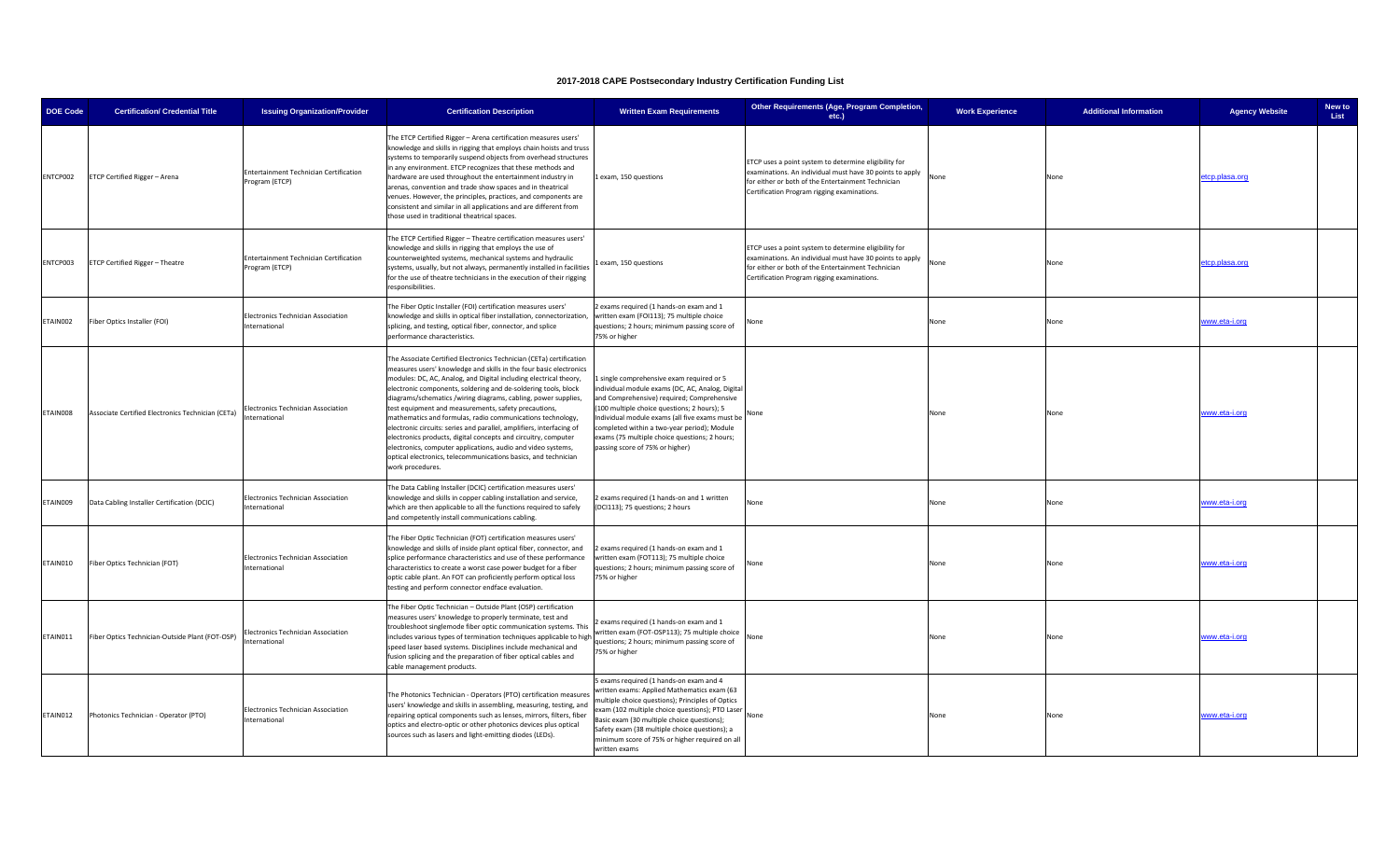| <b>DOE Code</b> | <b>Certification/ Credential Title</b> | <b>Issuing Organization/Provider</b>                       | <b>Certification Description</b>                                                                                                                                                                                                                                                                                                                                                                                                                                                                                                                                                                                                                                                                                                                                                                         | <b>Written Exam Requirements</b>                                                                                                                                                                                                                                                                                                       | Other Requirements (Age, Program Completion,<br>etc.)                                                                                                                                                                                                                                                                                                                                                                                                                                                                            | <b>Work Experience</b> | <b>Additional Information</b>                                                                                      | <b>Agency Website</b>    | New to<br>List |
|-----------------|----------------------------------------|------------------------------------------------------------|----------------------------------------------------------------------------------------------------------------------------------------------------------------------------------------------------------------------------------------------------------------------------------------------------------------------------------------------------------------------------------------------------------------------------------------------------------------------------------------------------------------------------------------------------------------------------------------------------------------------------------------------------------------------------------------------------------------------------------------------------------------------------------------------------------|----------------------------------------------------------------------------------------------------------------------------------------------------------------------------------------------------------------------------------------------------------------------------------------------------------------------------------------|----------------------------------------------------------------------------------------------------------------------------------------------------------------------------------------------------------------------------------------------------------------------------------------------------------------------------------------------------------------------------------------------------------------------------------------------------------------------------------------------------------------------------------|------------------------|--------------------------------------------------------------------------------------------------------------------|--------------------------|----------------|
| TAIN013         | Photonics Technician Specialist (PTS)  | Electronics Technician Association<br>nternational         | he Photonics Technician Specialists (PTS) certification measures<br>isers' knowledge and skills to assemble, measure, test, and repair<br>optical components such as lenses, mirrors, filters, fiber optics and 5 exams required (1 hands-on exam and 4<br>electro-optic or other photonics devices plus optical sources such<br>as lasers and light-emitting diodes (LEDs). They typically work in<br>applications such as research and development laboratories;<br>product development, test, and production specialists who are<br>eam members for original equipment manufacturers (OEMs) of<br>lasers, optics, and photonics components and systems; field<br>service specialists for OEMs or companies that manufacture<br>and/or utilize lasers, optics, and photonics components and<br>vstems. | written exams: Applied Mathematics exam (63<br>multiple choice questions); Principles of Optics<br>exam (102 multiple choice questions); PTO Laser<br>Basic exam (30 multiple choice questions);<br>Safety exam (38 multiple choice questions); 2<br>hours per exam; a minimum score of 75% or<br>higher required on all written exams | None                                                                                                                                                                                                                                                                                                                                                                                                                                                                                                                             | None                   | None                                                                                                               | www.eta-i.org            |                |
| <b>TAIN014</b>  | Photovoltaic Installer (PVI) - Level 1 | Electronics Technician Association<br>nternational         | The Photovoltaic Installer (PVI) - Level 1 certification measures<br>users' knowledge and skills in topics such as solar resources and<br>principles; selection identification; proper installation sequence,<br>erformance characteristics and troubleshooting methods;<br>permitting best safety practices; and potential economic impact of<br>enewable energy.                                                                                                                                                                                                                                                                                                                                                                                                                                       | exams (1 hands-on assessment and 1 written<br>ssessment); 75 multiple choice questions; 2<br>hours; minimum score of 75% or higher                                                                                                                                                                                                     | Individuals must attend an ETAI approved school or have a<br>inimum of 12 months of OJT training with an ETAI<br>approved employer                                                                                                                                                                                                                                                                                                                                                                                               | None                   | None                                                                                                               | ww.eta-i.org             |                |
| ETAIN019        | Small Wind Installer (SWI) - Level 1   | Electronics Technician Association<br>nternational         | The Small Wind Installer (SWI) - Level 1 certification measures<br>users' knowledge and skills in wind power energy generation<br>under 100 kW, including topics such as theory of wind energy and 2 exams (1 hands-on assessment and 1 written<br>electrical generation; site evaluation; design and selection of wind assessment); 86 multiple choice questions; 2<br>systems; proper installation, components and trouble-shooting<br>methods; safety; finance; and environmental assessment and<br>management.                                                                                                                                                                                                                                                                                       | hours; minimum score of 75% or higher                                                                                                                                                                                                                                                                                                  | Individuals must attend an ETAI approved school or have a<br>ninimum of 12 months of OJT training with an ETAI<br>approved employer                                                                                                                                                                                                                                                                                                                                                                                              | None                   | None                                                                                                               | www.eta-i.org            |                |
| <b>TAIN022</b>  | Specialist in Precision Optics (SPO)   | Electronics Technician Association<br>International        | The Specialist in Precision Optics (SPO) certification measures<br>users' knowledge to produce, test, and handle optical (infrared,<br>visible, and ultraviolet) components that are used in lasers and<br>sophisticated electro-optical systems for defense, homeland<br>security, aerospace, biomedical equipment, digital displays,<br>enewable energy production, and nanotechnology. SPOs also<br>ntegrate precision optical components into these electro-optical<br>systems and maintain them, including handling, storage and<br>ransport.                                                                                                                                                                                                                                                       | exams required (1 hands-on exam and 3<br>written exams: Applied Mathematics exam (80<br>multiple choice questions); Principles of Optics<br>exam (107 multiple choice questions); Safety<br>exam (38 multiple choice questions); a minimum approved training facility<br>score of 75% or higher required on all written<br>exams       | Individuals must possess the Technician in Precision Optics<br>TPO) certification, have completed training at an ETA                                                                                                                                                                                                                                                                                                                                                                                                             | None                   | None                                                                                                               | www.eta-i.org            |                |
| <b>TAIN023</b>  | Technician in Precision Optics (TPO)   | Electronics Technician Association<br><b>International</b> | The Technician in Precision Optics (TPO) certification measures<br>users' knowledge and skills in optical component fabrication<br>echnical areas in optical shops, optics manufacturers and in<br>quality control departments (incoming and/or outgoing<br>nspection) for organizations that incorporate precision optics into minimum score of 75% or higher required on all<br>various systems.                                                                                                                                                                                                                                                                                                                                                                                                       | 3 exams required (1 hands-on exam and 2<br>written exams: Applied Mathematics exam (60<br>multiple choice questions); Safety exam (38<br>multiple choice questions); 2 hours per exam; a<br>written exams                                                                                                                              | ndividuals must have completed training at an ETA<br>approved training facility                                                                                                                                                                                                                                                                                                                                                                                                                                                  | None                   | None                                                                                                               | www.eta-i.org            |                |
| FDMQA002        | Certified Nursing Assistant (CNA)      | Florida Department of Health                               | The Certified Nursing Assistant (CNA) certification is a state<br>required licensure and documents the individual's knowledge of<br>core skills required of nursing assistants.                                                                                                                                                                                                                                                                                                                                                                                                                                                                                                                                                                                                                          | 1 exam required; 2 parts (1 written and 1<br>performance (skill) section); 2 hour written; 50<br>multiple choice questions; 5 randomly selected<br>ursing assistant skills                                                                                                                                                             | A high school diploma or its equivalent, or be 18 years of<br>age, is required if the applicant is taking the exam without<br>ompletion of an approved training program. Applicants<br>nust pass a level 2 background screen prior to taking the                                                                                                                                                                                                                                                                                 | None                   | A state-approved training program is not<br>required prior to examination; however, it is<br>strongly recommended. | oridasnursing.gov/       |                |
|                 | FDMQA010 Licensed Dental Hygienist     | Florida Department of Health                               | The Licensed Dental Hygienist license allows the individual to<br>erform service for the public as a dental hygienist pursuant to<br>equirements established in section 466.007, Florida Statutes.                                                                                                                                                                                                                                                                                                                                                                                                                                                                                                                                                                                                       | Bexams required (Dental Hygiene National<br>Board Examination, ADEX Dental Hygiene<br>icensing Examination, and Florida Laws and<br>Rules Examination)                                                                                                                                                                                 | Must be at least 18 years of age; graduated from 1) a<br>dental hygiene college or school; OR 2) a graduate of an<br>unaccredited dental college or school and have completed<br>minimum of 4 years of postsecondary dental education<br>and received a dental school diploma which is comparable None<br>to a D.D.S. or D.M.D.; and successful completion of the<br>follwoing examinations: Dental Hygiene National Board<br>Examination, ADEX Dental Hygiene Licensing Examination,<br>and Florida Laws and Rules Examination. |                        | None                                                                                                               | www.doh.state.fl.us/mga/ |                |
| FDMQA014        | Paramedic (EMT-P)                      | Florida Department of Health                               | The Paramedic (EMT-P) license measures users' knowledge to care<br>for the sick or injured in emergency medical settings including<br>esponding to emergency calls, performing medical services and<br>transporting patients to medical facilities.                                                                                                                                                                                                                                                                                                                                                                                                                                                                                                                                                      | exams required (EMT exam and NREMT<br>certification exam)                                                                                                                                                                                                                                                                              | None                                                                                                                                                                                                                                                                                                                                                                                                                                                                                                                             | None                   | None                                                                                                               | ww.doh.state.fl.us/mqa/  |                |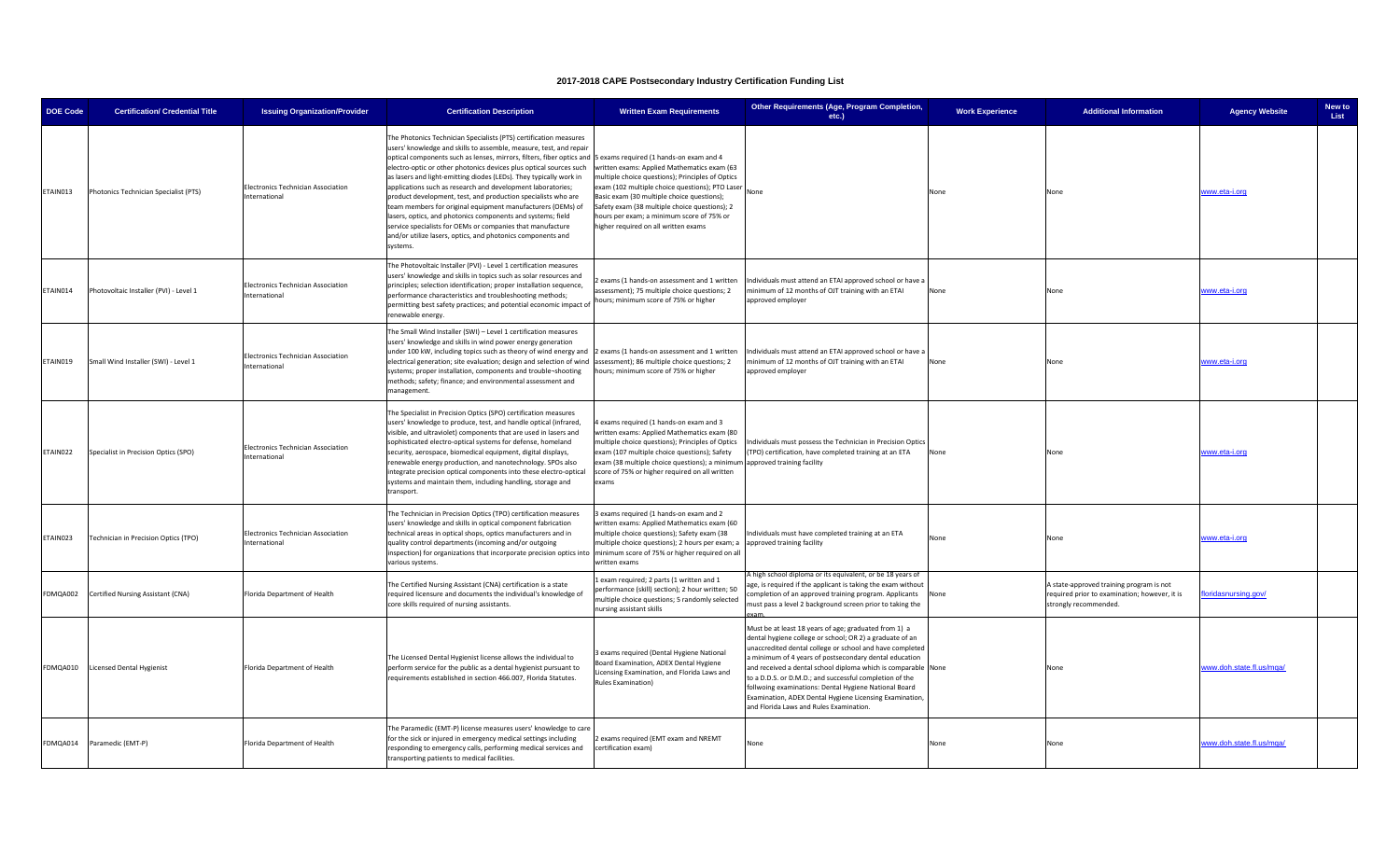| <b>DOE Code</b> | <b>Certification/ Credential Title</b>        | <b>Issuing Organization/Provider</b>   | <b>Certification Description</b>                                                                                                                                                                                                                                                                              | <b>Written Exam Requirements</b>                   | Other Requirements (Age, Program Completion,<br>etc.)                                                                                                                                                                                                                                                                                                                                                                                                                                                                                                                                                                                                                                                  | <b>Work Experience</b>                                                                                                                                                                                                                           | <b>Additional Information</b>                                                                                                                                                                                                                                                                                                                                                                                                                                                                                                          | <b>Agency Website</b>             | New to<br>List |
|-----------------|-----------------------------------------------|----------------------------------------|---------------------------------------------------------------------------------------------------------------------------------------------------------------------------------------------------------------------------------------------------------------------------------------------------------------|----------------------------------------------------|--------------------------------------------------------------------------------------------------------------------------------------------------------------------------------------------------------------------------------------------------------------------------------------------------------------------------------------------------------------------------------------------------------------------------------------------------------------------------------------------------------------------------------------------------------------------------------------------------------------------------------------------------------------------------------------------------------|--------------------------------------------------------------------------------------------------------------------------------------------------------------------------------------------------------------------------------------------------|----------------------------------------------------------------------------------------------------------------------------------------------------------------------------------------------------------------------------------------------------------------------------------------------------------------------------------------------------------------------------------------------------------------------------------------------------------------------------------------------------------------------------------------|-----------------------------------|----------------|
| FDMQA018        | Licensed Physical Therapist Assistant         | Florida Department of Health           | The Licensed Physical Therapist Assistant license measures users'<br>knowledge to provide physical therapy services including<br>examining the patient and developing a plan of care that promotes 1 exam required<br>the ability to move, reduces pain, restores function, and prevents<br>disability.       |                                                    | Applicants must have graduated from a school giving a<br>course of not less than two years for physical therapist<br>assistants, which has been approved for the educational<br>preparation of physical therapist assistants by the<br>appropriate accrediting agency.                                                                                                                                                                                                                                                                                                                                                                                                                                 | None                                                                                                                                                                                                                                             | None                                                                                                                                                                                                                                                                                                                                                                                                                                                                                                                                   | www.doh.state.fl.us/mqa/          |                |
| FDMQA025        | Licensed Optician                             | Florida Department of Health           | The Licensed Optician license measures users' knowledge to help<br>fit eyeglasses and contact lenses, following prescriptions from<br>ophthalmologists and optometrists. They also help customers<br>decide which eyeglass frames or contact lenses to buy.                                                   | exam required                                      | Applicant is not less than 18 years of age; Is a graduate of<br>an accredited high school or possesses a certificate of<br>equivalency of a high school education; successfully<br>passed the National Opticianry Competency Examination<br>within three years of application or has current ABO<br>certification; successfully passed the Contact Lens Registry<br>Examination within three years of application or has<br>current NCLE certification; and has received an associate<br>degree, or equivalent, in opticianry from an accredited<br>school; or Is licensed to practice opticianry in another<br>state and has actively practiced in such state for more<br>than 3 of the last 5 years. | None                                                                                                                                                                                                                                             | None                                                                                                                                                                                                                                                                                                                                                                                                                                                                                                                                   | www.doh.state.fl.us/mqa/          |                |
| FDMQA030        | 911 Public Safety Telecommunicator            | Florida Department of Health           | The 911 Public Safety Telecommunicator certification is a state<br>licensure that documents the knowledge and skills for<br>employment as a dispatcher for police, fire, and ambulance.                                                                                                                       | exam required                                      | An individual must complete an approved PST training<br>program as defined in §401.465(1)(c), Florida Statutes.                                                                                                                                                                                                                                                                                                                                                                                                                                                                                                                                                                                        | lone                                                                                                                                                                                                                                             | None                                                                                                                                                                                                                                                                                                                                                                                                                                                                                                                                   | www.doh.state.fl.us/mqa/          |                |
| FEDAA001        | FAA Air Traffic Control Specialist            | Federal Aviation Administration        | The FAA Air Traffic Control Specialist certification measures<br>knowledge and skills to coordinate the movement of air traffic to<br>ensure that aircraft stay safe distances apart. Air traffic<br>controllers work in control towers, approach control facilities, or<br>ute centers                       | exam required                                      | To be eligible for a mechanic certificate a candidate must<br>be: at least 18 years of age and under 31 years of age; able combination of postsecondary<br>to read, write, and speak English                                                                                                                                                                                                                                                                                                                                                                                                                                                                                                           | 3 years work experience or<br>education and work experience                                                                                                                                                                                      |                                                                                                                                                                                                                                                                                                                                                                                                                                                                                                                                        | www.faa.gov/licenses_certificates |                |
| FEDAA002        | FAA Aviation Maintenance Technician - General | <b>Federal Aviation Administration</b> | The FAA Aviation Maintenance Technician - General certification<br>measures knowledge and skills in maintenance supervision,<br>preventive maintenance or alteration of an aircraft but excluding<br>major repairs to and alterations of propellers and/or instruments.                                       | Lexam required; passing score of 70% or<br>greater | To be eligible for a mechanic certificate a candidate must<br>be: at least 18 years of age; able to read, write, and speak<br>English                                                                                                                                                                                                                                                                                                                                                                                                                                                                                                                                                                  | 18 months practical experience with<br>either airframes or power plants, or<br>30 months of practical experience<br>working on both at the same time or None<br>have graduated from an FAA-<br>Approved Aviation Maintenance<br>Technical School |                                                                                                                                                                                                                                                                                                                                                                                                                                                                                                                                        | www.faa.gov/licenses certificates |                |
| FEDAA004        | FAA Aviation Mechanic Technician - Airframe   | Federal Aviation Administration        | The FAA Aviation Mechanic Technician - Airframe certification<br>measures knowledge and skills to work on any part of the aircraft<br>except the instruments, power plants, and propellers.                                                                                                                   | 3 exams required (Oral, Practical, Written)        | An individual can get the experience to become a certified<br>power plant or airframe mechanic in one of three ways:<br>attend one of the 170 Federal Aviation Regulations (FAR)<br>part 147 Aviation Maintenance Technician Schools<br>nationwide (12 months and 24 months); work an FAA<br>Repair Station or FBO under the supervision of a certified<br>mechanic for 18 months for each certificate, or 30 months<br>for both; or join one of the armed services and get training<br>and experience in aircraft maintenance.                                                                                                                                                                        | Vone                                                                                                                                                                                                                                             | None                                                                                                                                                                                                                                                                                                                                                                                                                                                                                                                                   | vww.faa.gov/licenses certificates |                |
| FEDAA005        | FAA Certified Flight Instructor License       | Federal Aviation Administration        | The FAA Certified Flight Instructor License measures knowledge<br>and skills to demonstrate basic principles of flight, aerial<br>navigation, weather factors and flying regulations both on the<br>ground and in the air. They demonstrate operation of aircraft and<br>equipment in dual-controlled planes. | exams required (written and practical)             | A certificate of graduation from a pilot training course<br>conducted by an FAA-approved pilot school, or a<br>statement of accomplishment from the school certifying<br>the satisfactory completion of the ground-school portion<br>of such a course; A written statement from an FAA-<br>certified ground or flight instructor, certifying that the<br>candidate has satisfactorily completed the required<br>ground instruction; Hold a commercial pilots license.                                                                                                                                                                                                                                  | 15 hours as pilot in command                                                                                                                                                                                                                     | Logbook entries by an FAA- certified ground or<br>flight instructor, certifying satisfactory<br>completion of the required ground instruction; A<br>certificate of graduation or statement of<br>accomplishment from a ground school course<br>conducted by an agency such as a high school,<br>college, adult education program, the Civil Air<br>Patrol, or an ROTC Flight Training Program; or A<br>certificate of graduation from a home-study<br>course developed by the aeronautical enterprise<br>providing the study material. | ww.faa.gov/licenses certificates  |                |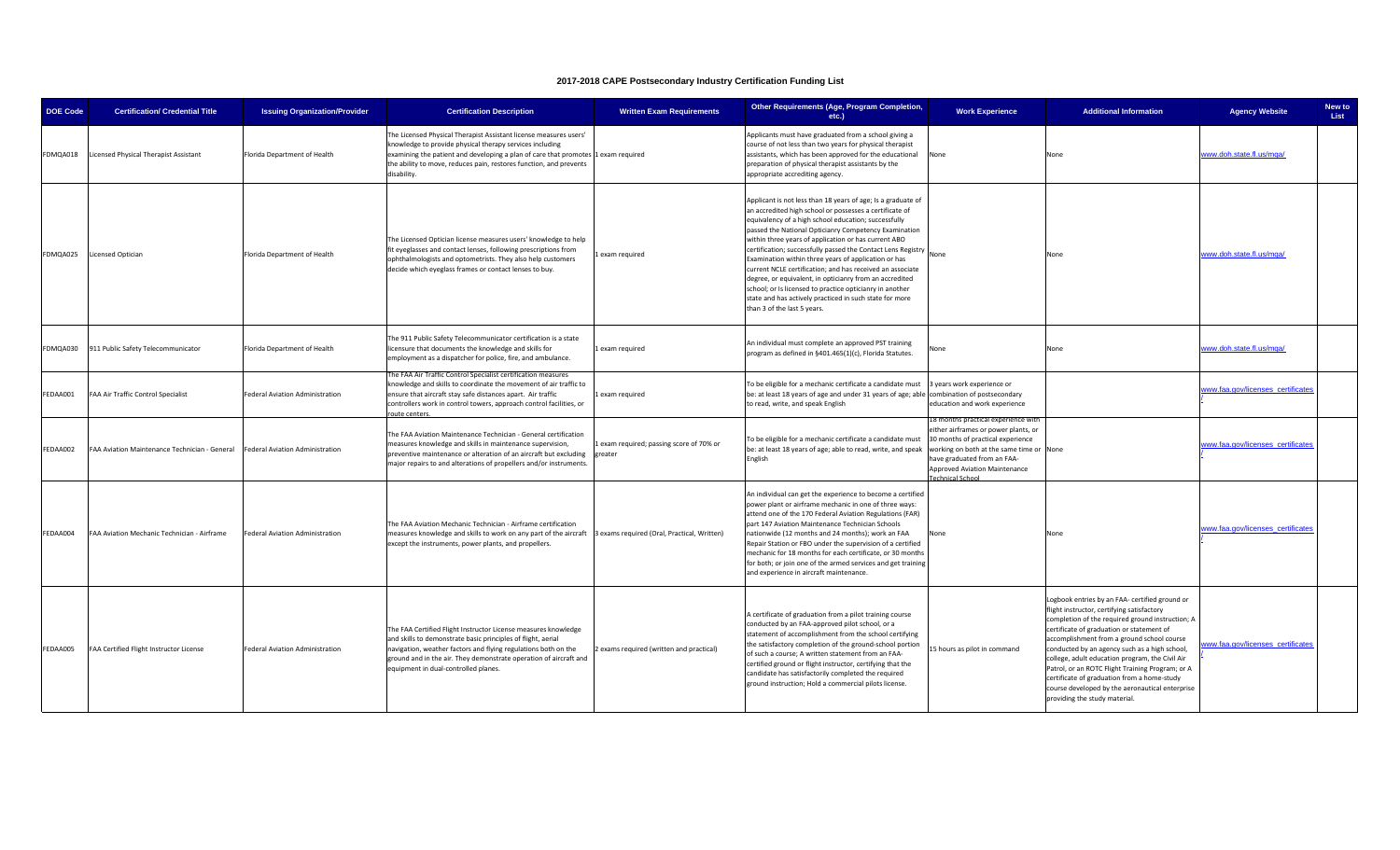| <b>DOE Code</b> | <b>Certification/ Credential Title</b>              | <b>Issuing Organization/Provider</b>              | <b>Certification Description</b>                                                                                                                                                                                                                                                                                                                                                                                              | <b>Written Exam Requirements</b>                                                                                 | Other Requirements (Age, Program Completion,<br>etc.)                                                                                                                                                                                                                                                                                                                                                                                                                                            | <b>Work Experience</b> | <b>Additional Information</b>                                                                                                                                                                                                                                                                                                                                                                                                                                                                                                          | <b>Agency Website</b>             | New to<br>List |
|-----------------|-----------------------------------------------------|---------------------------------------------------|-------------------------------------------------------------------------------------------------------------------------------------------------------------------------------------------------------------------------------------------------------------------------------------------------------------------------------------------------------------------------------------------------------------------------------|------------------------------------------------------------------------------------------------------------------|--------------------------------------------------------------------------------------------------------------------------------------------------------------------------------------------------------------------------------------------------------------------------------------------------------------------------------------------------------------------------------------------------------------------------------------------------------------------------------------------------|------------------------|----------------------------------------------------------------------------------------------------------------------------------------------------------------------------------------------------------------------------------------------------------------------------------------------------------------------------------------------------------------------------------------------------------------------------------------------------------------------------------------------------------------------------------------|-----------------------------------|----------------|
| FEDAA006        | <b>FAA Commercial Pilot</b>                         | Federal Aviation Administration                   | The FAA Commercial Pilot certification measures knowledge and<br>skills to fly and navigate airplanes, helicopters, and other aircraft.<br>Airline pilots fly for airlines that transport people and cargo on a<br>fixed schedule. Commercial pilots fly aircraft for other purposes,<br>such as charter flights, rescue operations, firefighting, aerial<br>ohotography, and aerial application, also known as crop dusting. | exams required (written and practical)                                                                           | A certificate of graduation from a pilot training course<br>conducted by an FAA-approved pilot school, or a<br>statement of accomplishment from the school certifying<br>the satisfactory completion of the ground-school portion<br>of such a course; A written statement from an FAA-<br>certified ground or flight instructor, certifying that the<br>candidate has satisfactorily completed the required<br>ground instruction; Hold a private pilots license.                               | None                   | Logbook entries by an FAA- certified ground or<br>flight instructor, certifying satisfactory<br>completion of the required ground instruction; A<br>certificate of graduation or statement of<br>accomplishment from a ground school course<br>conducted by an agency such as a high school,<br>college, adult education program, the Civil Air<br>Patrol, or an ROTC Flight Training Program; or A<br>certificate of graduation from a home-study<br>course developed by the aeronautical enterprise<br>providing the study material. | ww.faa.gov/licenses certificates  |                |
| FEDAA010        | FAA Aviation Maintenance Technician -<br>Powerplant | Federal Aviation Administration                   | The FAA Aviation Maintenance Technician - Powerplant<br>certification measures knowledge and skills to work on engines<br>and do limited work on propellers.                                                                                                                                                                                                                                                                  | written exams required (oral & practical tests<br>are also required); 8 hours                                    | An individual can get the experience to become a certified<br>power plant or airframe mechanic in one of three ways:<br>attend one of the 170 FAR part 147 Aviation Maintenance<br>Fechnician Schools nationwide (12 months and 24<br>months); work an FAA Repair Station or FBO under the<br>supervision of a certified mechanic for 18 months for each<br>certificate, or 30 months for both; or join one of the<br>armed services and get training and experience in aircraft<br>naintenance. | None                   | None                                                                                                                                                                                                                                                                                                                                                                                                                                                                                                                                   | www.faa.gov/licenses_certificate  |                |
| FEDAA011        | <b>FAA Private Pilot</b>                            | Federal Aviation Administration                   | The FAA Private Pilot license is a license that permits the holder to<br>act as the pilot-in-command of an aircraft privately.                                                                                                                                                                                                                                                                                                | exam required                                                                                                    | A certificate of graduation from a pilot training course<br>conducted by an FAA-approved pilot school, or a<br>statement of accomplishment from the school certifying<br>he satisfactory completion of the ground-school portion<br>of such a course; A written statement from an FAA-<br>certified ground or flight instructor, certifying that the<br>candidate has satisfactorily completed the required<br>ground instruction;                                                               | None                   | ogbook entries by an FAA- certified ground or<br>flight instructor, certifying satisfactory<br>completion of the required ground instruction; A<br>certificate of graduation or statement of<br>accomplishment from a ground school course<br>conducted by an agency such as a high school,<br>college, adult education program, the Civil Air<br>Patrol, or an ROTC Flight Training Program; or A<br>certificate of graduation from a home-study<br>course developed by the aeronautical enterprise<br>providing the study material.  | ww.faa.gov/licenses_certificate   |                |
| FLDEP001        | Wastewater Treatment Plant Operator Level A         | Florida Department of Environmental<br>Protection | The Wastewater Treatment Plant Operator Level A certification<br>neasures knowledge and skills necessary for employment in a<br>wastewater treament facility: perform administrative duties,<br>facility management, secondary processes, process control, and<br>regulations.                                                                                                                                                | exam required (per level), 100 multiple choice<br>questions, 3 hours, passing score of 70% or<br>reater required | Must have a high school diploma or its equivalent and<br>have successfully completed an approved required<br>raining course for the classification and level of the<br>examination to be taken no more than 5 years before the<br>examination.                                                                                                                                                                                                                                                   |                        | None                                                                                                                                                                                                                                                                                                                                                                                                                                                                                                                                   | vww.dep.state.fl.us/water/wff/ocj |                |
| FLDEP002        | Wastewater Treatment Plant Operator Level B         | Florida Department of Environmental<br>Protection | The Wastewater Treatment Plant Operator Level B certification<br>measures knowledge and skills necessary for employment in a<br>wastewater treament facility: disinfection, effluent disposal,<br>laboratory sampling, analysis & interpretation, preliminary<br>treatment solids handling, nutrient removal, regulations, perform<br>safety and security procedures, secondary processes, and taste<br>and odor control.     | questions, 3 hours, passing score of 70% or<br>greater required                                                  | Must have a high school diploma or its equivalent and<br>1 exam required (per level), 100 multiple choice have successfully completed an approved required<br>training course for the classification and level of the<br>examination to be taken no more than 5 years before the<br>examination.                                                                                                                                                                                                 |                        | None                                                                                                                                                                                                                                                                                                                                                                                                                                                                                                                                   | www.dep.state.fl.us/water/wff/ocp |                |
| FLDEP003        | Wastewater Treatment Plant Operator Level C         | Florida Department of Environmental<br>rotection  | The Wastewater Treatment Plant Operator Level C certification<br>measures knowledge and skills necessary for employment in a<br>wastewater treament facility: disinfection, facilities & collection<br>systems, laboratory sampling, analysis & interpretation,<br>maintenance, perform safety and security procedures, primary<br>reatment, records & reporting, regulations, secondary processes,<br>and solids handling.   | questions, 3 hours, passing score of 70% or<br>reater required                                                   | Must have a high school diploma or its equivalent and<br>Lexam required (per level), 100 multiple choice have successfully completed an approved required<br>training course for the classification and level of the<br>examination to be taken no more than 5 years before the<br>examination.                                                                                                                                                                                                  | lone                   | None                                                                                                                                                                                                                                                                                                                                                                                                                                                                                                                                   | www.dep.state.fl.us/water/wff/ocp |                |
| FLDEP004        | Water Treatment Plant Operator Level A              | Florida Department of Environmental<br>Protection | The Water Treatment Plant Operator Level A certification<br>measures knowledge and skills required for employment in a<br>water treatment plan: chemical treatment/addition,<br>clarification/sedimentation, coagulation/flocculation, facility<br>management filtration, laboratory sampling, analysis &<br>nterpretation, process control, perform safety & security<br>procedures, residuals disposal, and regulations.    | questions, 3 hours, passing score of 70% or<br>greater required                                                  | Must have a high school diploma or its equivalent and<br>Lexam required (per level), 100 multiple choice have successfully completed an approved required<br>raining course for the classification and level of the<br>examination to be taken no more than 5 years before the<br>examination.                                                                                                                                                                                                   | Jone                   | None                                                                                                                                                                                                                                                                                                                                                                                                                                                                                                                                   | www.dep.state.fl.us/water/wff/ocp |                |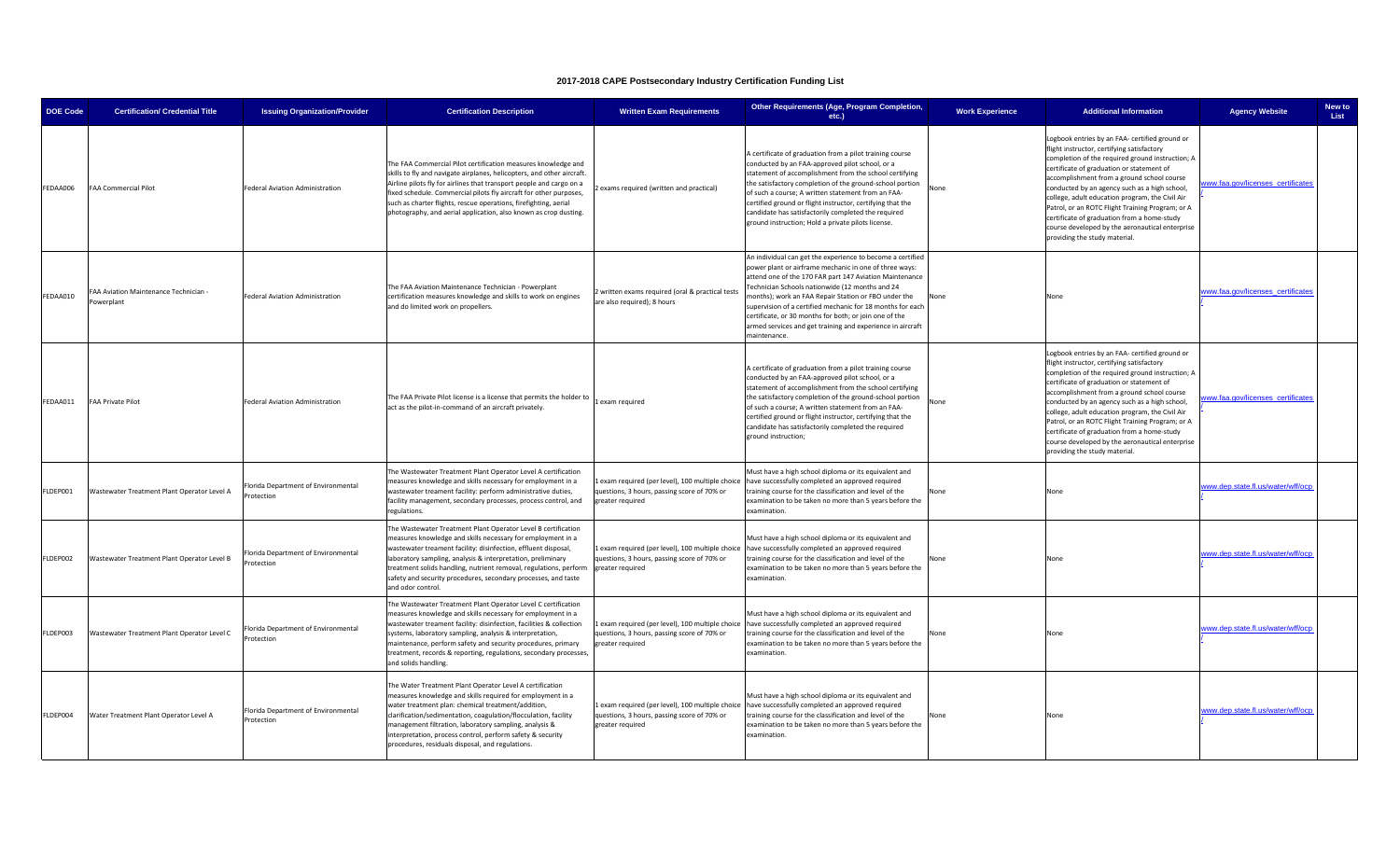| <b>DOE Code</b> | <b>Certification/ Credential Title</b> | <b>Issuing Organization/Provider</b>                                                                    | <b>Certification Description</b>                                                                                                                                                                                                                                                                                                                                                                                                                                                                                                                                                                                                              | <b>Written Exam Requirements</b>                                                                                   | Other Requirements (Age, Program Completion,<br>$etc.$ )                                                                                                                                                                                                                                                                                                                                                                                                                              | <b>Work Experience</b> | <b>Additional Information</b> | <b>Agency Website</b>                                                                 | New to<br>List |
|-----------------|----------------------------------------|---------------------------------------------------------------------------------------------------------|-----------------------------------------------------------------------------------------------------------------------------------------------------------------------------------------------------------------------------------------------------------------------------------------------------------------------------------------------------------------------------------------------------------------------------------------------------------------------------------------------------------------------------------------------------------------------------------------------------------------------------------------------|--------------------------------------------------------------------------------------------------------------------|---------------------------------------------------------------------------------------------------------------------------------------------------------------------------------------------------------------------------------------------------------------------------------------------------------------------------------------------------------------------------------------------------------------------------------------------------------------------------------------|------------------------|-------------------------------|---------------------------------------------------------------------------------------|----------------|
| LDEP005         | Water Treatment Plant Operator Level B | Florida Department of Environmental<br>Protection                                                       | The Water Treatment Plant Operator Level B certification<br>measures knowledge and skills required for employment in a<br>water treatment plan: characteristics of source water, chemical<br>treatment/addition, coagulation and flocculation, corrosion<br>control, clarification/sedimentation, disinfection & disinfectant<br>byproducts, distribution facility operation & maintenance,<br>filtration, fluoridation, iron and manganese control, laboratory<br>sampling, analysis & interpretation, maintain equipment, operate<br>equipment, regulations, reservoir and well field management,<br>softening, and taste and odor control. | Lexam required (per level), 100 multiple choice<br>questions, 3 hours, passing score of 70% or<br>greater required | Must have a high school diploma or its equivalent and<br>have successfully completed an approved required<br>training course for the classification and level of the<br>examination to be taken no more than 5 years before the<br>examination                                                                                                                                                                                                                                        | None                   | None                          | www.dep.state.fl.us/water/wff/ocp                                                     |                |
| LDEP006         | Water Treatment Plant Operator Level C | Florida Department of Environmental<br>Protection                                                       | The Water Treatment Plant Operator Level C certification<br>measures knowledge and skills required for employment in a<br>water treatment plan: overall water treatment process, scientific<br>concepts, chemical, biological, and physical constituents of water,<br>regulations, pumping & basic hydraulics, and aeration,<br>flocculation, sedimentation, filtration, water-softening,<br>stabilization, corrosion, disinfection, chemical removal,<br>demineralization, and fluoridation processes.                                                                                                                                       | questions, 3 hours, passing score of 70% or<br>greater required                                                    | Must have a high school diploma or its equivalent and<br>Lexam required (per level), 100 multiple choice have successfully completed an approved required<br>training course for the classification and level of the<br>examination to be taken no more than 5 years before the<br>examination.                                                                                                                                                                                       | None                   | None                          | www.dep.state.fl.us/water/wff/ocp                                                     |                |
| LDLE001         | Auxiliary Law Enforcement Officer      | Florida Department of Law Enforcement,<br>Criminal Justice Standards and Training<br>Commission         | The Auxiliary Law Enforcement Officer certification measures<br>knowledge and skills to supplement police work. Although they do<br>not perform duties that require force, they take part in other<br>police work that preserves peace and order, prevents crime and<br>protects life and property, as instructed by their department.                                                                                                                                                                                                                                                                                                        | 1 exam required                                                                                                    | Meet the minimum requirements (see Testing<br>Prerequisites); Complete the required training; Pass the<br>State Officer Certification Exam (SOCE); and Become<br>employed as a sworn officer.                                                                                                                                                                                                                                                                                         | None                   | None                          | ittp://www.fdle.state.fl.us/Content<br>CJST/Menu/cjst-index/CJSTC-<br>Home-Page.aspx  |                |
| LDLE002         | Correctional Officer                   | Florida Department of Law Enforcement,<br>Criminal Justice Standards and Training<br>Commission         | The Correctional Officer certification measures knowledge and<br>skills to maintain their personal safety as well as the safety of the<br>inmates they oversee. Correctional officers are responsible for<br>overseeing individuals who have been arrested and are awaiting<br>trial or who have been sentenced to serve time in jail or prison.                                                                                                                                                                                                                                                                                              | Lexam required                                                                                                     | Meet the minimum requirements (see Testing<br>Prerequisites); Complete the required training; Pass the<br>State Officer Certification Exam (SOCE); and Become<br>employed as a sworn officer.                                                                                                                                                                                                                                                                                         | None                   | None                          | ttp://www.fdle.state.fl.us/Content<br>CJST/Menu/cjst-index/CJSTC-<br>Home-Page.aspx   |                |
| LDLE003         | <b>Correctional Probation Officer</b>  | Florida Department of Law Enforcement,<br>Criminal Justice Standards and Training<br>Commission         | The Correctional Probation Officer certification measures<br>knowledge and skills for performing professional work<br>investigating, assessing, supervising, counseling, and/or classifying<br>offenders.                                                                                                                                                                                                                                                                                                                                                                                                                                     | Lexam required                                                                                                     | Meet the minimum requirements (see Testing<br>Prerequisites); Complete the required training; Pass the<br>State Officer Certification Exam (SOCE); and Become<br>employed as a sworn officer.                                                                                                                                                                                                                                                                                         | None                   | None                          | http://www.fdle.state.fl.us/Content<br>/CJST/Menu/cjst-index/CJSTC-<br>Home-Page.aspx |                |
| LDLE004         | Law Enforcement Officer                | Florida Department of Law Enforcement,<br>Criminal Justice Standards and Training<br>Commission         | The Law Enforcement Officer certification measures knowledge<br>and skills to be responsible for the prevention, investigation,<br>apprehension, or detention of individuals suspected or convicted<br>of offenses against the criminal laws, including an employee<br>engaged in this activity who is transferred to a supervisory or<br>administrative position.                                                                                                                                                                                                                                                                            | Lexam required                                                                                                     | Meet the minimum requirements (see Testing<br>Prerequisites); Complete the required training; Pass the<br>State Officer Certification Exam (SOCE); and Become<br>employed as a sworn officer.                                                                                                                                                                                                                                                                                         | None                   | None                          | http://www.fdle.state.fl.us/Content<br>CJST/Menu/cjst-index/CJSTC-<br>Home-Page.aspx  |                |
| LSFM006         | Fire Fighter II                        | Florida Department of Financial Services,<br>State Fire Marshal, Bureau of Fire Standards<br>& Training | The Fire Fighter II certification measures knowledge and skills in<br>fire department communications, fireground operations, rescue<br>operations, preparedness and maintenance, and fire and life<br>safety initiatives.                                                                                                                                                                                                                                                                                                                                                                                                                     | exams required (written and practical)                                                                             | An individual must meet minimum qualifications for<br>certification as a career firefighter: 1) be at least 18yrs of<br>age; 2) have a high school diploma or GED; 3) be of good<br>moral character; 4) be in excellent physical condition; 5)<br>have a Associate of Arts, Baccalaureate or graduate-level<br>degree or stipulated test scores on SAT, ACT, CPT, MAPS,<br>or TABE; and 6) complete the Minimum Standards Training<br>Course and the State Certification Examination. |                        |                               | www.myfloridacfo.com/                                                                 |                |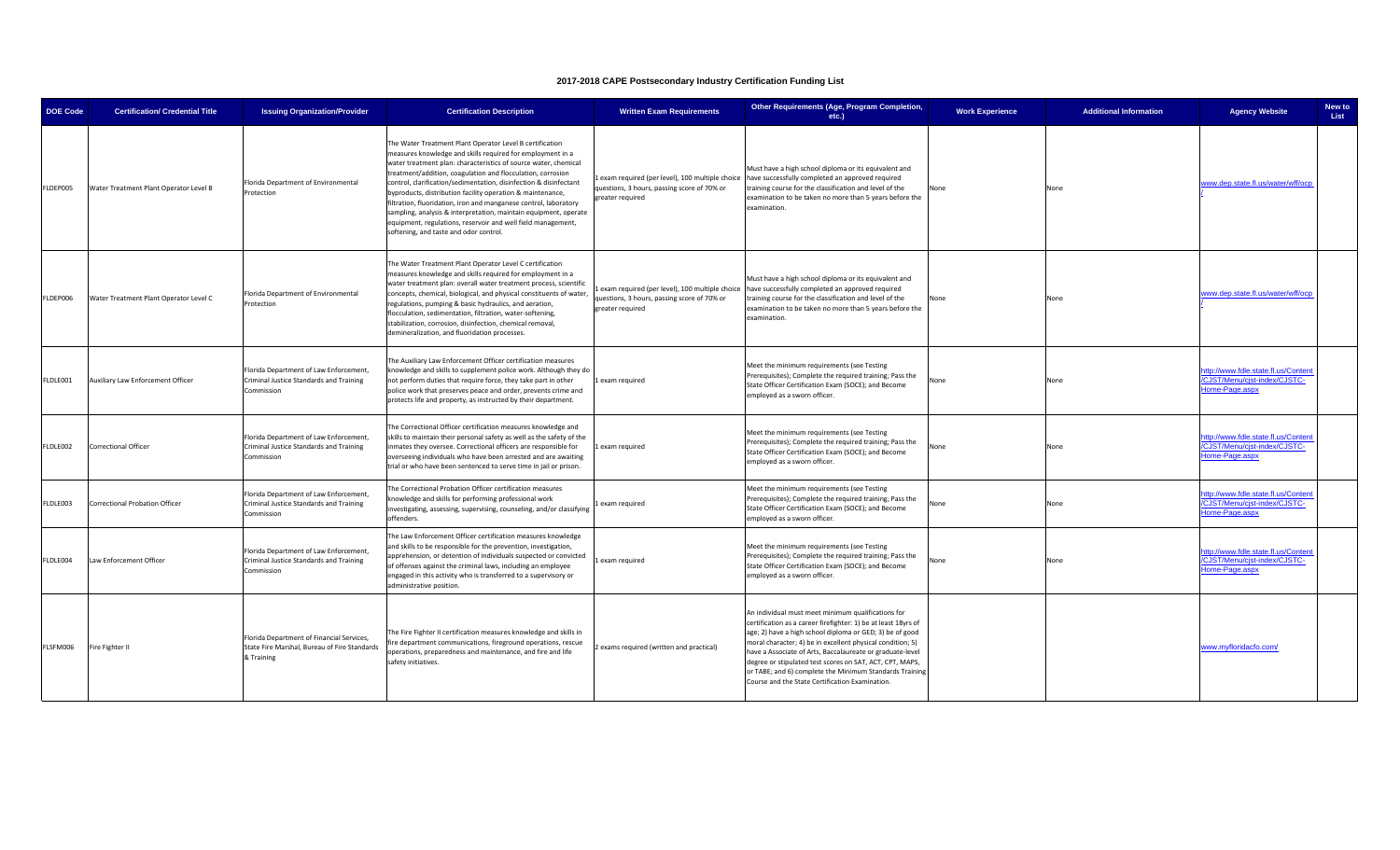| <b>DOE Code</b> | <b>Certification/ Credential Title</b>               | <b>Issuing Organization/Provider</b>                                                                    | <b>Certification Description</b>                                                                                                                                                                                                                                                                                                                                                                                 | <b>Written Exam Requirements</b>                                                                                                                                | Other Requirements (Age, Program Completion,<br>etc.)                                                                                                                                                                                                                                                                                                                                                                                                                                                                          | <b>Work Experience</b>                                                                                                                                                                                                                                                                                                                       | <b>Additional Information</b> | <b>Agency Website</b>                             | New to<br>List |
|-----------------|------------------------------------------------------|---------------------------------------------------------------------------------------------------------|------------------------------------------------------------------------------------------------------------------------------------------------------------------------------------------------------------------------------------------------------------------------------------------------------------------------------------------------------------------------------------------------------------------|-----------------------------------------------------------------------------------------------------------------------------------------------------------------|--------------------------------------------------------------------------------------------------------------------------------------------------------------------------------------------------------------------------------------------------------------------------------------------------------------------------------------------------------------------------------------------------------------------------------------------------------------------------------------------------------------------------------|----------------------------------------------------------------------------------------------------------------------------------------------------------------------------------------------------------------------------------------------------------------------------------------------------------------------------------------------|-------------------------------|---------------------------------------------------|----------------|
| FLSFM007        | Fire Safety Inspector I                              | Florida Department of Financial Services,<br>State Fire Marshal, Bureau of Fire Standards<br>& Training | The Fire Safety Inspector I certification measures knowledge and<br>skills to examine buildings, homes and other facilities to ensure<br>that they meet applicable fire safety codes and regulations.                                                                                                                                                                                                            | Lexam required                                                                                                                                                  | An individual must successfully complete 200 hours of<br>basic certification training for Firesafety Inspectors, or<br>have received equivalent training in another state, and<br>pass a state written examination. Documentation of<br>training is to be submitted with the required Application<br>for Firesafety Inspector Certification Examination (DFS-K4-<br>1023), Personal Inquiry Waiver (DFS-K4-1020), along with<br>all other supporting documents, at least 10 business days<br>prior to the scheduled test date. | None                                                                                                                                                                                                                                                                                                                                         | None                          | www.myfloridacfo.com/                             |                |
| FLVMA002        | Certified Veterinary Assistant (CVA)                 | Florida Veterinary Medical Association                                                                  | The Certified Veterinary Assistant (CVA) certification measures<br>nowledge and skills to familiarize new assistants and other<br>hospital staff with the procedures performed daily in an animal<br>hospital.                                                                                                                                                                                                   | 2 exams required (Level One and Level Two);<br>he CVA student must demonstrate numerous<br>ands-on skills for their supervisor; and a CVA<br>Final Exam.        | Online Curriculum - 10 units comprised of approximately<br>100 veterinary videos and Power Point presentations                                                                                                                                                                                                                                                                                                                                                                                                                 | A 90-day (500 hours) working<br>apprenticeship in the veterinary<br>hospital of the candidate's choice.<br>Once the applicant has successfully<br>chieved Level One certification, they None<br>must Complete six months (180 day<br>work experience/ 1000 hours) at<br>Level One before they are eligible to<br>sit for the Level Two exam. |                               | ivma.org/certification/certified-vet<br>ssistant/ |                |
| FNGLA002        | Certified Landscape Contractor                       | Florida Nursery Growers and Landscape<br>Association                                                    | The FNGLA Certified Landscape Contractor (FCLC) certification<br>measures users' knowledge of principles of contracts, insurance,<br>lien laws, sales; marketing, accounting, estimating; bidding,<br>subcontractors, purchasing, codes; ordinances, fertilization,<br>irrigation and best management practices.                                                                                                 | 3 part exam (including FNGLA Certified<br>Horticulture Professional exam and FNGLA<br>Certified Landscape Technician (FCLT) field<br>exam; written exam 3 hours | None                                                                                                                                                                                                                                                                                                                                                                                                                                                                                                                           | None                                                                                                                                                                                                                                                                                                                                         | None                          | www.fngla.org/                                    |                |
| FNGLA003        | Certified Landscape Designer                         | Florida Nursery Growers and Landscape<br>Association                                                    | The FNGLA Certified Landscape Designer (FCLD) certification<br>measures users' knowledge of plant selection & use, sustainable<br>landscape design, project management, and design principles.                                                                                                                                                                                                                   | exams required (FNGLA Certified Horticulture<br>Professional (FCHP) written exam and FCLD<br>written exam)                                                      | ndividuals must submit a plan that will be reviewed by the<br>FNGLA Certified Landscape Design Judging Committee.                                                                                                                                                                                                                                                                                                                                                                                                              | None                                                                                                                                                                                                                                                                                                                                         | None                          | www.fngla.org/                                    |                |
| FNGLA004        | Certified Landscape Technician                       | Florida Nursery Growers and Landscape<br>Association                                                    | The FNGLA Certified Landscape Technician (FCLT) certification<br>measures users' knowledge of plant id, plan layout, tree planting,<br>tree staking & pruning, palm banding, irrigation, equipment, and<br>grading & drainage and 9) instrument.                                                                                                                                                                 | exam (FCLT) required; minimum score of 70%<br>equired                                                                                                           | None                                                                                                                                                                                                                                                                                                                                                                                                                                                                                                                           | None                                                                                                                                                                                                                                                                                                                                         | None                          | www.fngla.org/                                    |                |
| FPARA001        | Certified Florida Paralegal                          | Paralegal Association of Florida                                                                        | The Certified Florida Paralegal certification measures users'<br>knowledge and skills in ethics, civil procedure and florida general<br>law that includes florida's court system, basic criminal law, basic<br>property law, basic estate and probate law, basic family law and<br>basic business law and the additional choice of either real estate,<br>probate law, business law, family law or criminal law. | exam required (multiple choice; true/false,<br>natching questions and an essay); 3 hours                                                                        | Once both the FCHP written exam and the FCLD written<br>xam have been completed, the applicant will submit a<br>plan, either CAD or hand-rendered, to be reviewed.                                                                                                                                                                                                                                                                                                                                                             | None                                                                                                                                                                                                                                                                                                                                         | None                          | www.pafinc.org/                                   |                |
| GLIAC001        | GIAC Certified Forensic Analyst (GCFA)               | Global Information Assurance Certification                                                              | The Certified Forensic Analyst (GCFA) certification measures users'<br>knowledge and skills in formal incident investigations and handle<br>advanced incident handling scenarios, including internal and<br>external data breach intrusions, advanced persistent threats, anti-<br>forensic techniques used by attackers, and complex digital forensic<br>cases.                                                 | Lexam required; 115 questions; 3 hours;<br>ninimum score of 69% or higher                                                                                       | None                                                                                                                                                                                                                                                                                                                                                                                                                                                                                                                           | None                                                                                                                                                                                                                                                                                                                                         | None                          | www.giac.org                                      |                |
| GLIAC002        | GIAC Certified Forensic Examiner (GCFE)              | Global Information Assurance Certification                                                              | The Certified Forensic Examiner (GCFE) certification measures<br>users' knowledge to conduct typical incident investigations<br>including e-Discovery, forensic analysis and reporting, evidence<br>acquisition, browser forensics and tracing user and application<br>activities on Windows systems.                                                                                                            | exam required; 115 questions; 3 hours;<br>inimum score of 71% or higher                                                                                         | None                                                                                                                                                                                                                                                                                                                                                                                                                                                                                                                           | None                                                                                                                                                                                                                                                                                                                                         | None                          | www.giac.org                                      |                |
| GLIAC003        | GIAC Certified UNIX Security Administrator<br>(GCUX) | Global Information Assurance Certification                                                              | The Certified UNIX Security Administrator (GCUX) certification<br>neasures users' knowledge to secure and audit UNIX and Linux<br>systems including responsibility for installing, configuring, and<br>monitoring UNIX and/or Linux systems.                                                                                                                                                                     | exam required; 75 questions; 2 hours;<br>minimum score of 65.3% or higher                                                                                       | None                                                                                                                                                                                                                                                                                                                                                                                                                                                                                                                           | None                                                                                                                                                                                                                                                                                                                                         | None                          | www.giac.org                                      |                |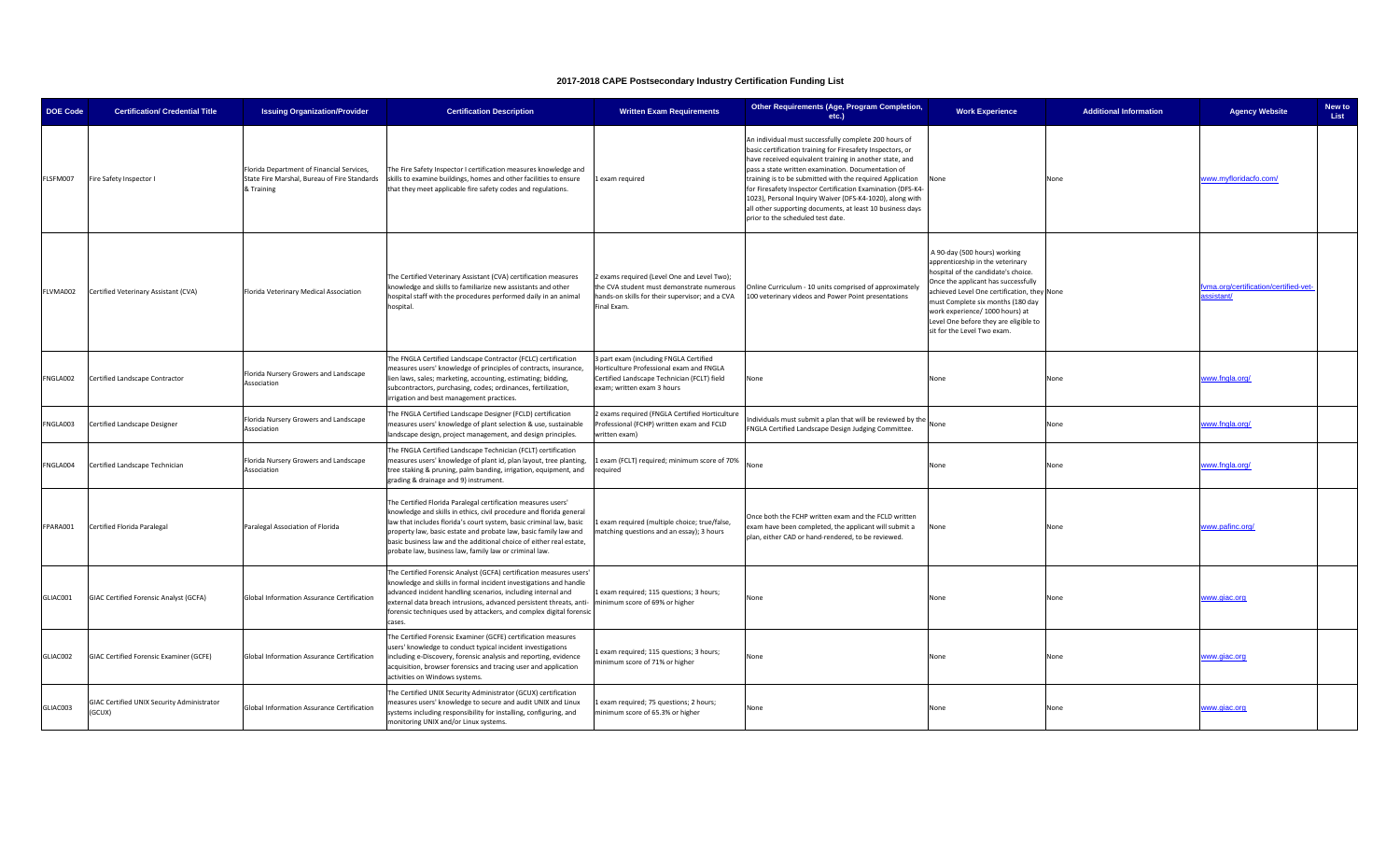| <b>DOE Code</b> | <b>Certification/ Credential Title</b>                                                   | <b>Issuing Organization/Provider</b>               | <b>Certification Description</b>                                                                                                                                                                                                                                                                                                                                                           | <b>Written Exam Requirements</b>                                                                                                    | Other Requirements (Age, Program Completion,<br>etc.)                                                                                 | <b>Work Experience</b> | <b>Additional Information</b> | <b>Agency Website</b>   | New to<br>List |
|-----------------|------------------------------------------------------------------------------------------|----------------------------------------------------|--------------------------------------------------------------------------------------------------------------------------------------------------------------------------------------------------------------------------------------------------------------------------------------------------------------------------------------------------------------------------------------------|-------------------------------------------------------------------------------------------------------------------------------------|---------------------------------------------------------------------------------------------------------------------------------------|------------------------|-------------------------------|-------------------------|----------------|
| GLIAC004        | GIAC Information Security Fundamentals (GISF) Global Information Assurance Certification |                                                    | The GIAC Information Security Fundamentals (GISF) certification<br>measures users' knowledge of key concepts of information<br>security including understanding the threats and risks to<br>nformation and information resources, identifying best practices<br>that can be used to protect them, and learning to diversify our<br>protection strategy.                                    | 1 exam required; 75 questions; 2 hours;<br>minimum score of 70% or higher                                                           | None                                                                                                                                  | None                   | None                          | www.giac.org            |                |
| GLIAC005        | <b>GIAC Security Essentials (GSEC)</b>                                                   | Global Information Assurance Certification         | The Security Essentials (GSEC) certification measures users'<br>nowledge and skills in IT systems with respect to security tasks<br>including an understanding of information security beyond simple<br>erminology and concepts.                                                                                                                                                           | exam required                                                                                                                       | None                                                                                                                                  | None                   | None                          | www.giac.org            |                |
| HVACE001        | HVAC Excellence Employment Ready - Heat Pump HVAC Excellence                             |                                                    | HVAC Excellence Employment Ready Heat Pump certification<br>measures knowledge and skills in components, controls, heat<br>ump cycle, service, theory, troubleshooting, interpreting heat<br>ump schematics.                                                                                                                                                                               | exam required; 100 questions                                                                                                        | None                                                                                                                                  | None                   | None                          | ww.hvacexcellence.org   |                |
| HVACE002        | HVAC Excellence EmploymentReady - Air<br>Conditioning                                    | <b>HVAC Excellence</b>                             | HVAC Excellence Employment Ready Air Conditioning certification<br>measures knowledge and skills in air conditioning and refrigeration<br>heory, equipment service, systems and components,<br>roubleshooting, refrigerant flow control theory and application.                                                                                                                            | exam required; 100 questions                                                                                                        | None                                                                                                                                  | None                   | None                          | vww.hvacexcellence.org  |                |
| HVACE003        | HVAC Excellence Employment Ready - Light<br><b>Commercial Air Conditioning</b>           | <b>HVAC Excellence</b>                             | HVAC Excellence Employment Ready Light Commercial Air<br>Conditioning certification measures users' knowledge and skills in<br>commercial air conditioning systems & components, equipment<br>nstallation & service, refrigeration theory & application,<br>roubleshooting.                                                                                                                | 1 exam required; 100 questions                                                                                                      | None                                                                                                                                  | None                   | None                          | www.hvacexcellence.org  |                |
| HVACE004        | HVAC Excellence Employment Ready - Electric<br>Heat                                      | <b>HVAC Excellence</b>                             | HVAC Excellence Employment Ready-Electric Heat certification<br>measures users' knowledge and skills in systems & components,<br>equipment - installation & service, heating systems & components<br>afety, theory & application, troubleshooting.                                                                                                                                         | exam required; 100 questions                                                                                                        | None                                                                                                                                  | None                   | None                          | vww.hvacexcellence.org  |                |
| HVACE005        | HVAC Excellence Employment Ready - Light<br><b>Commercial Refrigeration</b>              | <b>HVAC Excellence</b>                             | HVAC Excellence Employment Ready Light Commercial<br>Refrigeration certification measures users' knowledge and skills in<br>equipment installation & service, refrigeration systems &<br>omponents, refrigeration theory & application, troubleshooting.                                                                                                                                   | 1 exam required; 100 questions                                                                                                      | None                                                                                                                                  | None                   | None                          | ww.hvacexcellence.org   |                |
| HVACE006        | HVAC Excellence Employment Ready - Gas Heat HVAC Excellence                              |                                                    | HVAC Excellence Employment Ready Gas Heat certification<br>measures users' knowledge and skills in combustion theory,<br>electrical troubleshooting, furnace installation & service, furnace<br>roubleshooting, heating safety, heating system & components.                                                                                                                               | exam required; 100 questions                                                                                                        | None                                                                                                                                  | None                   | None                          | vww.hvacexcellence.org  |                |
| HVACE011        | HVAC Excellence Employment Ready - Electrical                                            | <b>HVAC Excellence</b>                             | HVAC Excellence Employment Ready Electrical certification<br>measures knowledge and skills in components, meter usage,<br>safety, theory, troubleshooting, fundamentals of motors and<br>capacitors, interpreting electrical diagrams.                                                                                                                                                     | exam required; 100 questions                                                                                                        | None                                                                                                                                  | None                   | None                          | www.hvacexcellence.org  |                |
| ACRB001         | Certified Computer Forensics Examiner (CCFE)                                             | nformation Assurance Certification Review<br>Board | The Certified Computer Forensics Examiner (CCFE) certification<br>measures users' knowledge of computer forensics evidence<br>ecovery and analysis process and requisite background<br>knowledge of the complex legal issues that relate to the computer<br>rensics field.                                                                                                                 | exam required (2-parts); Part 1: 50 multiple<br>choice questions; 2 hours; Part 2: take home<br>exam which includes mock case files | None                                                                                                                                  | None                   | None                          | www.iacertification.org |                |
| ICOEC002        | Certified Ethical Hacker (CEH)                                                           | EC-Council                                         | The Certified Ethical Hacker (CEH) certification measures users'<br>mowledge and skills to undertake an attempt to penetrate<br>networks and/or computer systems using the same methods and<br>techniques as a Hacker.                                                                                                                                                                     | exam required; 125 multiple choice questions;<br>4 hours; minimum score of 70% or higher                                            | Individuals must have completed an approved training<br>rogram or have two years of information security related None<br>experience.  |                        | None                          | www.eccouncil.org/      |                |
| ICOEC003        | Computer Hacking Forensic Investigator (CHFI)                                            | <b>EC-Council</b>                                  | The Computer Hacking Forensic Investigator (CHFI) certification<br>measures users' knowledge and skills in detecting hacking attacks<br>and properly extracting evidence to report the crime and conduct<br>audits to prevent future attacks including methods for discovering<br>data that resides in computer systems and recovering deleted,<br>encrypted, or damaged file information. | exam required; 150 multiple choice questions;<br>4 hours; minimum score of 70% or higher                                            | Individuals must have completed an approved training<br>program or have two years of information security related None<br>experience. |                        | None                          | www.eccouncil.org/      |                |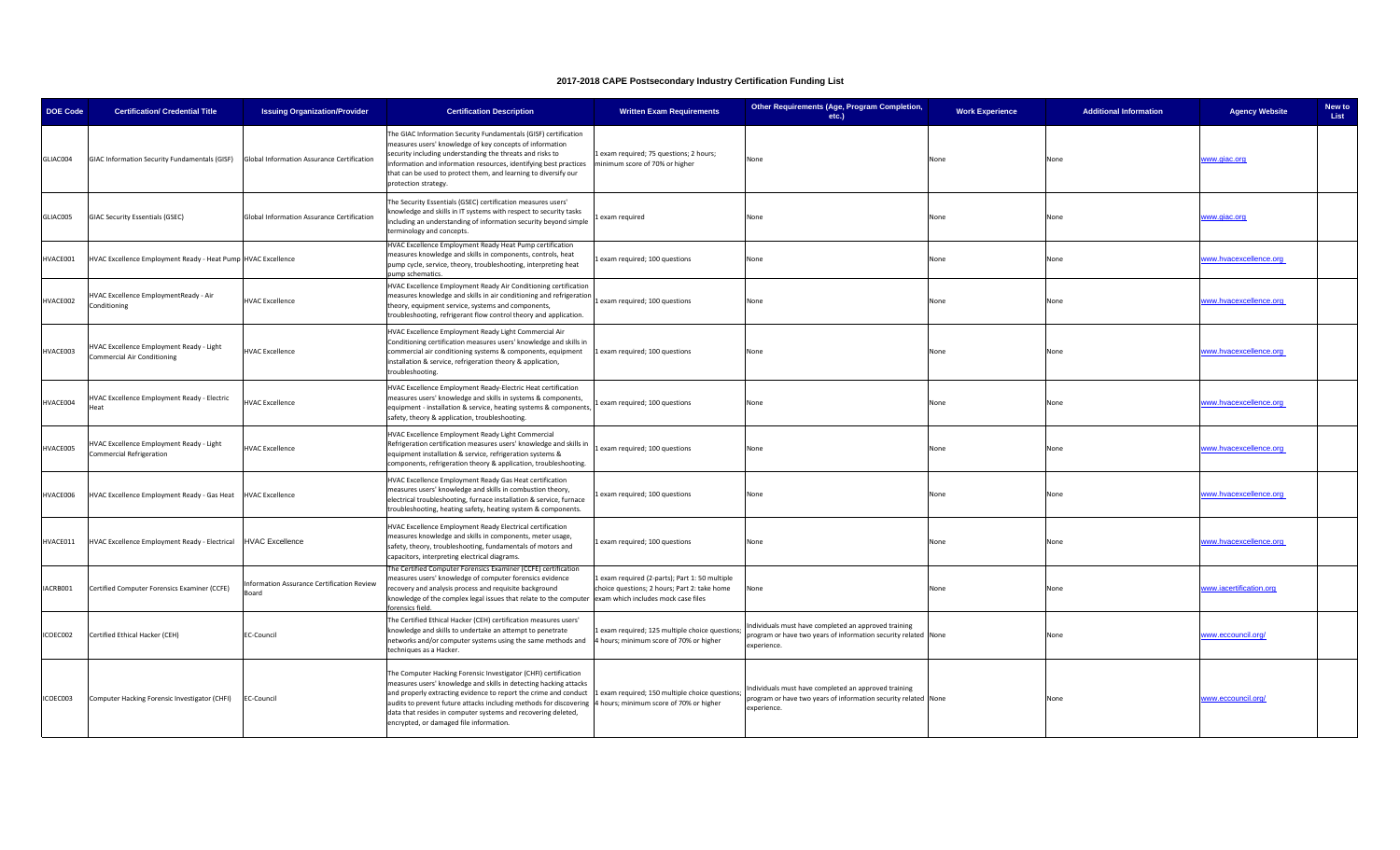| <b>DOE Code</b> | <b>Certification/ Credential Title</b>                                       | <b>Issuing Organization/Provider</b>                                         | <b>Certification Description</b>                                                                                                                                                                                                                                                                                                                                                                                                                                                                                                                                                                                                                                                                                 | <b>Written Exam Requirements</b>                                                      | Other Requirements (Age, Program Completion,<br>etc.)                                                                                 | <b>Work Experience</b>                                                                                                                                                                                                                                     | <b>Additional Information</b> | <b>Agency Website</b>                           | New to<br>List |
|-----------------|------------------------------------------------------------------------------|------------------------------------------------------------------------------|------------------------------------------------------------------------------------------------------------------------------------------------------------------------------------------------------------------------------------------------------------------------------------------------------------------------------------------------------------------------------------------------------------------------------------------------------------------------------------------------------------------------------------------------------------------------------------------------------------------------------------------------------------------------------------------------------------------|---------------------------------------------------------------------------------------|---------------------------------------------------------------------------------------------------------------------------------------|------------------------------------------------------------------------------------------------------------------------------------------------------------------------------------------------------------------------------------------------------------|-------------------------------|-------------------------------------------------|----------------|
| ICOEC004        | Certified Security Analyst (ECSA)                                            | <b>EC-Council</b>                                                            | The Certified Security Analyst (ECSA) certification measures users'<br>mowledge and skills in advanced uses of the LPT methodologies,<br>tools and techniques required to perform comprehensive<br>information security tests. ECSAs design, secure and test networks<br>to protect organizations from the threats.                                                                                                                                                                                                                                                                                                                                                                                              | exam required; 50 multiple choice questions;<br>hours; minimum score of 70% or higher | Individuals must have completed an approved training<br>program or have two years of information security related None<br>experience. |                                                                                                                                                                                                                                                            | None                          | www.eccouncil.org/                              |                |
| IECON001        | Field Service Engineer - Low Voltage Systems                                 | <b>Independent Electrical Contractors</b>                                    | The Field Service Engineer - Low Voltage Systems certification<br>measures users' knowledge and skills in intro to electronics; fire<br>alarm systems; nurse call systems; security systems; audio and<br>sound systems; wireless broadband networks; building<br>automation; intro to fiber optics; intro to structured cabling; mass<br>notification - exterior; and emerging technologies.                                                                                                                                                                                                                                                                                                                    | exam required; 4 hours                                                                | None                                                                                                                                  | None                                                                                                                                                                                                                                                       | None                          | www.iecfwcc.org                                 |                |
| IECON002        | Field Service Engineer - Voice-Data-Video                                    | <b>Independent Electrical Contractors</b>                                    | The Field Service Engineer - Voice-Data-Video certification<br>measures users' knowledge and skills in intro to structured cabling<br>systems; intermediate structured cabling systems; intro to optical<br>fiber; intro to networking and telephone systems; wireless and<br>broadband networks; tv systems (CAT 5); CCTV security systems;<br>and emerging technologies.                                                                                                                                                                                                                                                                                                                                       | exam required; 4 hours                                                                | None                                                                                                                                  | None                                                                                                                                                                                                                                                       | None                          | www.iecfwcc.org                                 |                |
| IECON003        | Journeyman Electrician                                                       | Independent Electrical Contractors                                           | The Journeyman Electrician certification measures users'<br>knowledge and skills in electrical theory & national electric code<br>(NEC); commercial & industrial installations & service; commercial<br>motor control and/or service residential installations; and site &<br>slab work.                                                                                                                                                                                                                                                                                                                                                                                                                         | 1 exam required; 4 hours                                                              | None                                                                                                                                  | None                                                                                                                                                                                                                                                       | None                          | www.iecfwcc.org                                 |                |
| ECON004         | <b>Residential Wireman</b>                                                   | <b>Independent Electrical Contractors</b>                                    | The Residential Wireman certification measures users' knowledge<br>and skills in residential wiring, residential finish work, general<br>lighting and service installation, troubleshooting, and residential<br>telecommunications.                                                                                                                                                                                                                                                                                                                                                                                                                                                                              | exam required; 4 hours                                                                | None                                                                                                                                  | None                                                                                                                                                                                                                                                       | None                          | www.iecfwcc.org                                 |                |
| IHKBZ001        | <b>CNC Production Specialist</b>                                             | IHK-Bildungszentrum                                                          | The CNC (computer numeric controlled) Production Specialist<br>certification enables individuals to show their knowledge of<br>computer-aided programming systems of CAD/CNC coupling and<br>he CIM environment. Individuals are able to generate CNC<br>programs on their own with a graphical programming system and<br>to apply their knowledge to multi-axial turning and milling centers.<br>Topics include application software, input and output devices, CAD<br>system 2D/3D, menu-tablet-oriented operation, basic drawing<br>commands, object snap functions, editing functions, layers,<br>formats, CAD/CAM coupling, CAD 3D/CNC coupling, CNC<br>operation, graphical simulation, and CNC machining. | 1 exam required                                                                       | None                                                                                                                                  | None                                                                                                                                                                                                                                                       | None                          | www.machiningtrainingsolutions.o<br>om/IHK.html |                |
| IISSC001        | CISSP- Information Systems Security<br>Management Professional (CISSP-ISSMP) | International Information Systems Security<br>Certification Consortium, Inc. | The CISSP- Information Systems Security Management<br>Professional (CISSP-ISSMP) certification measures users'<br>mowledge and skills in project management, risk management,<br>setting up and delivering a security awareness program, and<br>managing a business continuity planning program.                                                                                                                                                                                                                                                                                                                                                                                                                 | 1 exam required                                                                       | None                                                                                                                                  | The current requirements for the<br>ISSMP call for four years of work<br>experience in one or more of the ten<br>domains of the CISSP CBK, or three<br>years of experience with an<br>applicable college degree or a<br>credential from the (ISC) approved | Vone                          | www.isc2.org                                    |                |
| IISSC002        | Systems Security Certified Practitioner (SSCP)                               | International Information Systems Security<br>Certification Consortium, Inc. | The Systems Security Certified Practitioner (SSCP) certification<br>measures users' knowledge and skills in access controls, security<br>operations and administration, monitoring and analysis, risk,<br>response and recovery, cryptography, networks and<br>communications, and malicious code and activity.                                                                                                                                                                                                                                                                                                                                                                                                  | exam required; minimum score of 700 points<br>or greater required                     | None                                                                                                                                  | None                                                                                                                                                                                                                                                       | None                          | www.isc2.org                                    |                |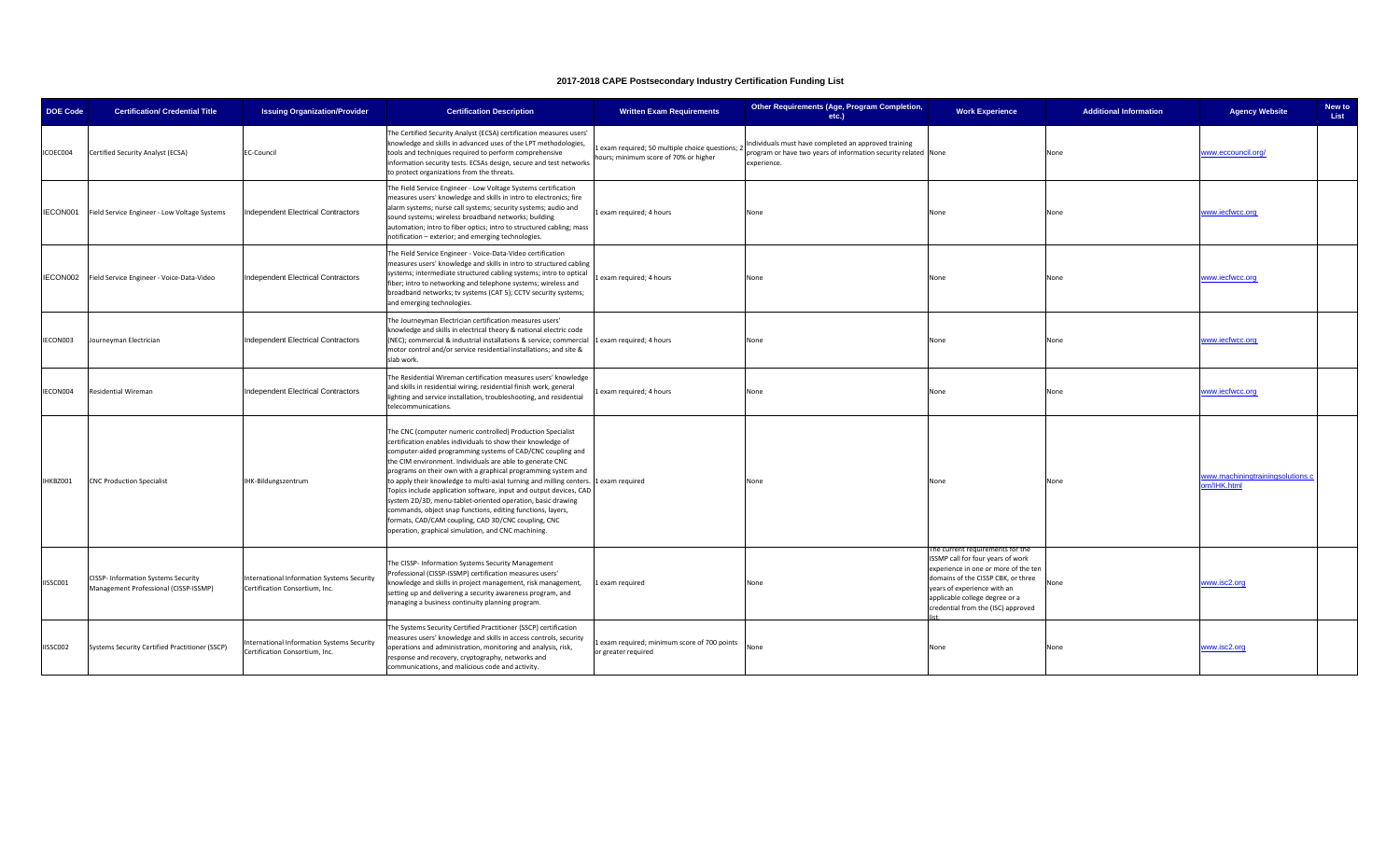| <b>DOE Code</b> | <b>Certification/ Credential Title</b>                         | <b>Issuing Organization/Provider</b>                                         | <b>Certification Description</b>                                                                                                                                                                                                                                                                                                                                                                                                                                                                                                                                                                                                                                     | <b>Written Exam Requirements</b>                                                           | Other Requirements (Age, Program Completion,<br>etc.) | <b>Work Experience</b>                                                                                                                                                                                                                                                                                                                                                                                                                                                                                                                                                                                                                                                                                                                                                                                                                                                | <b>Additional Information</b> | <b>Agency Website</b> | New to<br>List |
|-----------------|----------------------------------------------------------------|------------------------------------------------------------------------------|----------------------------------------------------------------------------------------------------------------------------------------------------------------------------------------------------------------------------------------------------------------------------------------------------------------------------------------------------------------------------------------------------------------------------------------------------------------------------------------------------------------------------------------------------------------------------------------------------------------------------------------------------------------------|--------------------------------------------------------------------------------------------|-------------------------------------------------------|-----------------------------------------------------------------------------------------------------------------------------------------------------------------------------------------------------------------------------------------------------------------------------------------------------------------------------------------------------------------------------------------------------------------------------------------------------------------------------------------------------------------------------------------------------------------------------------------------------------------------------------------------------------------------------------------------------------------------------------------------------------------------------------------------------------------------------------------------------------------------|-------------------------------|-----------------------|----------------|
| IISSC003        | Certified Cyber Forensics Professional (CCFP)                  | International Information Systems Security<br>Certification Consortium, Inc. | The Certified Cyber Forensics Professional (CCFP) certification<br>measures users' knowledge and skills in mobile forensics, cloud<br>forensics, and anti-forensics in law enforcement to support<br>criminal investigations, cybercrime and cyber security<br>professionals working in the public or private sectors, computer<br>forensic engineers and managers working in corporate<br>information security, digital forensic and e-discovery consultants<br>focused on litigation support, cyber intelligence analysts working<br>for defense/intelligence agencies, and computer forensic<br>consultants working for management or specialty consulting firms. | 1 exam (CCFP) required; 125 questions; 4 hours;<br>minimum score of 700 or higher required | None                                                  | Individuals with a four-year college<br>degree leading to a Baccalaureate<br>must demonstrate three years of full<br>time digital forensics or IT security<br>experience in three out of the six<br>domains of the credential. Individuals<br>who do not hold a four-year college<br>degree leading to a Baccalaureate,<br>must have six years of full time digital<br>forensics or IT security experience in<br>three out of the six domains of the<br>None<br>credential. One year of the work<br>experience may be waived for<br>Individuals without a 4 year degree,<br>who have earned an alternate<br>forensics certification on the (ISC)2<br>approved list. Individuals may sit for<br>the exam before completing the<br>work experience requirement and<br>are issued the Associate of (ISC)2 for<br>CCFP until they have documented the<br>work experience. |                               | www.isc2.org          |                |
| IISSC004        | Certified Information Systems Security<br>Professional (CISSP) | International Information Systems Security<br>Certification Consortium, Inc. | The Certified Information Systems Security Professional (CISSP)<br>certification measures users' knowledge and skills to design,<br>engineer, implement, and manage their overall information<br>security program to protect organizations from growing<br>sophisticated attacks.                                                                                                                                                                                                                                                                                                                                                                                    | Lexam (CISSP) required; 250 questions; 6 hours;<br>minimum score of 700 or higher required | None                                                  | Individuals must demonstrate five<br>years of full time paid work<br>experience in two of the ten<br>domains. One year of the work<br>experience may be waived for<br>Individuals with a 4 year degree.<br>Vone<br>Individuals may sit for the exam<br>before completing the work<br>experience requirement and are<br>issued the Associate of (ISC)2 for<br>CISSP until they have documented<br>the work experience.                                                                                                                                                                                                                                                                                                                                                                                                                                                 |                               | www.isc2.org          |                |
| INSOC002        | Certified Automation Professional (CAP)                        | International Society of Automation                                          | The Certified Automation Professional (CAP) certification<br>measures users' knowledge and skills for the direction, definition,<br>design, development/application, deployment, documentation,<br>and support of systems, software, and equipment used in control<br>systems, manufacturing information systems, systems integration,<br>and operational consulting.                                                                                                                                                                                                                                                                                                | Lexam required                                                                             | None                                                  | Ten (10) years of work in the<br>automation field. One (1) year of<br>work experience means 1,500 hours<br>of active employment. A cumulative<br>total of 15,000 hours of documented<br>work experience is required during<br>None<br>the ten (10) year period prior to<br>application date. An Associate<br>Degree in automation or a related<br>technology from an accredited<br>educational institution will count as<br>two (2) years of work experience.                                                                                                                                                                                                                                                                                                                                                                                                         |                               | www.isa.org           |                |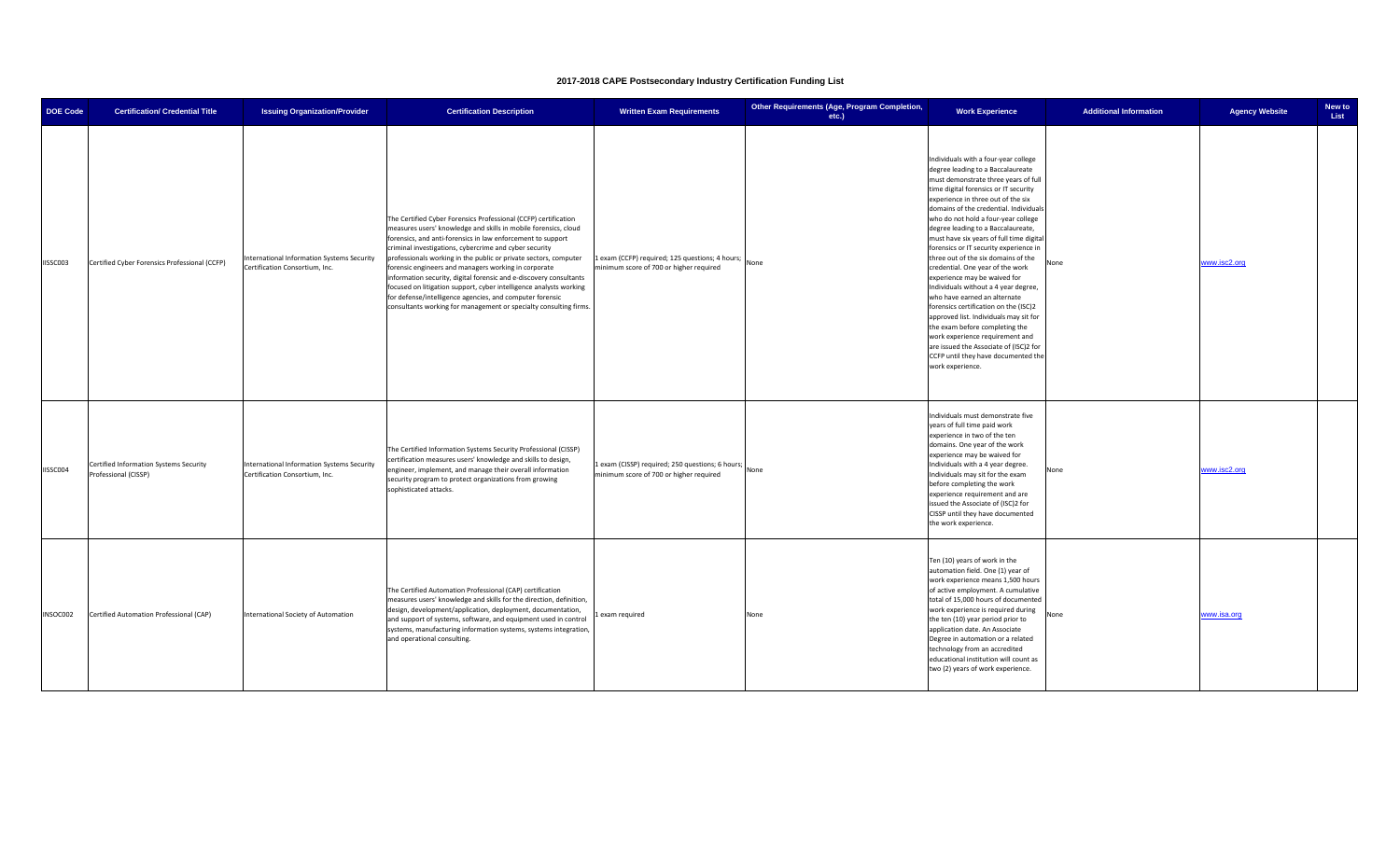| <b>DOE Code</b> | <b>Certification/ Credential Title</b>                                | <b>Issuing Organization/Provider</b>                                     | <b>Certification Description</b>                                                                                                                                                                                                                                                                                                                                                                                                                                                                         | <b>Written Exam Requirements</b>                                                                                                                                                                                  | Other Requirements (Age, Program Completion,<br>etc.)                                                                                                                                                                                        | <b>Work Experience</b>                                                                                                                                                                                                                                                                                                                                                                                                                                                                                                 | <b>Additional Information</b> | <b>Agency Website</b>                                    | New to<br>List |
|-----------------|-----------------------------------------------------------------------|--------------------------------------------------------------------------|----------------------------------------------------------------------------------------------------------------------------------------------------------------------------------------------------------------------------------------------------------------------------------------------------------------------------------------------------------------------------------------------------------------------------------------------------------------------------------------------------------|-------------------------------------------------------------------------------------------------------------------------------------------------------------------------------------------------------------------|----------------------------------------------------------------------------------------------------------------------------------------------------------------------------------------------------------------------------------------------|------------------------------------------------------------------------------------------------------------------------------------------------------------------------------------------------------------------------------------------------------------------------------------------------------------------------------------------------------------------------------------------------------------------------------------------------------------------------------------------------------------------------|-------------------------------|----------------------------------------------------------|----------------|
| INSOC005        | Certified Control Systems Technician (CCST) -<br>Level 3              | nternational Society of Automation                                       | The Certified Control Systems Technician (CCST) certification<br>measures users' knowledge and skills for the calibration,<br>documentation, troubleshooting, and repair/replacement of<br>nstrumentation for systems that measure and control level,<br>emperature, pressure, flow, and other process variables in the<br>field of automation.                                                                                                                                                          | Lexam required                                                                                                                                                                                                    | None                                                                                                                                                                                                                                         | A thirteen-year total of education,<br>training, and/or experience. The<br>following elements may be used to<br>satisfy this requirement: A registered<br>apprenticeship in an<br>instrumentation, measurement and<br>control, electronics, electrical, and/or<br>mechanical program, if applicable.<br>Academic degree (or equivalent) in a<br>related technology area, to a<br>maximum of four years. Related work<br>experience, including at least five<br>years in<br>instrumentation/measurement and<br>control. | None                          | www.isa.org                                              |                |
| IOEEE002        | Certified Software Development Associate (CSDA) IEEE Computer Society |                                                                          | The Certified Software Development Associate (CSDA) certification<br>measures users' knowledge of software engineering principles and 1 exam required; 180 minutes; minimum score<br>programs including software design, software testing,<br>configuration management, and software maintenance.                                                                                                                                                                                                        | of 170 or greater required                                                                                                                                                                                        | None                                                                                                                                                                                                                                         | None                                                                                                                                                                                                                                                                                                                                                                                                                                                                                                                   | None                          | www.computer.org                                         |                |
| ISCET002        | Electronics System Associate (ESA)                                    | International Society for Certified Electronics<br>Technicians           | Th eElectronics System Associate (ESA) measures competencies in<br>direct current (DC), alternating current (AC), Semi and Digital.                                                                                                                                                                                                                                                                                                                                                                      | exams required: DC, AC, Semi-conductor and<br>Digital. Certificates are awarded for passing each<br>of the 4 parts. Once all 4 certificates are earned<br>the Associate CET is awarded.                           | None                                                                                                                                                                                                                                         | None                                                                                                                                                                                                                                                                                                                                                                                                                                                                                                                   | None                          | www.iscet.org                                            | Yes            |
| JCAHO001        | Certified Ophthalmic Medical Technologist<br>(COMT)                   | Joint Commission on Allied Health Personnel<br>in Ophthalmology (JCAHPO) | The Certified Ophthalmic Technician certification measures users'<br>knowledge and skills to assist ophthalmologists by performing<br>ophthalmic clinical functions and ophthalmic photography,<br>provide instruction and supervision to other ophthalmic<br>personnel, and assist with minor surgical procedures, applying<br>aseptic techniques and preparing instruments. COMTs may<br>perform eye exams, administer eye medications, and instruct<br>patients in care and use of corrective lenses. | 1 (2-part) exam required; Written test: 160<br>multiple choice questions; 3 hours; Performance None<br>Test: 5-12 skill areas                                                                                     |                                                                                                                                                                                                                                              | None                                                                                                                                                                                                                                                                                                                                                                                                                                                                                                                   | None                          | www.jcahpo.org/certification/                            |                |
| JCAHO002        | Certified Ophthalmic Technician (COT)                                 | Joint Commission on Allied Health Personnel<br>in Ophthalmology (JCAHPO) | The Certified Ophthalmic Technician certification measures users'<br>knowledge and skills to assist ophthalmologists by performing<br>ophthalmic clinical functions including administering eye exams,<br>administering eye medications, and instructing the patient in care<br>and use of corrective lenses.                                                                                                                                                                                            | . (2-part) exam required; Written test: 200<br>multiple choice questions; 3 hours; Skill<br>Evaluation: 7 skills; 2 hours                                                                                         | None                                                                                                                                                                                                                                         | None                                                                                                                                                                                                                                                                                                                                                                                                                                                                                                                   | None                          | www.jcahpo.org/certification/                            |                |
| MANSI001        | Manufacturing Technician 1 (MT1)                                      | Manufacturing Skills Institute (MSI)                                     | The MT1 certification measures users' knowledge and skills in CAD<br>skills, computer controlled machine programming, precision<br>measurement, process and machine trouble-shooting, problem-<br>solving, machine maintenance and proficient use of diagnostic and modules<br>statistical tools.                                                                                                                                                                                                        | exam required: 3 Modules; minimum score of<br>75% required of all three MT1 certificate                                                                                                                           | None                                                                                                                                                                                                                                         | None                                                                                                                                                                                                                                                                                                                                                                                                                                                                                                                   | None                          | ttps://www.microsoft.com/en-<br>us/learning/default.aspx |                |
| MICRO052        | Microsoft Certified Trainer (MCT)                                     | Microsoft Corporation                                                    | The Microsoft Certified Trainer (MCT) certifies readiness of<br>individuals to be Microsoft authorized to deliver training that is<br>based on Official Microsoft Learning Products or Microsoft<br>Dynamics Learning Products for the MCT program.                                                                                                                                                                                                                                                      | 1 exam required                                                                                                                                                                                                   | Before an individual can apply to become a Microsoft<br>Certified Trainer (MCT), they must acquire either one of<br>the Microsoft Certified Professional (MCP) certifications or None<br>a Microsoft Dynamics qualifier for the MCT program. |                                                                                                                                                                                                                                                                                                                                                                                                                                                                                                                        | None                          | www.microsoft.com/learning                               |                |
| MICRO082        | Microsoft Certified Solutions Associate (MCSA) -<br>SQL Server 2012   | Microsoft Corporation                                                    | The Microsoft Certified Solutions Associate (MCSA) - SQL Server<br>2012 certification measures users' knowledge and skills in creating<br>database objects; working with data; modifying data; and<br>troubleshooting and optimizing.                                                                                                                                                                                                                                                                    | exams required (Exam 461-Querying Microsoft<br>SQL Server 2012, Exam 462-Administering a<br>Microsoft SQL Server 2012 Database and Exam None<br>463-Implementing Data Warehouse with<br>Microsoft SQL Server 2012 |                                                                                                                                                                                                                                              | None                                                                                                                                                                                                                                                                                                                                                                                                                                                                                                                   | None                          | www.microsoft.com/learning/en/u<br>s/default.aspx        |                |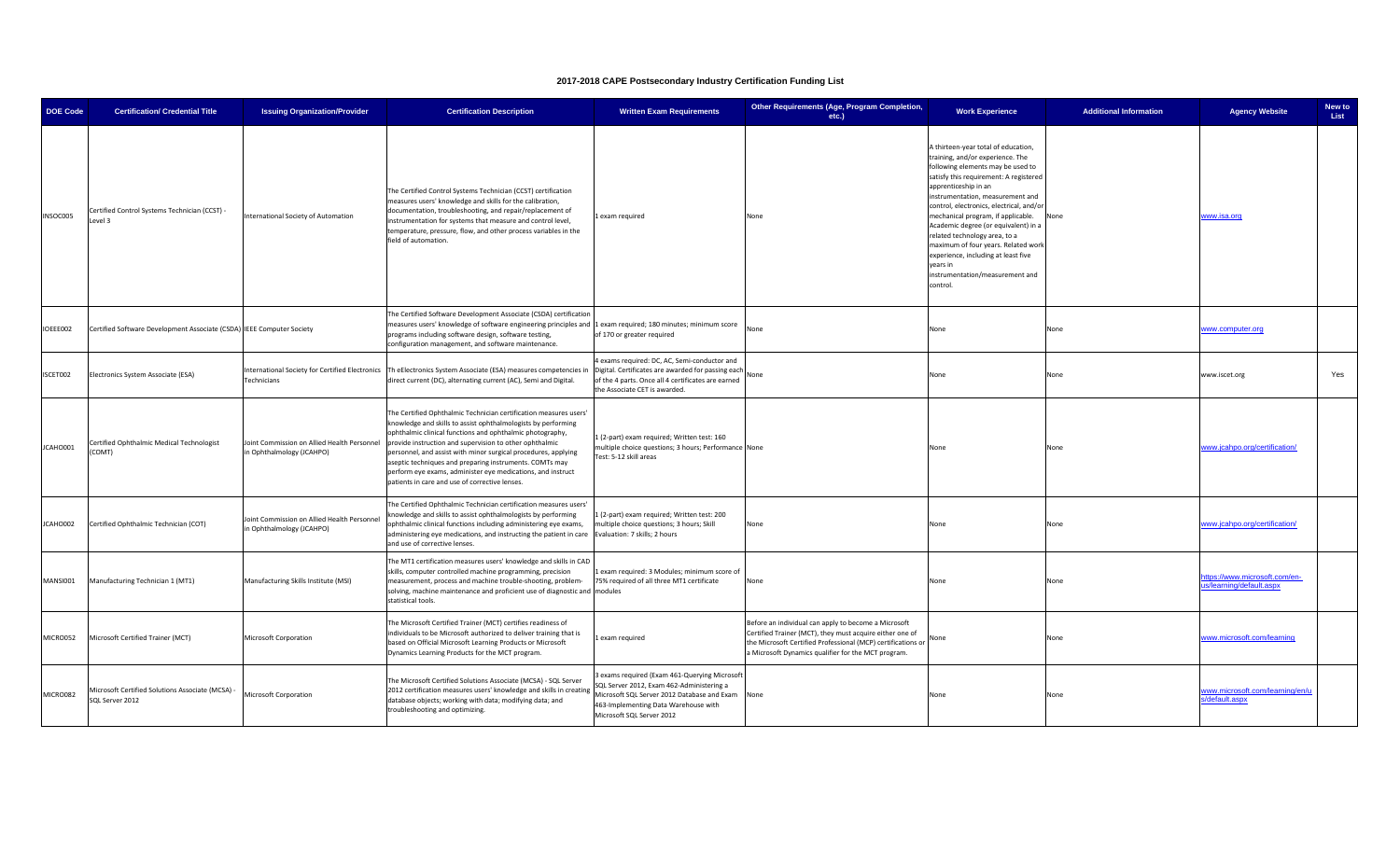| <b>DOE Code</b> | <b>Certification/ Credential Title</b>                                             | <b>Issuing Organization/Provider</b>                      | <b>Certification Description</b>                                                                                                                                                                                                                                                                                                           | <b>Written Exam Requirements</b>                                                                                                                                                                                | Other Requirements (Age, Program Completion,<br>$etc.$ )                                                                                                                                                                                                                                                       | <b>Work Experience</b>                                                                                                               | <b>Additional Information</b> | <b>Agency Website</b>                                                                    | New to<br>List |
|-----------------|------------------------------------------------------------------------------------|-----------------------------------------------------------|--------------------------------------------------------------------------------------------------------------------------------------------------------------------------------------------------------------------------------------------------------------------------------------------------------------------------------------------|-----------------------------------------------------------------------------------------------------------------------------------------------------------------------------------------------------------------|----------------------------------------------------------------------------------------------------------------------------------------------------------------------------------------------------------------------------------------------------------------------------------------------------------------|--------------------------------------------------------------------------------------------------------------------------------------|-------------------------------|------------------------------------------------------------------------------------------|----------------|
| MICRO085        | Aicrosoft Certified Solutions Associate (MCSA)<br>Vindows Server 2008              | Microsoft Corporation                                     | The Microsoft Certified Solutions Associate (MCSA) : Windows<br>Server 2008 certification validates a set of primary Windows<br>Server skills, relevant across multiple solution areas.                                                                                                                                                    | 3 exams required (Exam 640-Windows Server<br>2008 Active Directory, Configuring; Exam 642-<br>Windows Server 2008 Network Infrastructure,<br>Configuring; Exam 646-Windows Server 2008<br>Server Administrator) | None                                                                                                                                                                                                                                                                                                           | None                                                                                                                                 | None                          | www.microsoft.com/learning                                                               |                |
| MICRO086        | Microsoft Certified Solutions Associate (MCSA)<br><b>Nindows Server 2012</b>       | Microsoft Corporation                                     | The Microsoft Certified Solutions Associate (MCSA) : Windows<br>Server 2012 certification validates a primary set of Windows<br>Server skills that are relevant across multiple solution areas in a<br>business environment.                                                                                                               | exams required (exam 410-Installing and<br>Configuring Windows Server 2012, exam 411-<br>Administering Windows Server 2012 and exam<br>412-Configuring Advance Windows Server 2012<br>Services)                 | None                                                                                                                                                                                                                                                                                                           | None                                                                                                                                 | <b>None</b>                   | www.microsoft.com/learning                                                               |                |
| MICRO106        | Microsoft Certified Solutions Associate (MCSA)<br>Windows Server 2016              | Microsoft Corporation                                     | The Microsoft Certified Solutions Associate (MCSA) - Windows<br>Server 2016 certification measures skill in the following<br>competencies: installation, storage, compute features, networking<br>and identity functionality.                                                                                                              | exams required (Exam 70-740 Installation,<br>storage, and Compute with Windows Server<br>2016; Exam 70-741 Networking with Windows None<br>Server 2016; Exam 70-742 Identity with<br>Windows Server 2016)       |                                                                                                                                                                                                                                                                                                                | None                                                                                                                                 | None                          | www.microsoft.com/en-<br><u>s/learning/mcsa-windows-serve</u><br>2016-certification.aspx | Yes            |
| MICRO107        | Aicrosoft Certified Solutions Expert (MCSE) -<br>Data Management and Analytics     | Microsoft Corporation                                     | The Microsoft Certified Solutions Expert (MCSE) - Data<br>Management and Analytics certification measures broad skills in<br>SQL administration, building enterprise-scale data solutions and<br>leveraging business intelligence data - both on-premises and in<br>cloud environments.                                                    | exam required                                                                                                                                                                                                   | Must first earn MCSA in SQL Server 2012/2014: or SQL<br>2016 Database Administration, Database Development, BI<br>Development, Machine Learning, BI Reporting or Data<br>Engineering with Azure.                                                                                                               | Work experience is recommended.<br>and varies depending on the specific<br>exam. Visit the website for more<br>specific information. | one                           | www.microsoft.com/en-<br>s/learning/mcse-data-<br>anagement-analytics.aspx               | Yes            |
| MICRO108        | Aicrosoft Certified Solutions Expert (MCSE) -<br>roductivity                       | Microsoft Corporation                                     | The Microsoft Certified Solutions Expert (MCSE) - Productivity<br>certification measures skills in cloud technology, ability to increase<br>user productivity and flexibility, reduce data loss and improve data<br>security.                                                                                                              | exam required                                                                                                                                                                                                   | Must first earn one of the following: MCSA Office 365,<br>MCSA Windows Server 2012 or MCSA Windows Server<br>2016.                                                                                                                                                                                             | Work experience is recommended,<br>and varies depending on the specific<br>xam. Visit the website for more<br>specific information.  | Vone                          | vww.microsoft.com/en-<br>is/learning/mcse-productivity-<br>ertification.aspx             | Yes            |
| MICRO109        | Microsoft Certified Solutions Expert (MCSE) -<br>Cloud Platform and Infrastructure | Microsoft Corporation                                     | The Microsoft Certified Solutions Expert (MCSE) - Cloud Platform<br>and Infrastructure certification measures skills needed to run a<br>data center with expertise in cloud technologies, identity<br>management, systems management, virtualization, storage and<br>etworking.                                                            | Lexam required                                                                                                                                                                                                  | Must first earn an MCSA certification in Windows Server<br>2016, Cloud Platform, Linux on Azure or Windows Server<br>2012.                                                                                                                                                                                     | Vork experience is recommended,<br>nd varies depending on the specific<br>xam. Visit the website for more<br>specific information.   | √one                          | www.microsoft.com/en-<br>us/learning/mcse-cloud-platform-<br>nfrastructure.aspx          | Yes            |
| MICRO110        | Microsoft Certified Solutions Expert (MCSE) -<br><b>Aobility</b>                   | Microsoft Corporation                                     | Microsoft Certified Solutions Expert (MCSE) - Mobility certification<br>measures skillsneeded to manage devices in the 'bring-your-own-<br>device' enterprise.                                                                                                                                                                             | 1 exam required                                                                                                                                                                                                 | Must first earn MCSA: Windows 10 certification.                                                                                                                                                                                                                                                                | Nork experience is recommended,<br>and varies depending on the specific<br>exam. Visit the website for more<br>specific information. | <b>None</b>                   | www.microsoft.com/en-<br>us/learning/mcse-mobility-<br>ertification.aspx                 | Yes            |
| MICRO111        | Microsoft Certified Solutions Developer (MCSD) -<br>pp Builder                     | Microsoft Corporation                                     | he Microsoft Certified Solutions Developer (MCSD) - App Builder<br>certification measures skills needed to build modern mobile<br>and/or web applications and services.                                                                                                                                                                    | Lexam required                                                                                                                                                                                                  | Must first earn MCSA certification in either Web<br>Applications or Universal Windows Platform.                                                                                                                                                                                                                | Work experience is recommended,<br>and varies depending on the specific<br>exam. Visit the website for more<br>specific information. | lone                          | www.microsoft.com/en-<br>is/learning/mcsd-app-builder-<br>ertification.aspx              | Yes            |
| MSSCN001        | MSSC Certified Production Technician (CPT)                                         | Manufacturing Skills Standards Council<br>(MSSC)          | The MSSC Certified Production Technician (CPT) certification<br>neasures knowledge and skills to demonstrate mastery of the<br>core competencies for manufacturing production at the front-line minutes each<br>entry-level through front-line supervisor).                                                                                | exams required; 80-90 questions each; 90                                                                                                                                                                        | None                                                                                                                                                                                                                                                                                                           | None                                                                                                                                 | Vone                          | www.msscusa.org                                                                          |                |
| MSSCN002        | MSSC Certified Logistics Technician (CLT)                                          | Manufacturing Skills Standards Council<br>(MSSC)          | The Certified Logistics Technician (CLT) Certification measures<br>knowledge and skills in product receiving, product storage,order<br>processing, packaging and shipment, inventory control, safe<br>handling of hazmat materials, evaluation of transportation modes,<br>dispatch and tracking, and measurements and metric conversions. | 1 exam required; 96 multiple choice questions;<br>120 minutes                                                                                                                                                   | Individuals must already have their Certified Logistics<br>Associate (CLA) Certificate.                                                                                                                                                                                                                        | lone                                                                                                                                 | None                          | www.msscusa.org                                                                          |                |
| NAHUC001        | Certified Health Unit Coordinator (CHUC)                                           | National Association of Health Unit<br>Coordinators, Inc. | The Certified Health Unit Coordinator (CHUC) certification<br>demonstrates knowledge and skill in four major areas:<br>transcription of orders; coordination of health unit;<br>equipment/technical procedures; and professional development.                                                                                              | 1 exam required; 120 questions; 2.5 hours                                                                                                                                                                       | If an individual is currently a health unit coordinator, or<br>has completed a training program to become a health unit<br>coordinator, or is involved with health unit coordinating<br>activities, they may test for certification. A Individual must<br>also have, at minimum, a high school diploma or GED. | None                                                                                                                                 | None                          | www.nahuc.org                                                                            |                |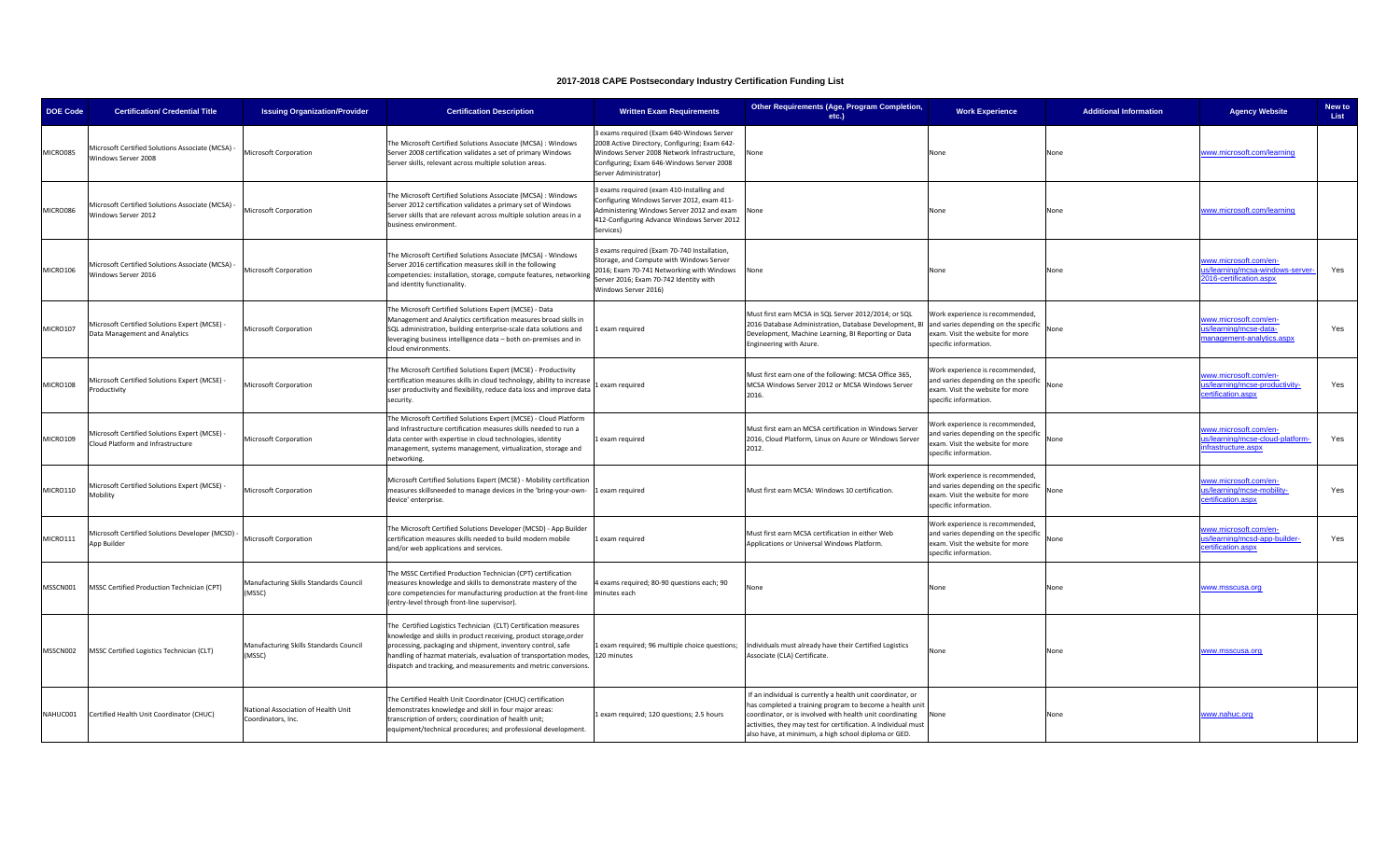| <b>DOE Code</b> | <b>Certification/ Credential Title</b>       | <b>Issuing Organization/Provider</b> | <b>Certification Description</b>                                                                                                                                                                                                                                                                                                                                                                                                                                                                                                                                                                                                               | <b>Written Exam Requirements</b>                                                                                                                                                                                     | Other Requirements (Age, Program Completion,<br>etc.)                                                                                                                                                                                                                                                          | <b>Work Experience</b> | <b>Additional Information</b>                                                                                                                                                                                                                                                                                                                      | <b>Agency Website</b>                                           | New to<br>List |
|-----------------|----------------------------------------------|--------------------------------------|------------------------------------------------------------------------------------------------------------------------------------------------------------------------------------------------------------------------------------------------------------------------------------------------------------------------------------------------------------------------------------------------------------------------------------------------------------------------------------------------------------------------------------------------------------------------------------------------------------------------------------------------|----------------------------------------------------------------------------------------------------------------------------------------------------------------------------------------------------------------------|----------------------------------------------------------------------------------------------------------------------------------------------------------------------------------------------------------------------------------------------------------------------------------------------------------------|------------------------|----------------------------------------------------------------------------------------------------------------------------------------------------------------------------------------------------------------------------------------------------------------------------------------------------------------------------------------------------|-----------------------------------------------------------------|----------------|
| NASME001        | NASM Certified Personal Trainer (CPT)        | National Academy of Sports Medicine  | The National Academy of Sports Medicine - Certified Professional<br>Trainer certification measures individual's ability to perform<br>individualized assessments, and design safe exercise and<br>conditioning programs that are scientifically valid and based on<br>linical evidence.                                                                                                                                                                                                                                                                                                                                                        | questions, in which 20 are research questions<br>and do not count toward or against the final<br>core. A passing score is 70% or better.                                                                             | exam required; 2 hour time limit with 120 test Must have a high school diploma or equivalent.<br>Must have current Emergency Cardiac Care (CPR) and<br>Automated External Defibrillator (AED) Certification prior<br>to sitting for the exam (not required to purchase the CPT).                               |                        | None                                                                                                                                                                                                                                                                                                                                               | www.nasm.org                                                    | Yes            |
| NATEX001        | Air Conditioning Service Technician          | North American Technician Excellence | The Air Conditioning Service Technician certification measures<br>nowledge and skills in installation, service, maintenance, and<br>epair of HVAC systems, with a focus on service. System sizes are<br>imited to 30 tons or less cooling capacity.                                                                                                                                                                                                                                                                                                                                                                                            | exam required (a CORE and a Speciality Air<br>Conditioning Installation test); 50 questions on<br>CORE tests and 100 questions on Speciality test;<br>must score 70% or higher on each                               | None                                                                                                                                                                                                                                                                                                           | None                   | None                                                                                                                                                                                                                                                                                                                                               | vww.natex.org/site/353/Technicia<br>s/Certification-Basics/101  |                |
| NATEX002        | Air Conditioning Installation Specialization | North American Technician Excellence | The Air Conditioning Service Technician certification measures<br>mowledge and skills in installation, service, maintenance, and<br>repair of HVAC systems, with a specialization in installation.<br>System sizes are limited to 30 tons or less cooling capacity.                                                                                                                                                                                                                                                                                                                                                                            | exam required (a CORE and a Speciality Air<br>Conditioning Installation test); 50 questions on<br>CORE tests and 100 questions on Speciality test;<br>must score 70% or higher on each                               | None                                                                                                                                                                                                                                                                                                           | None                   | None                                                                                                                                                                                                                                                                                                                                               | www.natex.org/site/353/Technicia<br>ns/Certification-Basics/101 |                |
| NATEX003        | Air to Air Heat Pump Installation Technician | North American Technician Excellence | The Air to Air Heat Pump Installation Technician certification<br>measures knowledge and skills to prepare installation sites<br>including removal of existing HVAC/R equipment), fabricate<br>systems, and assemble systems.                                                                                                                                                                                                                                                                                                                                                                                                                  | exams required (a CORE and a Speciality Air Air<br>o Air Heat Pump Installation exam); 50<br>questions on CORE tests with 90 minutes to<br>omplete; 100 questions on Speciality test with<br>50 minutes to complete. | None                                                                                                                                                                                                                                                                                                           | None                   | None                                                                                                                                                                                                                                                                                                                                               | www.natex.org/site/353/Technicia<br>ns/Certification-Basics/101 |                |
| NATEX004        | Air to Air Heat Pump Service Technician      | North American Technician Excellence | The Air to Air Heat Pump Service Technician certification measure:<br>knowledge and skills in installation, service, maintenance, and<br>epair of heat pump systems, with a focus on service. System sizes<br>are limited to 30 tons or less cooling capacity.                                                                                                                                                                                                                                                                                                                                                                                 | exams required; CORE exam (50 questions; 90<br>ninutes) and Air to Air Heat Pump Service<br>Technician exam (100 questions; 150 minutes); None<br>ninimum passing score of 70% or higher<br>required on each exam    |                                                                                                                                                                                                                                                                                                                | None                   | None                                                                                                                                                                                                                                                                                                                                               | ww.natex.org/site/353/Technicia<br>s/Certification-Basics/101   |                |
| NATHA002        | Certified EKG Technician (CET)               | National Healthcareer Association    | The Certified EKG Technician (CET) certification is for<br>cardiovascular technologists and technicians who assist physicians<br>n diagnosing and treating cardiac (heart) and peripheral vascular<br>blood vessel) ailments. Cardiovascular technologists may<br>specialize in any of three areas of practice: invasive cardiology,<br>echocardiography, and vascular technology.                                                                                                                                                                                                                                                             | exam required; 100 questions; 2 hours                                                                                                                                                                                | Applicant must be 18 years of age or older, must have<br>completed high school and completed 60 hours of training None<br>and performed 10 live EKG's.                                                                                                                                                         |                        | None                                                                                                                                                                                                                                                                                                                                               | www.nhanow.com                                                  |                |
| NATHA006        | Certified Patient Care Technician (CPCT)     | National Healthcareer Association    | The Certified Patient Care Technician (CPCT) measures knowledge<br>and skills to provide direct patient care in a variety of healthcare<br>environments. CPCT duties may include basic patient care<br>including feeding, bathing or moving patients and changing linens.                                                                                                                                                                                                                                                                                                                                                                      | exam required; 100 questions; 1 hours 50<br>minutes                                                                                                                                                                  | ndividuals must be at least 18 years of age and have a<br>iigh school diploma, or equivalency and must have<br>successfully completed an accredited or approved training<br>program within the last year or must have worked within<br>the past year in the field of certification for a minimum of<br>ne vear | None                   | None                                                                                                                                                                                                                                                                                                                                               | <u>www.nhanow.com</u>                                           |                |
| NATHA007        | Certified Phlebotomy Technician (CPT)        | National Healthcareer Association    | The Certified Phlebotomy Technician (CPT) measures knowledge<br>and skills to draw blood from patients in hospitals, blood centers,<br>or similar facilities for analysis or other medical purposes. As a<br>CPT, one may perform some or all of the following tasks: basic<br>hlebotomy procedures; Evaluate patients for ability to withstand<br>enipuncture procedure; Explain the venipuncture procedure and<br>answer patient questions; Perform basic point of care testing, such<br>as blood glucose levels on patients; and Prepare blood, urine, and<br>other body fluid specimens for testing according to established<br>standards. | exam required; 100 questions; 2 hours                                                                                                                                                                                | Individuals must have a High School Diploma or the<br>equivalent and have successfully completed a training<br>program or one year of work experience within the field.                                                                                                                                        | None                   | Training/work experience must include a<br>minimum of 30 successful venipunctures and 10<br>successful capillary sticks. These venipuncture<br>and capillary sticks must be performed on live<br>individuals. Individuals must provide written<br>proof of training or experience and/or<br>documentation of education completion upon<br>request. | vww.nhanow.com                                                  |                |
| NATHA008        | Certified Billing & Coding Specialist (CBCS) | National Healthcareer Association    | The Certified Billing & Coding Specialist (CBCS) certification<br>measures users' knowledge and skills in converting medical<br>procedures, diagnoses, or symptoms into specific codes for<br>submitting a claim for reimbursement including documentation in<br>a patient record to support coding and billing process, assigning<br>codes for diagnoses and procedures, submitting claims for<br>eimbursement based on payer policies and procedures, and<br>working with providers to document procedures to support quality<br>coding and reimbursement.                                                                                   | 1 exam required; 100 multiple choice questions;<br>hour and 45 minutes; minimum passing score<br>of 72% or higher required.                                                                                          | Individuals must have a High School Diploma or the<br>equivalent and have successfully completed a training<br>rogram or one year of work experience within the field.<br>ndividuals must provide written proof of training or<br>experience and/or documentation of education<br>completion upon request.     | None                   | None                                                                                                                                                                                                                                                                                                                                               | www.nhanow.com                                                  |                |
| NATHA009        | Certified Clinical Medical Assistant (CCMA)  | National Healthcareer Association    | The Certified Clinical Medical Assistant (CCMA) certification<br>measures users' knowledge and skills in interveiwing patients,<br>meausring and recording vital signs, preparing exam rooms,<br>preparing medical equipment, and performing venipuncture and<br>point of care testing.                                                                                                                                                                                                                                                                                                                                                        | exam required; 160 multiple choice questions;<br>hour and 40 minutes; minimum passing score<br>of 390 or higher required.                                                                                            | Individuals must have a High School Diploma or the<br>quivalent and have successfully completed a training<br>rogram or one year of work experience within the field.<br>ndividuals must provide written proof of training or<br>experience and/or documentation of education<br>completion upon request.      | None                   | None                                                                                                                                                                                                                                                                                                                                               | www.nhanow.com                                                  |                |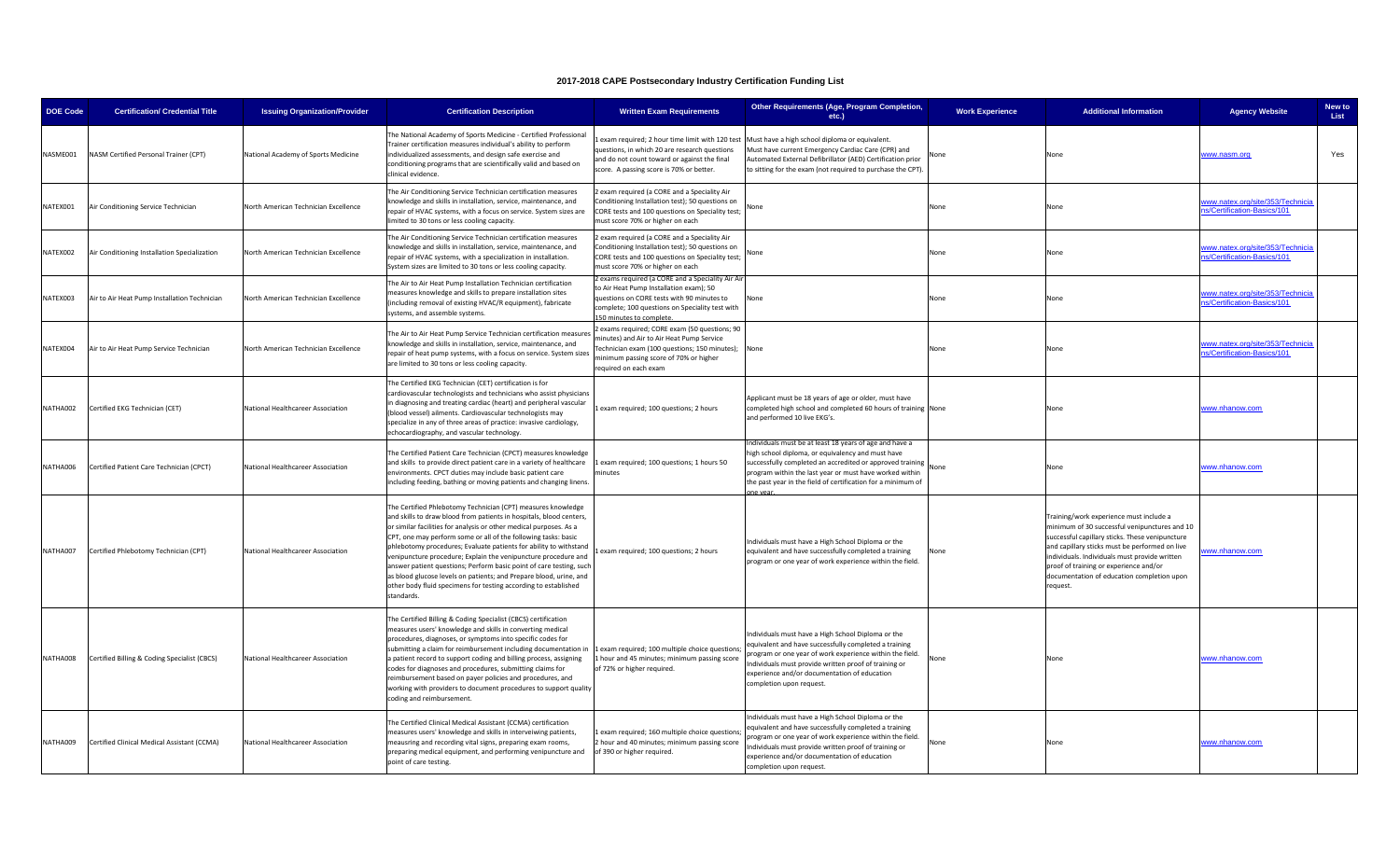| <b>DOE Code</b> | <b>Certification/ Credential Title</b>                  | <b>Issuing Organization/Provider</b>                               | <b>Certification Description</b>                                                                                                                                                                                                                                                                                                                                                                                                                                                                                                   | <b>Written Exam Requirements</b>                                                                                                                                            | Other Requirements (Age, Program Completion,<br>etc.)                                                                                                                                                                                                                                                                                                                                                                                                                                                                                                                                                                                                                                         | <b>Work Experience</b> | <b>Additional Information</b>                                                                                                                                                                                                                                                                                                                                                                                                                                                                                                                                                                                                                  | <b>Agency Website</b> | New to<br>List |
|-----------------|---------------------------------------------------------|--------------------------------------------------------------------|------------------------------------------------------------------------------------------------------------------------------------------------------------------------------------------------------------------------------------------------------------------------------------------------------------------------------------------------------------------------------------------------------------------------------------------------------------------------------------------------------------------------------------|-----------------------------------------------------------------------------------------------------------------------------------------------------------------------------|-----------------------------------------------------------------------------------------------------------------------------------------------------------------------------------------------------------------------------------------------------------------------------------------------------------------------------------------------------------------------------------------------------------------------------------------------------------------------------------------------------------------------------------------------------------------------------------------------------------------------------------------------------------------------------------------------|------------------------|------------------------------------------------------------------------------------------------------------------------------------------------------------------------------------------------------------------------------------------------------------------------------------------------------------------------------------------------------------------------------------------------------------------------------------------------------------------------------------------------------------------------------------------------------------------------------------------------------------------------------------------------|-----------------------|----------------|
| NATHA010        | Certified Pharmacy Technician (CPhT)                    | National Healthcareer Association                                  | The Certified Pharmacy Technician (CPhT) certification measures<br>knowledge and skills to perform work delegated by licensed<br>pharmacists in accordance with state rules and regulations. CPhT's<br>duties may include receiving written prescriptions requests from<br>patients, and sent electronically from doctor's offices, prepare<br>medications including retrieving, counting, poring, weighing, and<br>measuring, establish and maintain patient profiles, and prepare<br>insurance claim forms and manage inventory. | 1 exam required; 100 questions; 2 hours 10<br>minutes                                                                                                                       | Individuals must have a High School Diploma or the<br>equivalent and have successfully completed a training<br>program or one year of work experience within the field.<br>Individuals must provide written proof of training or<br>experience and/or documentation of education<br>completion upon request.                                                                                                                                                                                                                                                                                                                                                                                  | None                   | None                                                                                                                                                                                                                                                                                                                                                                                                                                                                                                                                                                                                                                           | www.nhanow.com        |                |
| NATHA011        | Certified Electronic Health Record Specialist<br>CEHRS) | National Healthcareer Association                                  | The Certified Electronic Health Record Specialist (CEHRS)<br>certification measures knowledge and skills in how to maintain the<br>ntegrity and protect the privacy and security of patient<br>information. This certification helps an individual demonstrate<br>their proficiency in auditing of patient records for compliance with minutes<br>legal and regulatory requirements perform basic coding to submit<br>claims for reimbursement from insurers and collect patient<br>demographic and insurance information.         | Lexam required; 100 questions; 1 hours 50                                                                                                                                   | The individual must have a High School Diploma or the<br>equivalent and successfully completed a training program<br>or one year of work experience within the field.<br>Individuals must provide written proof of training or<br>experience and/or documentation of education<br>completion upon request. An applicant who is scheduled<br>to graduate from an accredited high school or GED<br>program may receive a provisional certification.                                                                                                                                                                                                                                             | Vone                   | Individuals for provisional certification must take<br>and successfully pass the examination no more<br>than 12 months prior to graduation. The<br>provisional certification expires 12 months after<br>the examination date and must be converted to a<br>full certification within that time frame.                                                                                                                                                                                                                                                                                                                                          | www.nhanow.com        |                |
| NBCOT001        | Orthopaedic Technologist Certified (OTC)                | National Board for Certification of<br>Orthopaedic Technologists   | The Orthopaedic Technologist - Certified certification measures<br>knowledge and skills in assisting orthopedic surgeons by applying<br>and removing casts or splints, setting up traction devices and<br>adjusting medical equipment, like crutches or walkers.                                                                                                                                                                                                                                                                   | 1 exam required; 3 hours                                                                                                                                                    | To be eligible an individual must meet the following<br>requirements: A) two-years of full time employment in<br>Orthopaedics specific to Orthopaedic Technology and in<br>accordance with the current Examination Breakdown<br>under the direct supervision of a Physician specializing in None<br>the musculoskeletal system. B. Completion of an<br>Orthopaedic Technologist (OT) Training Program that<br>satisfies the requirements of the NBCOT Eligibility Route B                                                                                                                                                                                                                     |                        | None                                                                                                                                                                                                                                                                                                                                                                                                                                                                                                                                                                                                                                           | www.nbcot.net         |                |
| NBFOT001        | Certified Occupational Therapy Assistant                | National Board for Certification in<br><b>Occupational Therapy</b> | The Certified Occupational Therapy Assistant certification<br>measures users' knowledge and skills in helping patients develop,<br>recover, and improve the skills needed for daily living and working.                                                                                                                                                                                                                                                                                                                            | Lexam required                                                                                                                                                              | Individuals must graduate with an accredited/approved<br>entry-level occupational therapy degree<br>Associate degree in occupational therapy - COTA exam.                                                                                                                                                                                                                                                                                                                                                                                                                                                                                                                                     | None                   | None                                                                                                                                                                                                                                                                                                                                                                                                                                                                                                                                                                                                                                           | www.nbcot.net         |                |
| NBFRC001        | Certified Respiratory Therapist (CRT)                   | National Board for Respiratory Care                                | The Certified Respiratory Therapist (CRT) certification measures<br>knowledge and skills to evaluate, treat, and care for patients with<br>breathing or other cardiopulmonary disorders. CRTs assume<br>primary responsibility for all respiratory care therapeutic<br>treatments and diagnostic procedures, including the supervision of<br>respiratory therapy technicians.                                                                                                                                                      | 1 exam required; 160 multiple choice questions;                                                                                                                             | Applicants must be 18 years of age or older. Applicants<br>shall satisfy one of the following educational<br>requirements: A) Applicants shall have a minimum of an<br>associate degree from a respiratory therapy education<br>program accredited by the Commission on Accreditation<br>for Respiratory Care (CoARC) or accredited by the<br>Commission on Accreditation of Allied Health Education<br>Programs (CAAHEP) B) Applicants enrolled in an<br>accredited respiratory therapy program in an institution<br>offering a baccalaureate degree may be admitted to the<br>CRT Examination with a "special certificate of completion"<br>issued by a sponsoring educational institution. |                        | None                                                                                                                                                                                                                                                                                                                                                                                                                                                                                                                                                                                                                                           | <u>www.nbrc.org</u>   |                |
| NBFRC002        | Registered Respiratory Therapist (RRT)                  | National Board for Respiratory Care                                | The Registered Respiratory Therapist (RRT) certification measures<br>knowledge and skills to care for patients who have trouble<br>breathing from a chronic respiratory disease, such as asthma or<br>emphysema. RRTs also provide emergency care to patients<br>suffering from heart attacks, drowning, or shock.                                                                                                                                                                                                                 | Two exams required; the Therapist Multiple<br>Choice Examination (160 multiple choice<br>questions; 3 hours); the Clinical Simulation<br>Examination (22 problems; 4 hours) | None                                                                                                                                                                                                                                                                                                                                                                                                                                                                                                                                                                                                                                                                                          | None                   | There are two established cut scores for the<br>Therapist Multiple-Choice Examination.<br>Individuals may become eligible to take the<br>Clinical Simulation Examination by achieving the<br>higher cut score on the Therapist Multiple-Choice<br>Examination. The passing point associated with<br>RRT eligibility is higher than the passing point<br>associated with the CRT credential. Individuals<br>who attempt and pass the Therapist Multiple-<br>Choice Examination at the higher cut score and<br>attempt and pass the Clinical Simulation<br>Examination will be awarded the Registered<br>Respiratory Therapist (RRT) credential. | ww.nbrc.org           |                |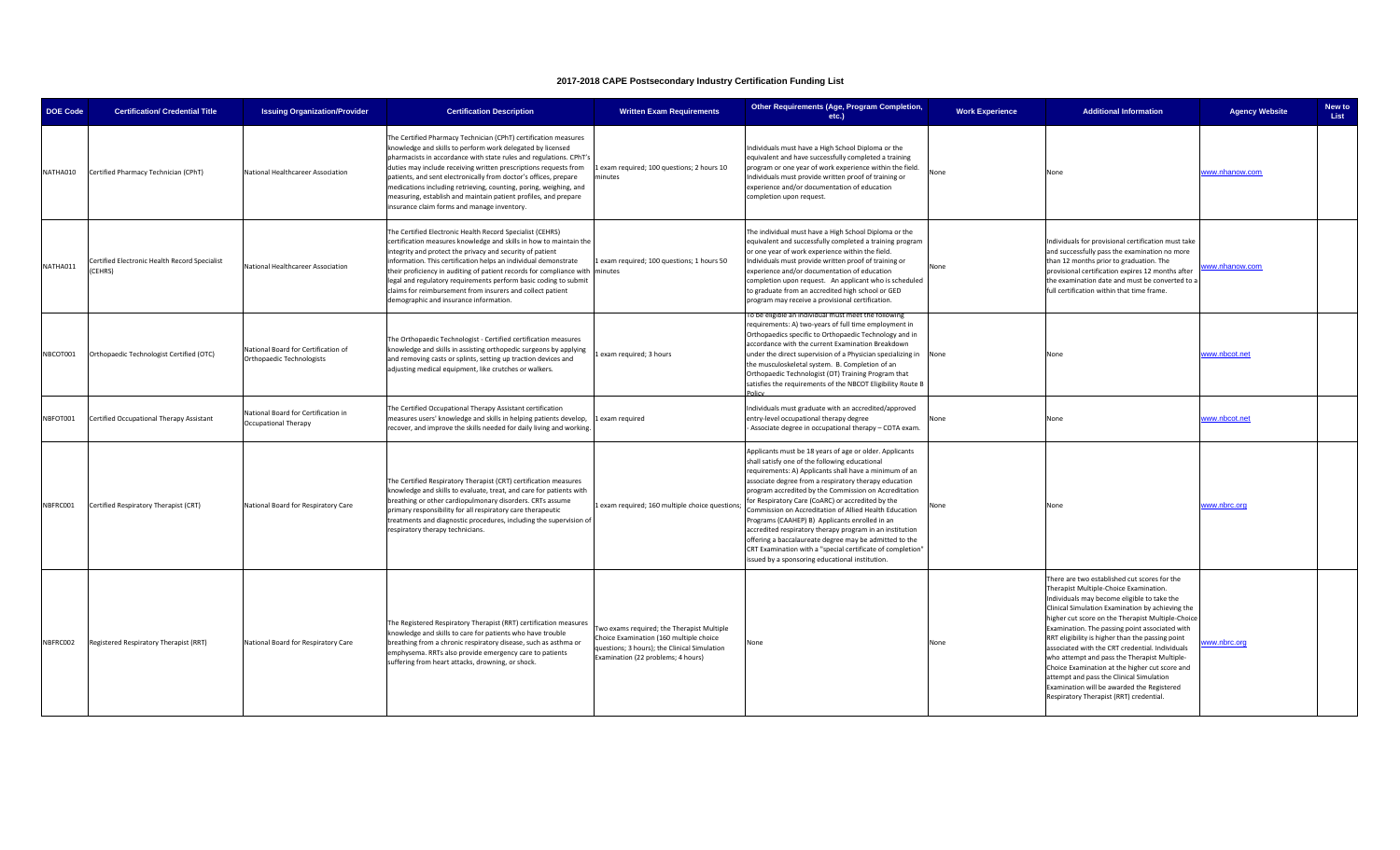| <b>DOE Code</b> | <b>Certification/ Credential Title</b>                           | <b>Issuing Organization/Provider</b>                                     | <b>Certification Description</b>                                                                                                                                                                                                                                                                                                                                                                                                                                                                                                                                                                                                                                                                        | <b>Written Exam Requirements</b>                               | Other Requirements (Age, Program Completion,<br>etc.) | <b>Work Experience</b> | <b>Additional Information</b>                                                             | <b>Agency Website</b> | New to<br><b>List</b> |
|-----------------|------------------------------------------------------------------|--------------------------------------------------------------------------|---------------------------------------------------------------------------------------------------------------------------------------------------------------------------------------------------------------------------------------------------------------------------------------------------------------------------------------------------------------------------------------------------------------------------------------------------------------------------------------------------------------------------------------------------------------------------------------------------------------------------------------------------------------------------------------------------------|----------------------------------------------------------------|-------------------------------------------------------|------------------------|-------------------------------------------------------------------------------------------|-----------------------|-----------------------|
| NCATT001        | Aircraft Electronics Technician (AET)                            | National Center for Aerospace and<br>Transportation Technologies (NCATT) | The Aircraft Electronics Technician (AET) certification prepares<br>individuals for installation, calibration and repair of electronic<br>systems used on aircraft. Aircraft electronics specialists and<br>avionics technicians work closely with the maintenance technicians<br>to keep all aircraft systems operational. This work can take place in 1 exam required; passing score of 70% or<br>an aircraft or in a repair station. The duties include routine<br>electronic maintenance (wiring), troubleshooting or localizing and<br>diagnosing causes of equipment malfunction, replacement of<br>faulty components, tracing circuitry as well as aligning and<br>adjusting repaired equipment. | greater required                                               | None                                                  | None                   | None                                                                                      | www.ncatt.org         |                       |
| NCCER204        | NCCER Carpentry - Level 4 (Postsecondary)                        | National Center for Construction Education 8<br>Research (NCCER)         | he Carpentry - Level 4 credential measures knowledge and skills<br>in differential leveling; angular and distance measurement;<br>advanced roof systems; advanced wall systems; advanced stair<br>systems; construction equipment; and oxyfuel cutting and arc<br>welding.                                                                                                                                                                                                                                                                                                                                                                                                                              | module-based written and performance<br>exams are required.    | lone                                                  | None                   | The CORE: Introduction to Craft Skills certification<br>s required for all NCCER trades.  | www.nccer.org         |                       |
| NCCER211        | NCCER Electrical - Level 4 (Postsecondary)                       | National Center for Construction Education 8<br>Research (NCCER)         | The Electrical - Level 4 credential measures knowledge and skills in<br>load calculations feeders & services; health care facilities; standby<br>and emergency systems; basic electronic theory; fire alarm<br>systems; specialty transformers; HVAC controls; heat tracing and<br>freeze protection; motor operation and maintenance; medium-<br>voltage terminations/splices; special locations; and fundamentals<br>of crew leadership.                                                                                                                                                                                                                                                              | 3 module-based written and performance<br>exams are required.  | lone                                                  | None                   | The CORE: Introduction to Craft Skills certification<br>is required for all NCCER trades. | www.nccer.org         |                       |
| NCCER215        | NCCER Electronic Systems Technician - Level 4<br>(Postsecondary) | Research (NCCER)                                                         | The Electronic Systems Technician - Level 4 credential measures<br>nowledge and skills in fire alarm systems; intrusion detection<br>National Center for Construction Education & systems; audio systems; overview of nurse call and signaling<br>systems; CCTV systems; broadband systems; access control<br>systems; systems integration; systems commissioning and user<br>raining; and media management systems.                                                                                                                                                                                                                                                                                    | 11 module-based written and performance<br>exams are required. | None                                                  | None                   | The CORE: Introduction to Craft Skills certification<br>is required for all NCCER trades. | www.nccer.org         |                       |
| NCCER218        | NCCER Heavy Equipment Operations - Level 3<br>(Postsecondary)    | National Center for Construction Education &<br>Research (NCCER)         | he Heavy Equipment Operations - Level 3 credential measures<br>knowledge and skills in finishing and grading; compaction<br>equipment; backhoes; off road dump trucks; dozers; excavators;<br>and motor graders                                                                                                                                                                                                                                                                                                                                                                                                                                                                                         | module-based written and performance<br>exams are required.    | None                                                  | None                   | The CORE: Introduction to Craft Skills certification<br>is required for all NCCER trades. | www.nccer.org         |                       |
| NCCER222        | NCCER HVAC - Level 4 (Postsecondary)                             | Research (NCCER)                                                         | The HVAC - Level 4 credential measures knowledge and skills in<br>water treatment; indoor air quality; energy conservation<br>equipment; building managament systems; system air balancing;<br>National Center for Construction Education & system startup and shutdown; construction drawings and<br>specifications; heating and cooling system<br>design;commercial/industrial refrigeration systems; alternative<br>and specialized heating and cooling systems; and fundamentals of<br>crew leadership.                                                                                                                                                                                             | 11 module-based written and performance<br>exams are required. | None                                                  | None                   | The CORE: Introduction to Craft Skills certification<br>is required for all NCCER trades. | www.nccer.org         |                       |
| NCCER231        | NCCER Insulating - Level 3 (Postsecondary)                       | National Center for Construction Education &<br>Research (NCCER)         | The Insulating - Level 3 credential measures knowledge and skills in<br>rade math; air duct systems; theory of heat transfer and moisture<br>effects; adhesives and their uses; steam, condesate, and process<br>water systems; large boilers, breechings, precipitators, and<br>apparatus; refrigeration and cryogenic systems; sepcialized<br>insulation systems; blueprints and specifications; jacketing<br>fabrication - piping and fittings; jacketing fabrication - vessels and<br>equipment; and sheet metal lagging.                                                                                                                                                                           | 12 module-based written and performance<br>exams are required. | None                                                  | None                   | The CORE: Introduction to Craft Skills certification<br>is required for all NCCER trades. | www.nccer.org         |                       |
| NCCER234        | NCCER Ironworking - Level 3 (Postsecondary)                      | National Center for Construction Education &<br>Research (NCCER)         | The Ironworking - Level 3 credential measures knowledge and skills<br>in applied trade math; flux core for ironworking; stud welding;<br>structural ironworking; advanced rigging; precast/tilt-up erection;<br>special application hoisting devices; survey equipment use & care<br>wo; pre-engineered systems; miscellaneous/ornamental<br>ronworking; grating and checkered plate; air carbon arc cutting<br>and gouging; and demolition.                                                                                                                                                                                                                                                            | 3 module-based written and performance<br>exams are required.  | None                                                  | None                   | The CORE: Introduction to Craft Skills certification<br>is required for all NCCER trades. | www.nccer.org         |                       |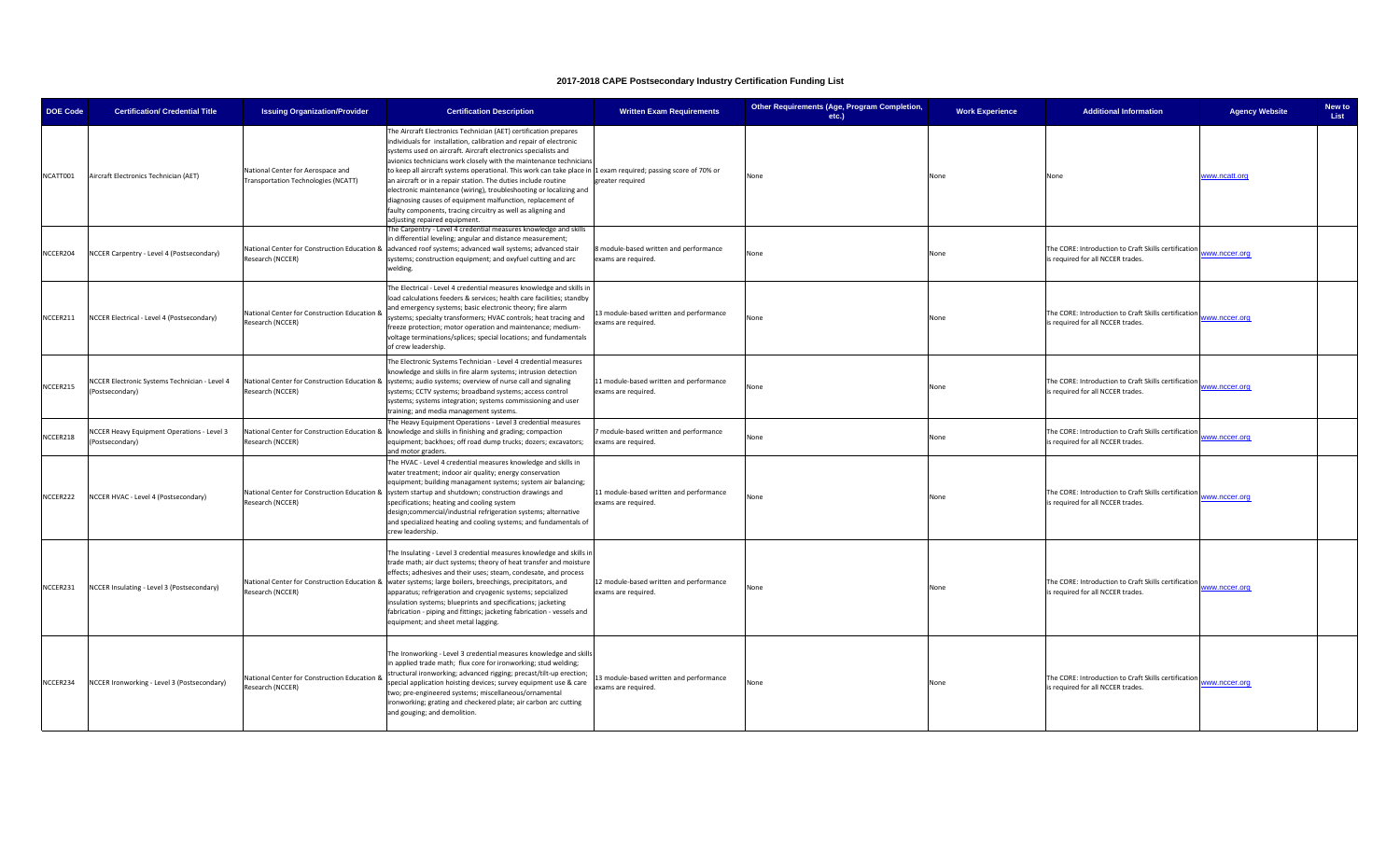| <b>DOE Code</b> | <b>Certification/ Credential Title</b>                                                                          | <b>Issuing Organization/Provider</b>                                | <b>Certification Description</b>                                                                                                                                                                                                                                                                                                                                                                                                                                                                                                                                             | <b>Written Exam Requirements</b>                                                                       | Other Requirements (Age, Program Completion,<br>$etc.$ ) | <b>Work Experience</b> | <b>Additional Information</b>                                                             | <b>Agency Website</b> | New to<br>List |
|-----------------|-----------------------------------------------------------------------------------------------------------------|---------------------------------------------------------------------|------------------------------------------------------------------------------------------------------------------------------------------------------------------------------------------------------------------------------------------------------------------------------------------------------------------------------------------------------------------------------------------------------------------------------------------------------------------------------------------------------------------------------------------------------------------------------|--------------------------------------------------------------------------------------------------------|----------------------------------------------------------|------------------------|-------------------------------------------------------------------------------------------|-----------------------|----------------|
| NCCER237        | NCCER Masonry - Level 3 (Postsecondary)                                                                         | National Center for Construction Education 8<br>Research (NCCER)    | The Masonry - Level 3 credential measures knowledge and skills in<br>elevated masonry; specialized materials and techniques; repair<br>and restoration; commercial drawings; estimating; site layout -<br>distance, measurement and leveling; stone masonry; and<br>fundamentals of crew leadership.                                                                                                                                                                                                                                                                         | module-based written and performance<br>xams are required.                                             | Vone                                                     | None                   | The CORE: Introduction to Craft Skills certification<br>s required for all NCCER trades.  | ww.nccer.org          |                |
| NCCER242        | NCCER Millwright - Level 5 (Postsecondary)                                                                      | Research (NCCER)                                                    | The Millwright - Level 5 credential measures knowledge and skills<br>n reverse alignment; laser alignment; advanced blueprint reading;<br>National Center for Construction Education & optical alignment; turbines; troubleshooting and repairing turbine 9 module-based written and performance<br>equipment; installation of motors; preventive and predictive<br>maintenance; vibration analysis; and troubleshooting and<br>repairing pneumatic equipment.                                                                                                               | exams are required.                                                                                    | None                                                     | None                   | The CORE: Introduction to Craft Skills certification<br>s required for all NCCER trades.  | www.nccer.org         |                |
| NCCER249        | NCCER Pipefitting - Level 4 (Postsecondary)                                                                     | Research (NCCER)                                                    | The Pipefitting - Level 4 credential measures knowledge and skills<br>National Center for Construction Education & in advanced blueprint reading; advanced pipe fabrication; stress<br>relieving and aligning; steam traps; in-line specialties; steel piping;<br>hot taps; maintaining valves; and introduction to supervisory roles.                                                                                                                                                                                                                                       | module-based written and performance<br>exams are required.                                            | None                                                     | None                   | The CORE: Introduction to Craft Skills certification<br>is required for all NCCER trades. | www.nccer.org         |                |
| NCCER253        | NCCER Plumbing - Level 4 (Postsecondary)                                                                        | National Center for Construction Education 8<br>Research (NCCER)    | The Plumbing - Level 4 credential measures knowledge and skills in<br>business principles for plumbers;fundamentals of crew leadership;<br>water pressure booster and recirculation systems; indirect and<br>special waste; hydronic and solar heating systems; codes; private<br>water supply well systems; private waste disposal systems;<br>swimming pools and hot tubs; plumbing for mobile homes and<br>travel trailer parks; and medical gas and vacuum systems.                                                                                                      | 1 module-based written and performance<br>xams are required.                                           | None                                                     | None                   | The CORE: Introduction to Craft Skills certification<br>is required for all NCCER trades. | www.nccer.org         |                |
| NCCER258        | NCCER Sheet Metal - Level 4 (Postsecondary)                                                                     | National Center for Construction Education &<br>Research (NCCER)    | The Sheet Metal - Level 4 credential measures knowledge and skills<br>inshop production and organization; air testing and balancing;<br>introduction to welding, brazing, and cutting; fume and exhaust<br>system design; fabrication four - comprehensive review; and<br>ntroductory supervisory skills.                                                                                                                                                                                                                                                                    | module-based written and performance<br>xams are required.                                             | Jone                                                     | None                   | The CORE: Introduction to Craft Skills certification<br>is required for all NCCER trades. | www.nccer.org         |                |
| NCCER262        | NCCER Sprinkler Fitting Level 4 (Postsecondary)                                                                 | Research (NCCER)                                                    | The Sprinkler Fitting Level 4 credential measures knowledge and<br>National Center for Construction Education & skills in system layout; inspection, testing, and maintenance;<br>special extinguishing systems; introductory skills for the foreman;<br>and proper procedures and documentation.                                                                                                                                                                                                                                                                            | module-based written and performance<br>exams are required.                                            | Jone                                                     | None                   | The CORE: Introduction to Craft Skills certification<br>s required for all NCCER trades.  | ww.nccer.org          |                |
| NCCER265        | NCCER Welding - Level 3 (Postsecondary)                                                                         | Research (NCCER)                                                    | The Welding - Level 3 credential measures knowledge and skills in<br>National Center for Construction Education & SMAW - open-root pipe welds; GMAW - pipe; FCAW - pipe; GTAW<br>carbon steel pipe; GTAW - low alloy and stainless steel pipe; and<br>SMAW - stainless steel plate and pipe groove welds.                                                                                                                                                                                                                                                                    | 6 module-based written and performance<br>exams are required.                                          | None                                                     | None                   | The CORE: Introduction to Craft Skills certification<br>is required for all NCCER trades. | www.nccer.org         |                |
| NCCER266        | NCCER Industrial Maintenance Mechanic - Level 4 National Center for Construction Education &<br>(Postsecondary) | Research (NCCER)                                                    | The Industrial Maintenance Mechanic - Level 4 credential<br>neasures knowledge and skills in preventive and predictive<br>maintenance; advanced blueprint reading; compressors and<br>pneumatic systems; reverse alignment; laser alignment;<br>introduction to supervisory skills; troubleshooting and repairing<br>umps; troubleshooting and repairing gearboxes.                                                                                                                                                                                                          | module-based written and performance<br>exams are required.                                            | None                                                     | None                   | The CORE: Introduction to Craft Skills certification<br>s required for all NCCER trades.  | www.nccer.org         |                |
| NCCER267        | NCCER Industrial Maintenance, Electrical &<br>Instrumentation Technician - Level 4<br>(Postsecondary)           | Research (NCCER)                                                    | The Industrial Maintenance, Electrical & Instrumentation<br>Technician - Level 4 credential measures knowledge and skills in<br>standby and emergency systems; basic process control elements,<br>ransducers and transmitters; instrument calibration and<br>National Center for Construction Education & configuration; pneumatic control valves, actuators, and<br>positioners; performing loop checks; troubleshooting and<br>ommissioning a loop; process control loops and tuning; data<br>networks; programmable logic controllers; and distributed control<br>ystems. | 10 module-based written and performance<br>exams are required.                                         | Jone                                                     | None                   | The CORE: Introduction to Craft Skills certification<br>is required for all NCCER trades. | www.nccer.org         |                |
| NCDLT001        | Certified Dental Technician                                                                                     | National Board for Certification in Dental<br>Laboratory Technology | The Certified Dental Technician certification measures knowledge<br>and skills in ceramics, complete dentures, crown & bridge,<br>orthodontics, partial dentures and implants.                                                                                                                                                                                                                                                                                                                                                                                               | exams required (Written Comprehensive<br>exam; Written Speciality exam and the Practical None<br>exam) |                                                          | None                   | All 3 exams must be passed within 4 years of the<br>date of the first exam passed.        | ww.nbccert.org/       |                |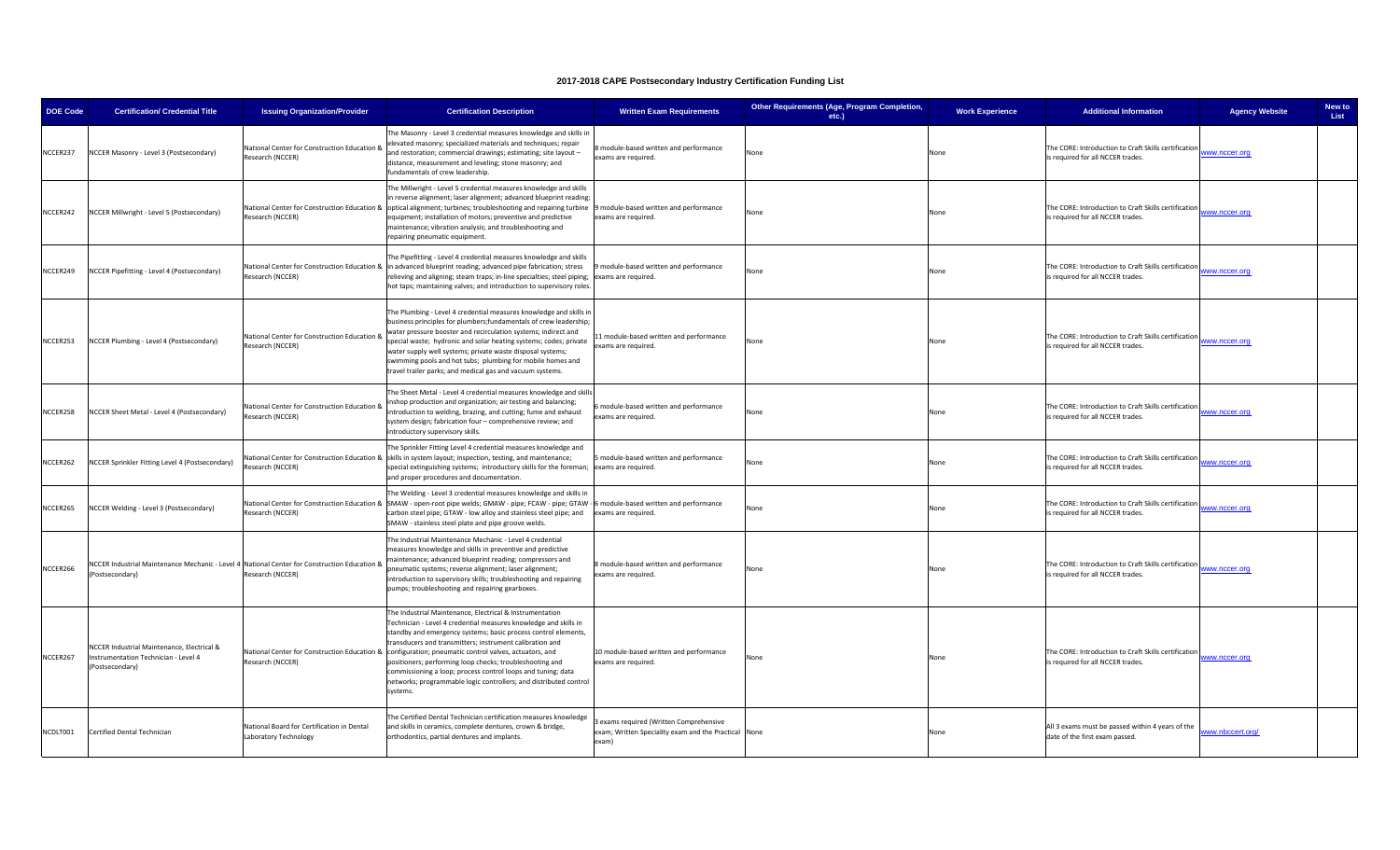| <b>DOE Code</b> | <b>Certification/ Credential Title</b>                            | <b>Issuing Organization/Provider</b>               | <b>Certification Description</b>                                                                                                                                                                                                                                                                                                                                                                                                              | <b>Written Exam Requirements</b>                                                                              | Other Requirements (Age, Program Completion,<br>etc.)                                                                                                                                                                                                                                                                                        | <b>Work Experience</b>                                                                                                                                  | <b>Additional Information</b> | <b>Agency Website</b>                     | New to<br>List |
|-----------------|-------------------------------------------------------------------|----------------------------------------------------|-----------------------------------------------------------------------------------------------------------------------------------------------------------------------------------------------------------------------------------------------------------------------------------------------------------------------------------------------------------------------------------------------------------------------------------------------|---------------------------------------------------------------------------------------------------------------|----------------------------------------------------------------------------------------------------------------------------------------------------------------------------------------------------------------------------------------------------------------------------------------------------------------------------------------------|---------------------------------------------------------------------------------------------------------------------------------------------------------|-------------------------------|-------------------------------------------|----------------|
| NCFCT001        | Certified ECG Technician                                          | National Center for Competency Testing             | The Certified ECG Technician certification measures knowledge<br>and skills in medical terminology; anatomy; physiology; rhythm;<br>and basic interpretation.                                                                                                                                                                                                                                                                                 | exam required; 150 questions (125 scored/25<br>pretest); 3 hours                                              | A candidate must be a current student in an ECG<br>Technician program from an NCCT (authorized) school, OR<br>graduate from an ECG Technician program from an NCCT<br>(authorized) school within the past FIVE years; OR one<br>year of verifiable full-time experience as an ECG Technician<br>practitioner within the past FIVE years.     | None                                                                                                                                                    | None                          | www.ncctinc.com                           |                |
| NCFCT003        | Certified Phlebotomy Technician                                   | National Center for Competency Testing             | The Certified Phlebotomy Technician certification measures<br>knowledge and skills in venipuncture, micro-collection, and<br>specimen processing and handling while maintaining patient<br>afety and confidentiality.                                                                                                                                                                                                                         | exam required; 125 scored items; 3 hours                                                                      | lone                                                                                                                                                                                                                                                                                                                                         | None                                                                                                                                                    | None                          | www.ncctinc.com                           |                |
| NCFCT004        | Tech in Surgery - Certified (NCCT)                                | National Center for Competency Testing             | The Tech in Surgery - Certified certification measures knowledge<br>and skills for various tasks pre, intra, and post operatively. They<br>maintain asepsis during surgery, anticipating the surgeon's needs<br>while remaining attentive to all aspects of the surgical procedure<br>to ensure a safe environment for the patient.                                                                                                           | Lexam required; 175 scored items; 4 hours                                                                     | None                                                                                                                                                                                                                                                                                                                                         | None                                                                                                                                                    | None                          | www.ncctinc.com                           |                |
| NCFCT005        | <b>Medical Assistant</b>                                          | National Center for Competency Testing             | The Medical assistant certification measures knowledge and skills<br>to direct patient care and preparation, ECG, phlebotomy, and<br>pharmacology while maintaining patient safety and confidentiality<br>Medical assistants also perform administrative duties such as<br>scheduling appointments, maintaining patient records,<br>bookkeeping, and billing and insurance processing.                                                        | exam required; 150 scored items; 3 hours                                                                      | None                                                                                                                                                                                                                                                                                                                                         | None                                                                                                                                                    | None                          | www.ncctinc.com                           |                |
| NCMCA001        | Certified Board for Sterile Processing and<br><b>Distribution</b> | National Commission for Certifying Agencies        | The Certified Board for Sterile Processing and Distribution<br>certification measures knowledge and skills to assist in surgical<br>operations, prepare operating rooms, arrange equipment, and<br>help doctors during surgeries.                                                                                                                                                                                                             | exam required; 100 multiple choice; 2 hours;<br>minimum passing score of 70                                   | None                                                                                                                                                                                                                                                                                                                                         | None                                                                                                                                                    | None                          | www.sterileprocessing.org/techn<br>an.htm |                |
| NCSAF001        | Certified Strength Coach                                          | National Council on Strength and Fitness<br>(NCSF) | The National Council on Strength and Fitness (NCSF) - Certified<br>Strength Coach certification measures individual's knowledge in<br>functional anatomy and biomechanics; sport metabolism;<br>performance assessment and evaluation; nutrition and ergogenic<br>aids; training techniques for athletic performance; advanced<br>programming for sport; injury prevention and return to<br>competition; professionalism and risk management. | exam required; 3 hour time limit with 150<br>multiple choice questions. A passing score is<br>70% or better.  | Exam candidates must have at least one of the following<br>requirements to be eligible for the exam:<br>A current NCSF-CPT certification, or<br>A current NCCA-accredited fitness professional<br>certification or<br>An associate's degree or higher from an accredited college<br>or university in an exercise profession or related field | None                                                                                                                                                    | None                          | www.ncsf.org                              | Yes            |
| NCSAF002        | <b>Certified Personal Trainer</b>                                 | National Council on Strength and Fitness<br>(NCSF) | The National Council on Strength and Fitness (NCSF) - Certified<br>Personal Trainer certification measures individual's knowledge in<br>basic anatomy, exercise physiology, health screening and<br>evaluation, nutrition and weight management, exercise<br>prescription, and special populations.                                                                                                                                           | Lexam required; 3 hour time limit with 150<br>multiple choice questions. A passing score is<br>70% or better. | Candidates must be at least 18 years of age, and possess a<br>igh school diploma or equivalent.                                                                                                                                                                                                                                              | Work experience is not required, but<br>it is beneficial to have a minimum<br>level of practical experience working<br>in the health and fitness field. | Vone                          | www.ncsf.org                              | Yes            |
| NCSAF003        | <b>Sport Nutrition Specialist</b>                                 | National Council on Strength and Fitness<br>(NCSF) | The National Council on Strength and Fitness (NCSF) - Sport<br>Nutrition Specialist certification measures individual's knowledge<br>in nutrients and intakes; physiological aspects of nutrition;<br>macronutrients; micronutrients and supplementation; nutrition<br>and physiological adaptations to exercise.                                                                                                                             | Lexam required; 3 hour time limit with 150<br>multiple choice questions. A passing score is<br>70% or better. | Exam candidates must have at least one of the following<br>requirements to be eligible for the exam:<br>current NCSF certification, or<br>A current NCCA-accredited fitness certification, or<br>A license and/or certification in an Allied Health Profession<br>A Teacher specific State-issued Certification or License                   | None                                                                                                                                                    | None                          | www.ncsf.org                              | Yes            |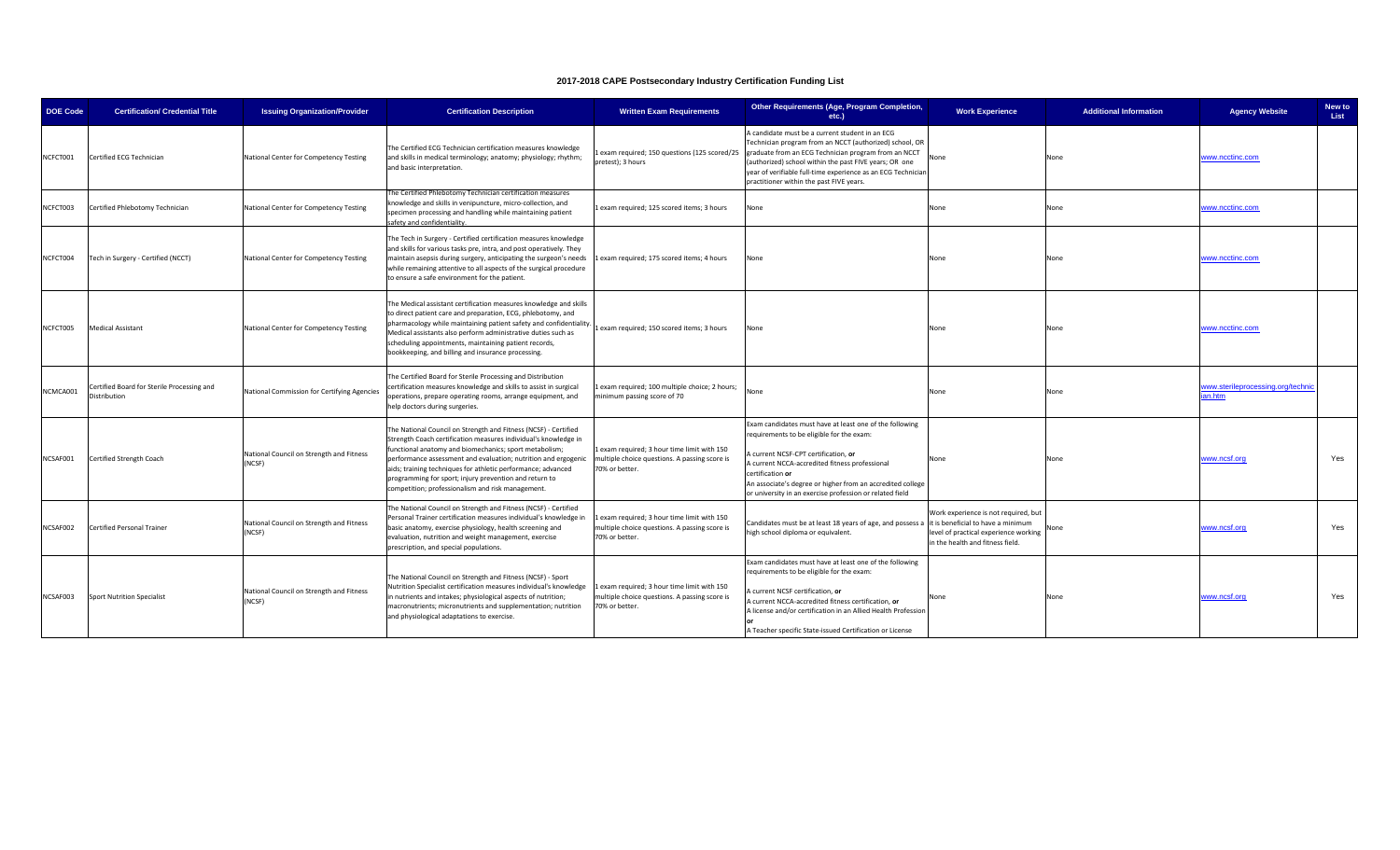| <b>DOE Code</b> | <b>Certification/ Credential Title</b>                                                    | <b>Issuing Organization/Provider</b>                    | <b>Certification Description</b>                                                                                                                                                                                                                                                                                                                                                                                                                                                                                                                                                                                                                                                                                                                                                                                                                                                                                                                                                                                                                                | <b>Written Exam Requirements</b>                           | Other Requirements (Age, Program Completion,<br>etc.)                                                                                                                                      | <b>Work Experience</b>                     | <b>Additional Information</b> | <b>Agency Website</b>   | New to<br>List |
|-----------------|-------------------------------------------------------------------------------------------|---------------------------------------------------------|-----------------------------------------------------------------------------------------------------------------------------------------------------------------------------------------------------------------------------------------------------------------------------------------------------------------------------------------------------------------------------------------------------------------------------------------------------------------------------------------------------------------------------------------------------------------------------------------------------------------------------------------------------------------------------------------------------------------------------------------------------------------------------------------------------------------------------------------------------------------------------------------------------------------------------------------------------------------------------------------------------------------------------------------------------------------|------------------------------------------------------------|--------------------------------------------------------------------------------------------------------------------------------------------------------------------------------------------|--------------------------------------------|-------------------------------|-------------------------|----------------|
| NCSBN001        | National Licensed Registered Nurse (NCLEX-RN) National Council of State Boards of Nursing |                                                         | The National Licensed Registered Nurse (NCLEX-RN) exam<br>measures knowledge and skills to monitor, record, and report<br>symptoms or changes in patients' conditions; maintain accurate,<br>detailed reports and records; record patients' medical information<br>and vital signs; order, interpret, and evaluate diagnostic tests to<br>identify and assess patient's condition; modify patient treatment<br>plans as indicated by patients' responses and conditions; direct or<br>supervise less-skilled nursing or healthcare personnel or supervise<br>a particular unit; consult and coordinate with healthcare team<br>members to assess, plan, implement, or evaluate patient care<br>plans; monitor all aspects of patient care, including diet and<br>physical activity; instruct individuals, families, or other groups on<br>topics such as health education, disease prevention, or childbirth<br>and develop health improvement programs; and prepare patients<br>for and assist with examinations or treatments.                                | exam required; 75 to 265 questions; 6 hour<br>time limit   | A student must complete the requirements (set by the<br>Board of Nursing (BON)) of an approved and/or accredited<br>program/school (licensed by & meets BON expectations)<br>and graduate. | None                                       | None                          | www.ncsbn.org/nclex.htm |                |
| NCSBN002        | National Licensed Practical Nurse (NCLEX-PN)                                              | National Council of State Boards of Nursing             | The National Licensed Practical Nurse (NCLEX-PN) exam measures<br>knowledge and skills in basic bedside care. Many LPNs measure<br>and record patients' vital signs such as weight, height,<br>temperature, blood pressure, pulse, and respiratory rate. LPNs<br>also prepare and give injections and enemas, monitor catheters,<br>dress wounds, and give alcohol rubs and massages. To help keep<br>patients comfortable, LPNs assist with bathing, dressing, and<br>personal hygiene, moving in bed, standing, and walking. They<br>might also feed patients who need help eating. LPNs collect<br>samples for testing, perform routine laboratory tests, and record<br>food and fluid intake and output. LPNs clean and monitor medical<br>equipment. Sometimes, they help physicians and registered nurses<br>perform tests and procedures. LPNs also monitor their patients<br>and report adverse reactions to medications or treatments. LPNs<br>gather information from patients, including their health history<br>and how they are currently feeling. | 1 exam required; 85 to 205 questions; 5 hour<br>time limit | A student must complete the requirements (set by the<br>Board of Nursing (BON)) of an approved and/or accredited<br>program/school (licensed by & meets BON expectations)<br>and graduate. | None                                       | None                          | www.ncsbn.org/nclex.htm |                |
| NIASE001        | ASE - Advanced Engine Performance Specialist<br>(11)                                      | National Institute for Automotive Service<br>Excellence | The ASE Advanced Engine Performance Specialist (L1) certification<br>provides an assessment of an individual's knowledge of the<br>diagnosis and repair of computer-controlled engine systems and<br>the cause of high-emission failures.                                                                                                                                                                                                                                                                                                                                                                                                                                                                                                                                                                                                                                                                                                                                                                                                                       | exam required; 60 questions; 75 minutes                    | None                                                                                                                                                                                       | 2 years of work experience is<br>required. | None                          | www.ase.com             |                |
| NIASE005        | ASE - Automatic Transmission/Transaxle (A2)                                               | National Institute for Automotive Service<br>Excellence | The ASE - Automatic Transmission/Transaxle (A2) certification<br>identifies and recognizes those automobile and light truck<br>technicians who can demonstrate knowledge of the skills<br>necessary to diagnose, service, and repair automatic<br>transmission/transaxle.                                                                                                                                                                                                                                                                                                                                                                                                                                                                                                                                                                                                                                                                                                                                                                                       | Lexam required; 60 questions; 75 minutes                   | None                                                                                                                                                                                       | 2 years of work experience is<br>required. | None                          | www.ase.com             |                |
| NIASE007        | ASE - Brakes (A5)                                                                         | National Institute for Automotive Service<br>Excellence | The ASE - Brakes (A5) certification identifies and recognizes those<br>automobile and light truck technicians who can demonstrate<br>knowledge of the skills necessary to diagnose, service, and repair<br>brakes.                                                                                                                                                                                                                                                                                                                                                                                                                                                                                                                                                                                                                                                                                                                                                                                                                                              | exam required; 55 questions; 75 minutes                    | None                                                                                                                                                                                       | 2 years of work experience is<br>required. | None                          | www.ase.com             |                |
| NIASE008        | ASE - Electrical/Electronic Systems (A6)                                                  | National Institute for Automotive Service<br>Excellence | The ASE - Electrical/Electronic Systems (A6) certification identifies<br>and recognizes those automobile and light truck technicians who<br>can demonstrate knowledge of the skills necessary to diagnose,<br>service, and repair electrical/electronic systems.                                                                                                                                                                                                                                                                                                                                                                                                                                                                                                                                                                                                                                                                                                                                                                                                | exam required; 60 questions; 75 minutes                    | None                                                                                                                                                                                       | 2 years of work experience is<br>required. | None                          | www.ase.com             |                |
| NIASE009        | ASE - Engine Performance (A8)                                                             | National Institute for Automotive Service<br>Excellence | The ASE - Engine Performance (A8) certification identifies and<br>recognizes those automobile and light truck technicians who can<br>demonstrate knowledge of the skills necessary to diagnose,<br>service, and repair engine performance.                                                                                                                                                                                                                                                                                                                                                                                                                                                                                                                                                                                                                                                                                                                                                                                                                      | exam required; 60 questions; 75 minutes                    | None                                                                                                                                                                                       | 2 years of work experience is<br>required. | None                          | www.ase.com             |                |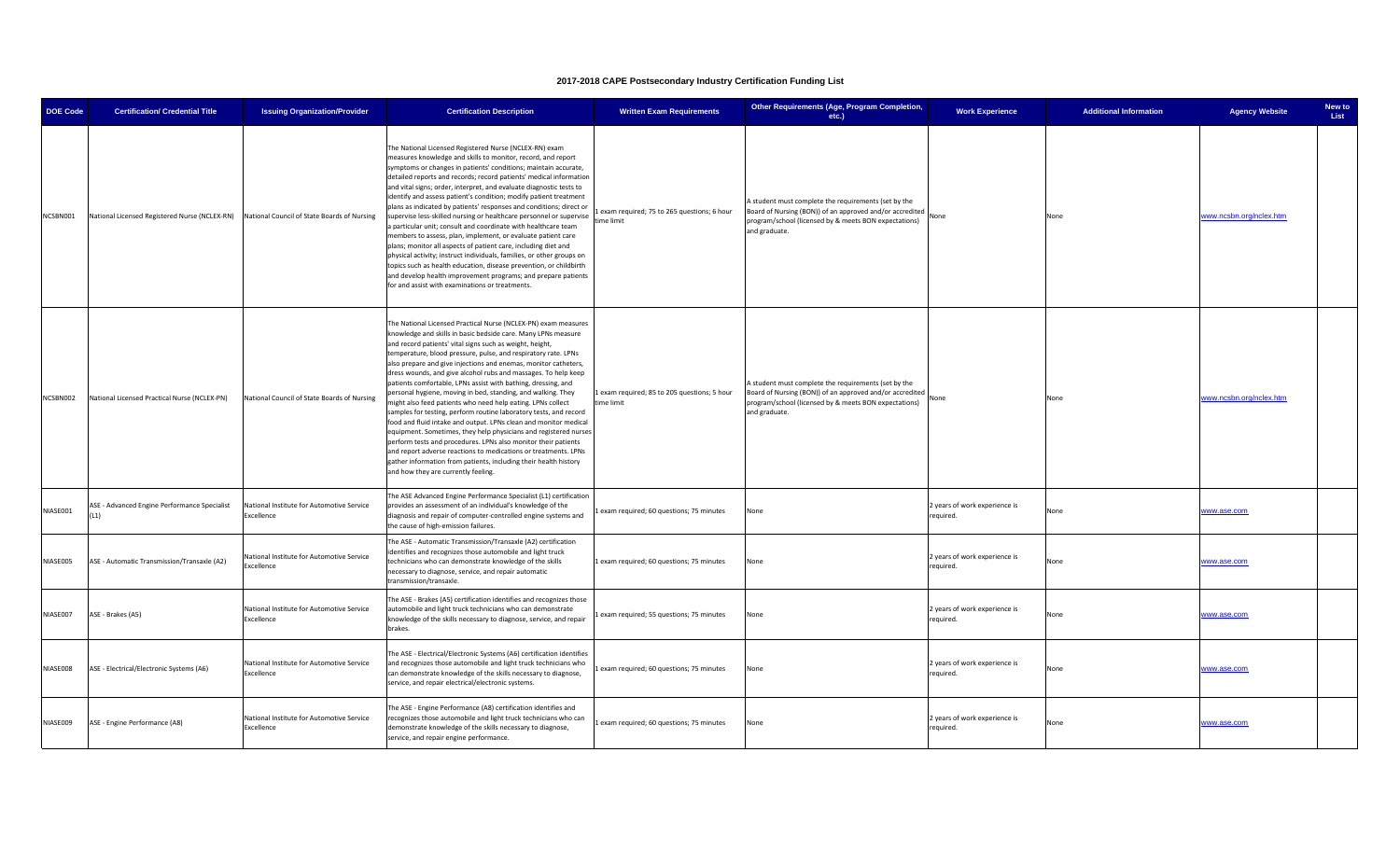| <b>DOE Code</b> | <b>Certification/ Credential Title</b>                                                              | <b>Issuing Organization/Provider</b>                    | <b>Certification Description</b>                                                                                                                                                                                                                                                                                                      | <b>Written Exam Requirements</b>        | Other Requirements (Age, Program Completion,<br>etc.) | <b>Work Experience</b>                     | <b>Additional Information</b> | <b>Agency Website</b> | New to<br>List |
|-----------------|-----------------------------------------------------------------------------------------------------|---------------------------------------------------------|---------------------------------------------------------------------------------------------------------------------------------------------------------------------------------------------------------------------------------------------------------------------------------------------------------------------------------------|-----------------------------------------|-------------------------------------------------------|--------------------------------------------|-------------------------------|-----------------------|----------------|
| NIASE010        | ASE - Engine Repair (A1)                                                                            | National Institute for Automotive Service<br>Excellence | The ASE - Engine Repair (A1) certification identifies and recognizes<br>those automobile and light truck technicians who can demonstrate<br>knowledge of the skills necessary to diagnose, service, and repair<br>engines.                                                                                                            | exam required; 60 questions; 75 minutes | None                                                  | 2 years of work experience is<br>required. | None                          | www.ase.com           |                |
| NIASE011        | ASE - Heating and Air Conditioning (A7)                                                             | National Institute for Automotive Service<br>Excellence | The ASE - Heating and Air Conditioning (A7) certification identifies<br>and recognizes those automobile and light truck technicians who<br>can demonstrate knowledge of the skills necessary to diagnose,<br>service, and repair heating and air conditioning.                                                                        | exam required; 60 questions; 75 minutes | None                                                  | 2 years of work experience is<br>required. | Non                           | www.ase.com           |                |
| NIASE012        | ASE - Manual Drive Train and Axles (A3)                                                             | National Institute for Automotive Service<br>Excellence | The ASE - Manual Drive Train and Axles (A3) certification identifies<br>and recognizes those automobile and light truck technicians who<br>can demonstrate knowledge of the skills necessary to diagnose,<br>service, and repair manual drive train and axles.                                                                        | exam required; 50 questions; 60 minutes | None                                                  | 2 years of work experience is<br>required. | None                          | www.ase.com           |                |
| NIASE014        | ASE - Suspension and Steering (A4)                                                                  | National Institute for Automotive Service<br>Excellence | The ASE - Suspension and Steering (A4) certification identifies and<br>recognizes those automobile and light truck technicians who can<br>demonstrate knowledge of the skills necessary to diagnose,<br>service, and repair suspension and steering.                                                                                  | exam required; 50 questions; 60 minutes | None                                                  | 2 years of work experience is<br>required. | None                          | www.ase.com           |                |
| NIASE016        | ASE - Brakes (T4)                                                                                   | National Institute for Automotive Service<br>Excellence | The ASE - Brakes (T4) certification identifies and recognizes those<br>medium/heavy duty truck technicians who can demonstrate<br>knowledge of the skills necessary to diagnose, service, and repair<br>brakes.                                                                                                                       | exam required; 60 questions; 75 minutes | None                                                  | 2 years of work experience is<br>required. | None                          | www.ase.com           |                |
| NIASE017        | ASE - Mechanical and Electrical Components (B5)                                                     | National Institute for Automotive Service<br>Excellence | The ASE - Mechanical and Electrical Components (B5) certification<br>identifies and recognizes those collision repair technicians and<br>refinishers who can demonstrate knowledge of the skills necessary 1 exam required; 60 questions; 75 minutes<br>to make collision repairs related to mechanical and electrical<br>components. |                                         | None                                                  | 2 years of work experience is<br>required. | None                          | www.ase.com           |                |
| NIASE018        | ASE - Non-structural Analysis and Damage Repair   National Institute for Automotive Service<br>(B3) | Excellence                                              | The ASE - Non-structural Analysis and Damage Repair (B3)<br>certification identifies and recognizes those collision repair<br>technicians and refinishers who can demonstrate knowledge of<br>the skills necessary to make collision repairs related to non-<br>structural analysis and damage repair.                                | exam required; 65 questions; 90 minutes | None                                                  | 2 years of work experience is<br>required. | None                          | www.ase.com           |                |
| NIASE019        | ASE - Damage Analysis and Estimating (B6)                                                           | National Institute for Automotive Service<br>Excellence | The ASE - Damage Analysis and Estimating (B6) certification<br>identifies and recognizes professionals who may not actually<br>repair vehicles, but have the knowledge needed to assess collision<br>damage, estimate repair costs, and work with vehicle owners.                                                                     | exam required; 60 questions; 75 minutes | None                                                  | 2 years of work experience is<br>required. | None                          | www.ase.com           |                |
| NIASE020        | ASE - Diesel Engines (T2)                                                                           | National Institute for Automotive Service<br>Excellence | The ASE - Diesel Engines (T2) certification identifies and recognizes<br>those medium/heavy duty truck technicians who can demonstrate<br>knowledge of the skills necessary to diagnose, service, and repair<br>diesel engines.                                                                                                       | exam required; 65 questions; 90 minutes | None                                                  | 2 years of work experience is<br>required. | None                          | www.ase.com           |                |
| NIASE021        | ASE - Drive Train (T3)                                                                              | National Institute for Automotive Service<br>Excellence | The ASE - Drive Train (T3) certification identifies and recognizes<br>hose medium/heavy duty truck technicians who can demonstrate<br>knowledge of the skills necessary to diagnose, service, and repair<br>rive trains.                                                                                                              | exam required; 50 questions; 60 minutes | None                                                  | 2 years of work experience is<br>required. | None                          | www.ase.com           |                |
| NIASE023        | ASE - Electrical/Electronic Systems (T6)                                                            | National Institute for Automotive Service<br>Excellence | The ASE - Electrical/Electronic Systems (T6) certification identifies<br>and recognizes those medium/heavy duty truck technicians who<br>can demonstrate knowledge of the skills necessary to diagnose,<br>service, and repair electrical/electronic systems.                                                                         | exam required; 60 questions; 90 minutes | None                                                  | 2 years of work experience is<br>required. | None                          | www.ase.com           |                |
| NIASE025        | ASE - Gasoline Engines (T1)                                                                         | National Institute for Automotive Service<br>Excellence | The ASE - Gasoline Engines (T1) certification identifies and<br>recognizes those medium/heavy duty truck technicians who can<br>demonstrate knowledge of the skills necessary to diagnose,<br>service, and repair gasoline engines.                                                                                                   | exam required; 60 questions; 75 minutes | None                                                  | 2 years of work experience is<br>required. | None                          | www.ase.com           |                |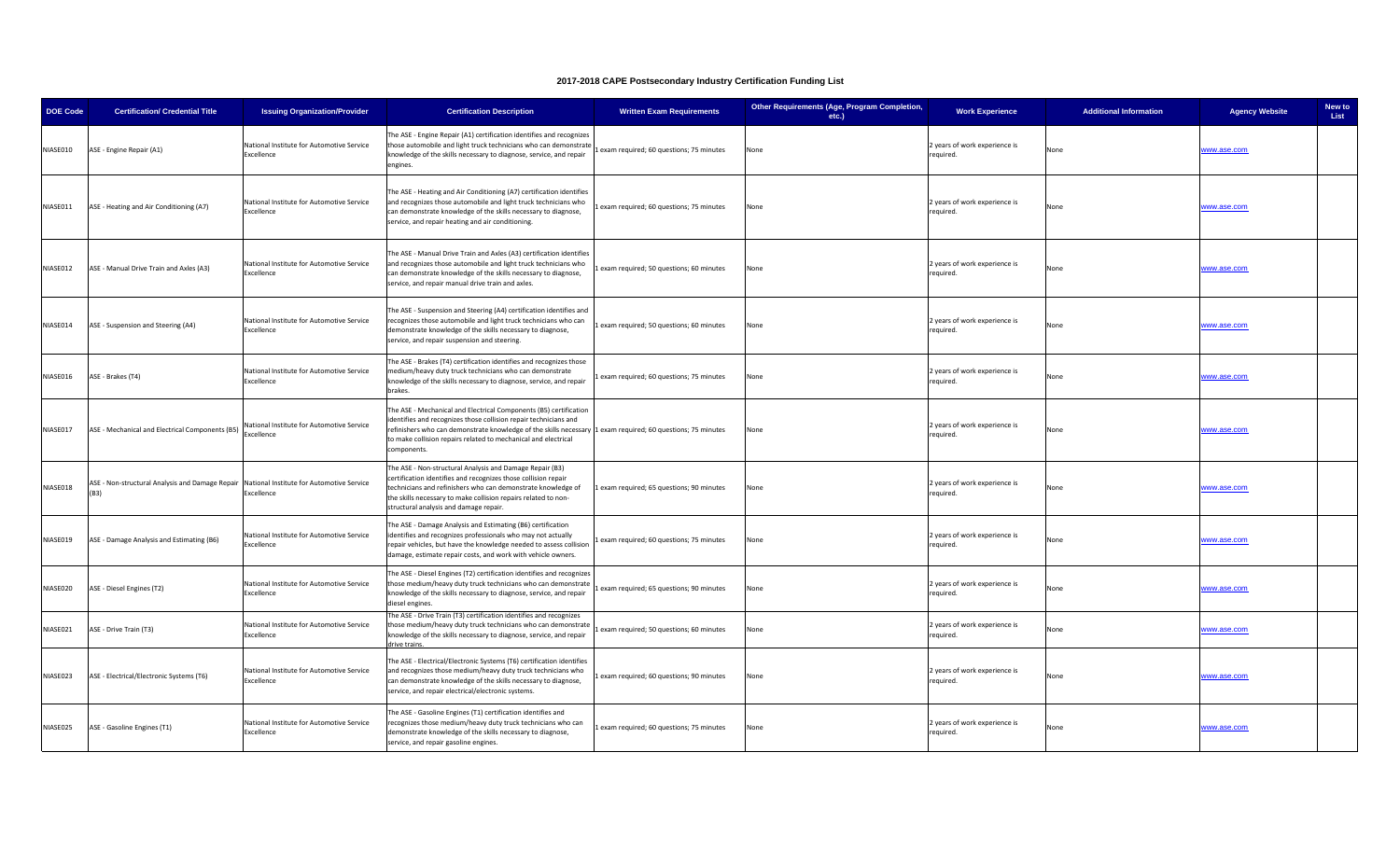| <b>DOE Code</b> | <b>Certification/ Credential Title</b>                        | <b>Issuing Organization/Provider</b>                    | <b>Certification Description</b>                                                                                                                                                                                                                                                                                                        | <b>Written Exam Requirements</b>        | Other Requirements (Age, Program Completion,<br>etc.) | <b>Work Experience</b>                     | <b>Additional Information</b> | <b>Agency Website</b> | New to<br>List |
|-----------------|---------------------------------------------------------------|---------------------------------------------------------|-----------------------------------------------------------------------------------------------------------------------------------------------------------------------------------------------------------------------------------------------------------------------------------------------------------------------------------------|-----------------------------------------|-------------------------------------------------------|--------------------------------------------|-------------------------------|-----------------------|----------------|
| NIASE026        | ASE - Heating, Ventilation, and A/C (HVAC) (T7)               | National Institute for Automotive Service<br>Excellence | The ASE - Heating, Ventilation, and A/C (HVAC) (T7) certification<br>identifies and recognizes those medium/heavy duty truck<br>technicians who can demonstrate knowledge of the skills<br>necessary to diagnose, service, and repair HVAC.                                                                                             | exam required; 50 questions; 60 minutes | None                                                  | years of work experience is<br>equired.    | None                          | www.ase.com           |                |
| NIASE029        | ASE - Painting and Refinishing (B2)                           | National Institute for Automotive Service<br>Excellence | The ASE - Painting and Refinishing (B2) certification identifies and<br>recognizes those collision repair technicians and refinishers who<br>can demonstrate knowledge of the skills necessary to make<br>collision repairs related to painting and refinishing.                                                                        | exam required; 65 questions; 90 minutes | None                                                  | 2 years of work experience is<br>equired.  | None                          | www.ase.com           |                |
| NIASE031        | ASE - Preventive Maintenance Inspection (PMI)                 | National Institute for Automotive Service<br>Excellence | The ASE - Preventive Maintenance Inspection (PMI) (T8)<br>certification identifies and recognizes those medium/heavy duty<br>truck technicians who can demonstrate knowledge of the skills<br>necessary to conduct PMI.                                                                                                                 | exam required; 60 questions; 75 minutes | None                                                  | 2 years of work experience is<br>required. | None                          | www.ase.com           |                |
| NIASE032        | ASE - Structural Analysis and Damage Repair (B4)              | National Institute for Automotive Service<br>xcellence  | The ASE - Structural Analysis and Damage Repair (B4) certification<br>identifies and recognizes those collision repair technicians and<br>refinishers who can demonstrate knowledge of the skills necessary 1 exam required; 60 questions; 75 minutes<br>to make collision repairs related to structural analysis and damage<br>repair. |                                         | None                                                  | 2 years of work experience is<br>equired.  | None                          | www.ase.com           |                |
| NIASE033        | ASE - Suspension and Steering (T5)                            | National Institute for Automotive Service<br>Excellence | The ASE - Suspension and Steering (T5) certification provides an<br>assessment of an individual's knowledge of the skills necessary to<br>diagnose, service, and repair different systems of Class 4 through<br>Class 8 trucks and tractors.                                                                                            | exam required; 60 questions; 75 minutes | None                                                  | years of work experience is<br>required.   | None                          | www.ase.com           |                |
| NIASE053        | ASE - Compressed Natural Gas (CNG) Engines<br>(H1)            | National Institute for Automotive Service<br>Excellence | The ASE - Compressed Natural Gas (CNG) Engines (H1) certification<br>identifies and recognizes those transit bus technicians who can<br>demonstrate knowledge of the skills necessary to diagnose,<br>service, and repair CNG engines.                                                                                                  | exam required; 60 questions; 75 minutes | None                                                  | 2 years of work experience is<br>required. | None                          | www.ase.com           |                |
| NIASE054        | ASE - Diesel Engines (H2)                                     | National Institute for Automotive Service<br>Excellence | The ASE - Diesel Engines (H2) certification identifies and recognizes<br>hose transit bus technicians who can demonstrate knowledge of<br>the skills necessary to diagnose, service, and repair diesel engines.                                                                                                                         | exam required; 60 questions; 75 minutes | None                                                  | 2 years of work experience is<br>equired.  | None                          | www.ase.com           |                |
| NIASE055        | ASE - Drive Train (H3)                                        | National Institute for Automotive Service<br>Excellence | The ASE - Drive Train (H3) certification identifies and recognizes<br>those transit bus technicians who can demonstrate knowledge of<br>the skills necessary to diagnose, service, and repair drive train.                                                                                                                              | exam required; 50 questions; 60 minutes | None                                                  | 2 years of work experience is<br>required. | None                          | www.ase.com           |                |
| NIASE056        | ASE - Brakes (H4)                                             | National Institute for Automotive Service<br>Excellence | The ASE - Brakes (H4) certification identifies and recognizes those<br>transit bus technicians who can demonstrate knowledge of the<br>skills necessary to diagnose, service, and repair brakes.                                                                                                                                        | exam required; 60 questions; 75 minutes | None                                                  | years of work experience is<br>equired.    | None                          | www.ase.com           |                |
| NIASE057        | ASE - Suspension and Steering (H5)                            | National Institute for Automotive Service<br>Excellence | The ASE - Suspension and Steering (H5) certification identifies and<br>recognizes those transit bus technicians who can demonstrate<br>knowledge of the skills necessary to diagnose, service, and repair<br>susension and steering.                                                                                                    | exam required; 55 questions; 75 minutes | None                                                  | ? years of work experience is<br>required. | None                          | www.ase.com           |                |
| NIASE058        | ASE - Electrical/Electronic Systems (H6)                      | National Institute for Automotive Service<br>Excellence | The ASE - Electrical/Electronic Systems (H6) certification identifies<br>and recognizes those transit bus technicians who can demonstrate<br>knowledge of the skills necessary to diagnose, service, and repair<br>electrical/electronic systems.                                                                                       | exam required; 60 questions; 90 minutes | None                                                  | years of work experience is<br>equired.    | None                          | www.ase.com           |                |
| NIASE059        | ASE - Heating Ventilation and Air Conditioning<br>(HVAC) (H7) | National Institute for Automotive Service<br>Excellence | The ASE - Heating Ventilation and Air Conditioning (HVAC) (H7)<br>certification identifies and recognizes those transit bus technicians<br>who can demonstrate knowledge of the skills necessary to<br>diagnose, service, and repair HVAC.                                                                                              | exam required; 50 questions; 75 minutes | None                                                  | 2 years of work experience is<br>required. | None                          | www.ase.com           |                |
| NIASE060        | ASE - Preventive Maintenance and Inspection<br>(PMI) (H8)     | National Institute for Automotive Service<br>xcellence  | The ASE - Preventive Maintenance and Inspection (PMI) (H8)<br>certification identifies and recognizes those transit bus technicians<br>who can demonstrate knowledge of the skills necessary to conduct                                                                                                                                 | exam required; 60 questions; 75 minutes | None                                                  | 2 years of work experience is<br>equired.  | None                          | www.ase.com           |                |
| NIASE061        | ASE - Alternate Fuels (F1)                                    | National Institute for Automotive Service<br>Excellence | The ASE - Alternate Fuels (F1) certification identifies and<br>ecognizes those technicians who can demonstrate knowledge of<br>the skills necessary to diagnose, service, and repair CNG vehicles.                                                                                                                                      | exam required; 65 questions; 90 minutes | None                                                  | 2 years of work experience is<br>equired.  | None                          | www.ase.com           |                |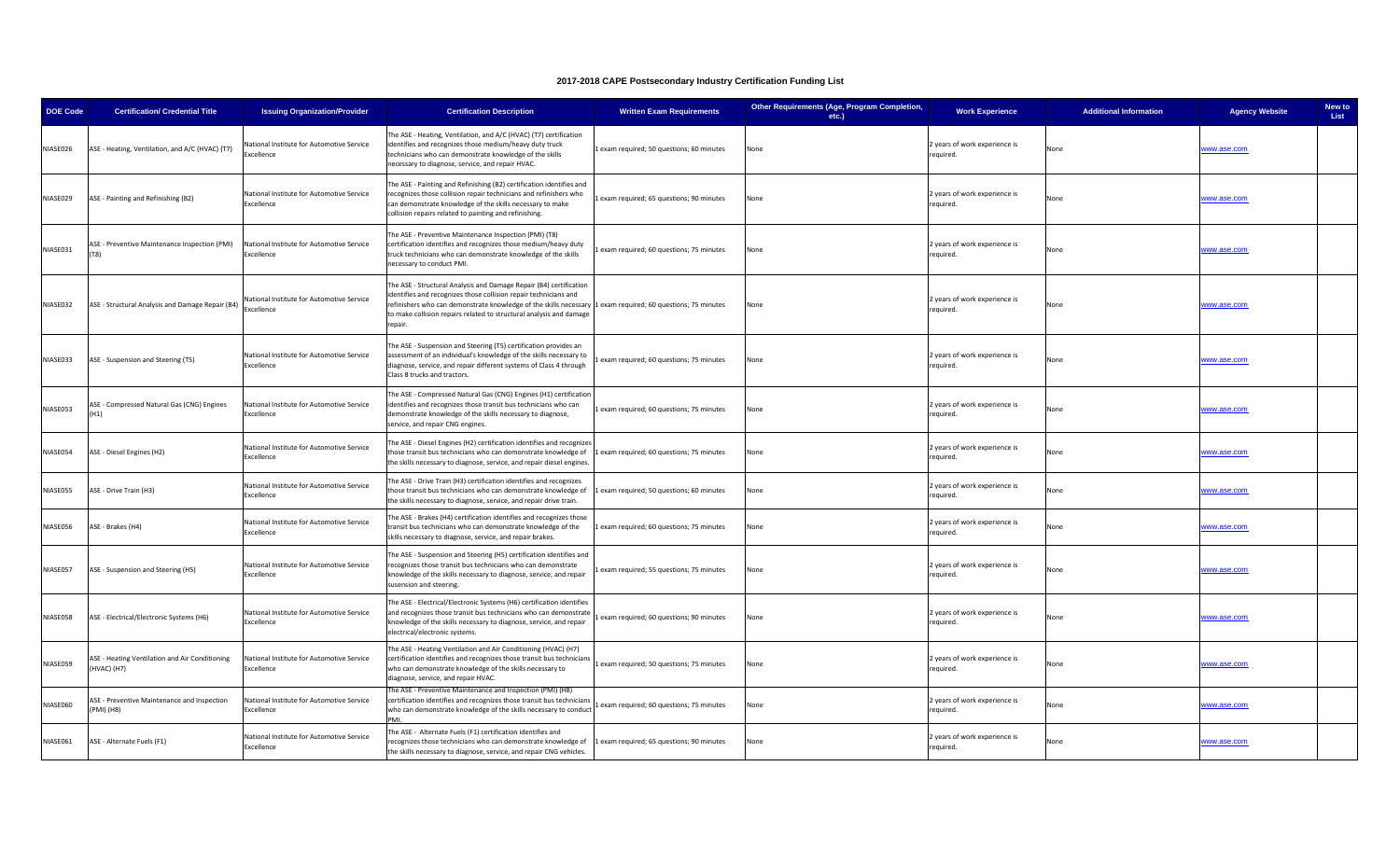| DOE Code | <b>Certification/ Credential Title</b>                             | <b>Issuing Organization/Provider</b>                    | <b>Certification Description</b>                                                                                                                                                                                                                                                                                 | <b>Written Exam Requirements</b>                                                                                                                                                                                                                                                                                                                           | Other Requirements (Age, Program Completion,<br>etc.)                                                                                                                                                                                                                                                                                                                                                                                                                                                                                                                                    | <b>Work Experience</b>                     | <b>Additional Information</b>                                                                                                 | <b>Agency Website</b> | New to<br>List |
|----------|--------------------------------------------------------------------|---------------------------------------------------------|------------------------------------------------------------------------------------------------------------------------------------------------------------------------------------------------------------------------------------------------------------------------------------------------------------------|------------------------------------------------------------------------------------------------------------------------------------------------------------------------------------------------------------------------------------------------------------------------------------------------------------------------------------------------------------|------------------------------------------------------------------------------------------------------------------------------------------------------------------------------------------------------------------------------------------------------------------------------------------------------------------------------------------------------------------------------------------------------------------------------------------------------------------------------------------------------------------------------------------------------------------------------------------|--------------------------------------------|-------------------------------------------------------------------------------------------------------------------------------|-----------------------|----------------|
| NIASE071 | ASE - Light Vehicle Diesel Engines (A9)                            | National Institute for Automotive Service<br>Excellence | The ASE - Light Vehicle Diesel Engines (A9) certification identifies<br>and recognizes those automobile and light truck technicians who<br>can demonstrate knowledge of the skills necessary to diagnose,<br>service, and repair light vehicle diesel engines.                                                   | exam required; 60 questions; 75 minutes                                                                                                                                                                                                                                                                                                                    | None                                                                                                                                                                                                                                                                                                                                                                                                                                                                                                                                                                                     | 2 years of work experience is<br>required. | Technicians may substitute two years of relevant<br>formal training for up to one year of the work<br>experience requirement. | www.ase.com           |                |
| NIFMS003 | NIMS Machining Level II - EDM - Plunge                             | National Institute for Metalworking Skills<br>NIMS)     | The EDM - Plunge certification measures knowledge and skills in<br>Electrical discharge machining (EDM) plunge operations.                                                                                                                                                                                       | exam required                                                                                                                                                                                                                                                                                                                                              | Performance project must be completed prior to taking<br>the exam.                                                                                                                                                                                                                                                                                                                                                                                                                                                                                                                       | None                                       | None                                                                                                                          | www.nims-skills.org   |                |
| NIFMS004 | NIMS Machining Level II - EDM - Wire                               | National Institute for Metalworking Skills<br>NIMS)     | The EDM - Plunge certification measures knowledge and skills in<br>Electrical discharge machining (EDM) Wire 2 axis operations.                                                                                                                                                                                  | exam required                                                                                                                                                                                                                                                                                                                                              | Performance project must be completed prior to taking<br>the exam.                                                                                                                                                                                                                                                                                                                                                                                                                                                                                                                       | None                                       | None                                                                                                                          | www.nims-skills.org   |                |
| NIFMS007 | NIMS Machining Level II - Manual Milling Skills II                 | National Institute for Metalworking Skills<br>NIMS)     | The Manual Milling Skills II certification measures knowledge and<br>skills in milling operations including squaring up a blick, precision<br>location of holes, cutting a keyslot, cutting a deep slot, using rotary<br>tables, dividing head operations, and boring mill operations.                           | exam required                                                                                                                                                                                                                                                                                                                                              | Performance project must be completed prior to taking<br>the exam.                                                                                                                                                                                                                                                                                                                                                                                                                                                                                                                       | None                                       | None                                                                                                                          | www.nims-skills.org   |                |
| NIFMS012 | NIMS Machining Level II - Grinding Skills II                       | National Institute for Metalworking Skills<br>NIMS)     | The Grinding Skills II certification measures knowledge and skills in<br>grinding operations including surface griding (flats and angles),<br>wheel preparation and balancing, and cylindrical grinding.                                                                                                         | exam required                                                                                                                                                                                                                                                                                                                                              | Performance project must be completed prior to taking<br>the exam.                                                                                                                                                                                                                                                                                                                                                                                                                                                                                                                       | None                                       | None                                                                                                                          | vww.nims-skills.org   |                |
| NIFMS018 | NIMS Machining Level II - Drill Press Skills II                    | National Institute for Metalworking Skills<br>NIMS)     | The Drill Press Skills II certification measures knowledge and skills<br>in drill press operations including radial drilling and machine tool<br>power tapping: taper reaming and pipe tapping.                                                                                                                  | exam required, 41 questions                                                                                                                                                                                                                                                                                                                                | Performance project must be completed prior to taking<br>exam.                                                                                                                                                                                                                                                                                                                                                                                                                                                                                                                           | None                                       | None                                                                                                                          | www.nims-skills.org   |                |
| VIFMS019 | VIMS Machining Level II - CNC Milling Skills II                    | National Institute for Metalworking Skills<br>NIMS)     | The CNC Milling Skills II certification measures knowledge and skills<br>in CNC milling including program writing and operating a CNC mill.                                                                                                                                                                      | exam required, 70 questions                                                                                                                                                                                                                                                                                                                                | erformance project must be completed prior to taking<br>exam.                                                                                                                                                                                                                                                                                                                                                                                                                                                                                                                            | None                                       | None                                                                                                                          | ww.nims-skills.org    |                |
| NIFMS020 | NIMS Machining Level II - CNC Turning Skills II                    | National Institute for Metalworking Skills<br>NIMS)     | The CNC Turning Skills II certification measures knowledge and<br>skills in CNC turning including program writing and operating a<br>CNC lathe.                                                                                                                                                                  | exam required, 70 questions                                                                                                                                                                                                                                                                                                                                | Performance project must be completed prior to taking<br>xam.                                                                                                                                                                                                                                                                                                                                                                                                                                                                                                                            | None                                       | None                                                                                                                          | ww.nims-skills.org    |                |
| NIFMS021 | NIMS Industrial Technology Maintenance Level 1<br>Bundle (9 Exams) | National Institute for Metalworking Skills              | Industrial Technology Maintenance Level 1 certification measures<br>basic skills and knowledge in hydraulic systems, mechanical<br>systems, pnemonic systems, electrical systems, electronic control<br>systems, maintenance operations, maintenance piping,<br>maintenance welding and process control systems. | Hydraulic Systems - 75 questions, 90 min.<br>Mechanical Systems - 75 questions, 90 min<br>nemonic Systems - 74 questions, 90 min.<br>lectrical Systems - 75 questions<br>Electronic Control Systems - 75 questions<br>Maintenance Operations - 75 questions<br>Maintenance Piping - 75 questions<br>Maintenance Welding - 75 questions<br>strol Systems 72 | None                                                                                                                                                                                                                                                                                                                                                                                                                                                                                                                                                                                     | None                                       | None                                                                                                                          | www.nims-skills.org   | Yes            |
| NJATC001 | NJATC Electrical - Level 5                                         | National Joint Apprenticeship and Training<br>Committee | The NJATC Electrical - Level 5 certification measures knowledge<br>and skills in national electrical code; motor control; torque; and<br>rigging.                                                                                                                                                                | exam required; 100 multiple choice questions;<br>hours                                                                                                                                                                                                                                                                                                     |                                                                                                                                                                                                                                                                                                                                                                                                                                                                                                                                                                                          | None                                       | None                                                                                                                          | vww.njatc.org         |                |
| NMTCB001 | Certified Nuclear Medicine Technologist                            | Nuclear Medicine Technology Certification<br>Board      | The Certified Nuclear Medicine Technologist certification measure<br>knowledge and skills in operating equipment that creates images<br>of areas of a patient's body including preparing radioactive drugs<br>and administering them to patients.                                                                | exam required; 90 questions; 55 minutes                                                                                                                                                                                                                                                                                                                    | Completion of a NMTCB recognized nuclear medicine<br>technology program; OR completion of a certificate,<br>associate degree or baccalaureate degree in nuclear<br>medicine technology program from a regionally accredited<br>academic institution.Regionally accredited college and<br>university programs must have structured clinical training<br>sufficient to provide clinical competency in radiation<br>safety, instrumentation, clinical procedures, and<br>radiopharmacy. This should require approximately 1000<br>hours of clinical training supervised by program faculty. | None                                       | None                                                                                                                          | www.nmtcb.org/        |                |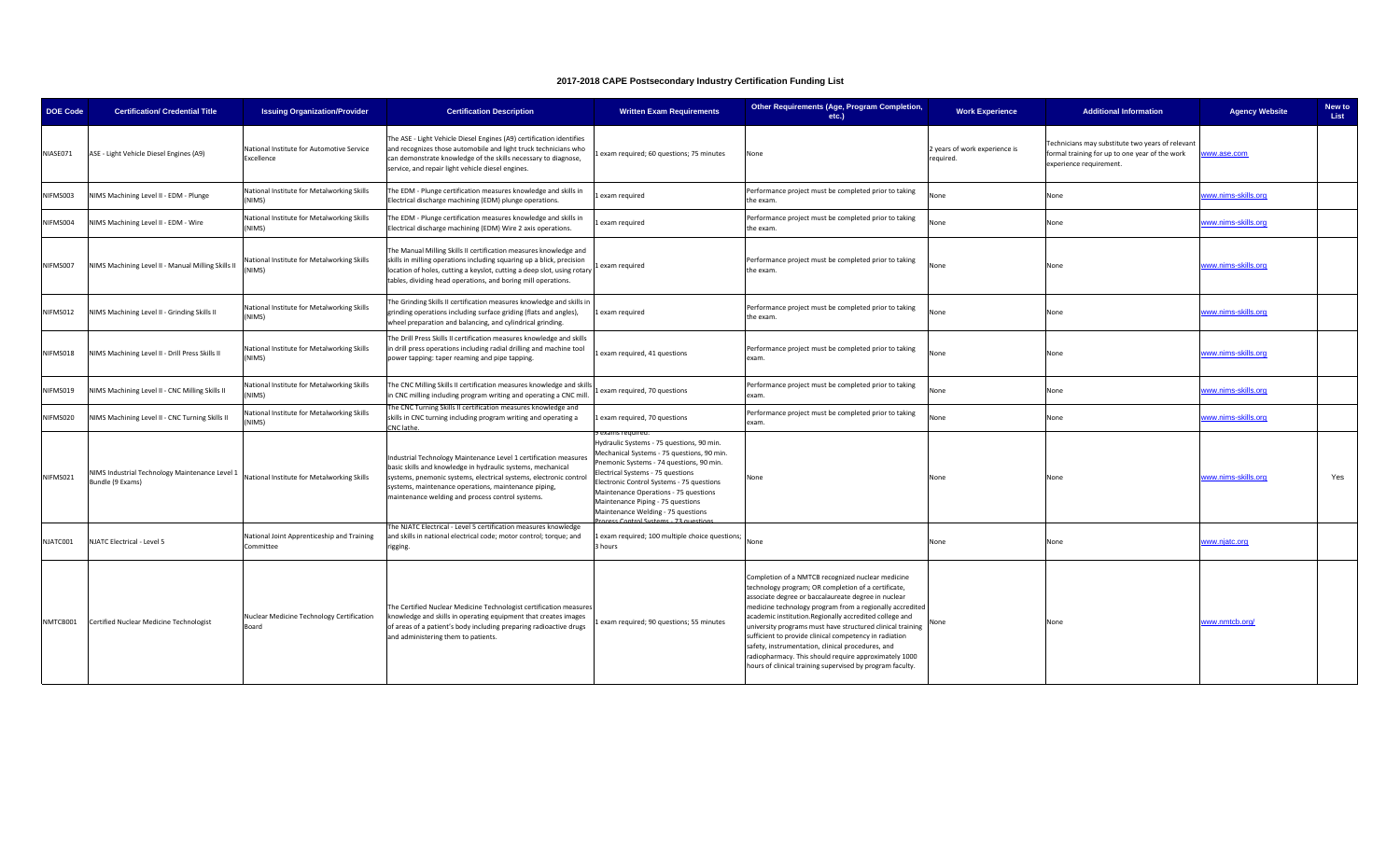| <b>DOE Code</b> | <b>Certification/ Credential Title</b>              | <b>Issuing Organization/Provider</b>                                     | <b>Certification Description</b>                                                                                                                                                                                                                                                                                                                                                                                                                                                                                    | <b>Written Exam Requirements</b>                                                                                                                                                    | Other Requirements (Age, Program Completion,<br>etc.)                                                                                                                                                                                                                                                                                                                                                                                                                                                                                                                                                                                                                                                | <b>Work Experience</b> | <b>Additional Information</b> | <b>Agency Website</b> | New to<br>List |
|-----------------|-----------------------------------------------------|--------------------------------------------------------------------------|---------------------------------------------------------------------------------------------------------------------------------------------------------------------------------------------------------------------------------------------------------------------------------------------------------------------------------------------------------------------------------------------------------------------------------------------------------------------------------------------------------------------|-------------------------------------------------------------------------------------------------------------------------------------------------------------------------------------|------------------------------------------------------------------------------------------------------------------------------------------------------------------------------------------------------------------------------------------------------------------------------------------------------------------------------------------------------------------------------------------------------------------------------------------------------------------------------------------------------------------------------------------------------------------------------------------------------------------------------------------------------------------------------------------------------|------------------------|-------------------------------|-----------------------|----------------|
| NMTCB002        | Computed Tomography (CT)                            | Nuclear Medicine Technology Certification<br>Board                       | The Computed Tomography (CT) certification measures knowledge<br>and skills in CT scans, a specialized X-ray procedure sometimes<br>eferred to as a CAT scan. Working under the supervision of a<br>radiologist, CT scan technologists prepare patients for a CT scan by<br>positioning them on the table and following safety measures to<br>protect them from unnecessary or excess radiation. During the<br>scan, technologists sit in a shielded room and monitor the CT scan<br>images on the computer screen. | Lexam required; 200 multiple choice; 3.5 hours                                                                                                                                      | The eligibility requirements to sit for the exam are as<br>follows: 1) A current active NMTCB, ARRT, or CAMRT<br>nuclear medicine technology certification OR a current<br>active CAMRT(RT), CAMRT(RTT), ARRT(R) or ARRT(T)<br>certification. 2) A minimum of 500 total clinical hours in<br>PET/CT, SPECT/CT and/or CT. (Please download and<br>complete the NMTCB Clinical Hours Verification Form.) 3.)<br>The completion of a minimum of thirty five (35) contact<br>hours within the three years prior to application including<br>a minimum of four (4) hours of each of the following<br>categories: Contrast administration, Cross-sectional<br>anatomy, X-ray physics, CT radiation safety. | None                   | None                          | www.nmtcb.org/        |                |
| NNCCO001        | Certified Clinical Hemodialysis Technician          | Nephrology Nursing Certification Commission                              | The Certified Clinical Hemodialysis Technician certification<br>measures knowledge and skills to operate machines that remove<br>wastes, salts, and extra water from patients' blood while keeping<br>safe levels of certain chemicals.                                                                                                                                                                                                                                                                             | exam required; 150 questions; 180 minutes;<br>inimum score of 70%-75% or higher required<br>(depending on version of test)                                                          | Applicant must have a minimum of 2000 hours of work<br>experience as a hemodialysis patient care technician<br>within the two-year period of certification.                                                                                                                                                                                                                                                                                                                                                                                                                                                                                                                                          |                        |                               | www.nncc-exam.org/    |                |
| NREMT001        | Emergency Medical Technician (EMT)                  | National Registry of Emergency Medical<br>Technicians                    | The Emergency Medical Technician (EMT) certification verifies tha<br>an individual is trained and certified to appraise and initiate the<br>administration of emergency care for victims of trauma or acute<br>illness before or during transportation of victims to a health care<br>facility.                                                                                                                                                                                                                     | exams required (cognitive and psychomotor);<br>Cognitive exam: online; 70-120 questions; 2<br>ours; Psychomotor exam: Individual must<br>demostrate competence (performance based). | Vone                                                                                                                                                                                                                                                                                                                                                                                                                                                                                                                                                                                                                                                                                                 | None                   | None                          | www.nremt.org         |                |
| NSTSA001        | Certified Surgical Technologist (CST)               | National Board of Surgical Technologist and<br><b>Surgical Assisting</b> | The Certified Surgical Technologist (CST) measures knowledge and<br>skills to assist in operations, under the supervision of surgeons,<br>registered nurses, or other surgical personnel including to help set<br>up operating room, prepare and transport patients for surgery,<br>adjust lights and equipment, pass instruments and other supplies<br>to surgeons and surgeon's assistants, hold retractors, cut sutures,<br>and help count sponges, needles, supplies, and instruments.                          | pretest)                                                                                                                                                                            | Must be a graduate of a surgical technology program<br>Lexam required, 200 questions (175 scored/25   accredited by the Commission on Accreditation of Allied<br>Health Education Programs (CAAHEP) or Accrediting<br>Bureau of Health Education Schools (ABHES).                                                                                                                                                                                                                                                                                                                                                                                                                                    | None                   | None                          | www.nbstsa.org/       |                |
| NSTSA002        | Certified Surgical First Assistant (CSFA)           | National Board of Surgical Technologist and<br><b>Surgical Assisting</b> | Certified Surgical First Assistant (CSFA) measures knowledge and<br>skills common to competent entry-level Surgical First Assistants.<br>Subject areas covered include pre-operative care; intra-operative<br>procedures; post-operative procedures; administrative and<br>personnel duties; equipment, sterilization and maintenance;<br>advanced anatomy and physiology; advanced principles of<br>microbiology and surgical pharmacology and anesthesia.                                                         | 1 exam required, 200 questions (175 scored/25<br>pretest)                                                                                                                           | Must be a graduate of a surgical first assisting program<br>ccredited by the Commission on Accreditation of Allied<br>Health Education Programs (CAAHEP).                                                                                                                                                                                                                                                                                                                                                                                                                                                                                                                                            | None                   | None                          | www.nbstsa.org/       | Yes            |
| ORACL001        | Oracle Certified Associate (OCA): Database          | Oracle Corporation                                                       | The Oracle Certified Associate (OCA): Database certification<br>measures knowledge and skills to deliver the benefits of grid<br>computing with more self-management and automation in an<br>advanced database management system.                                                                                                                                                                                                                                                                                   | 1 of 3 exams required (SQL 1Z0-007, SQL<br>Fundamentals 1Z0-051, or Oracle Database SQL<br>Expert 1Z0-047); Also, Administration I: 1Z0-052<br>is required                          | None                                                                                                                                                                                                                                                                                                                                                                                                                                                                                                                                                                                                                                                                                                 | None                   | None                          | www.oracle.com        |                |
| ORACL002        | Oracle Certified Professional (OCP): Database       | Oracle Corporation                                                       | The Oracle Certified Professional (OCP): Database certification<br>measures advanced knowledge and skills for development and<br>deployment of backup, recovery and Cloud computing strategies                                                                                                                                                                                                                                                                                                                      | exam (Administration II 1Z0-053 exam)<br>equired                                                                                                                                    | None                                                                                                                                                                                                                                                                                                                                                                                                                                                                                                                                                                                                                                                                                                 | None                   | None                          | www.oracle.com        |                |
| ORACL003        | Oracle Certified Master (OCM): Database             | Oracle Corporation                                                       | The Oracle Certified Master (OCM): Database certification<br>measures expert knowledge and skills for development and<br>deployment of backup, recovery and Cloud computing strategies.                                                                                                                                                                                                                                                                                                                             | 1 exam required                                                                                                                                                                     | None                                                                                                                                                                                                                                                                                                                                                                                                                                                                                                                                                                                                                                                                                                 | None                   | None                          | www.oracle.com        |                |
| ORACL004        | Oracle Certified Associate (OCA): Java<br>rogrammer | Oracle Corporation                                                       | he OCA Java Programmer certification is designed for individuals<br>who possess a strong foundation in the Java Programming<br>language. This certification covers the fundamentals of Java<br>programming, such as the significance of object-oriented<br>programming and the steps to create simple Java technology                                                                                                                                                                                               | 1 of 2 exams required (specific to the Java<br>version); Java SE5/SE 6 exam (1Z0-850), Java SE7 None<br>exam (1Z0-803)                                                              |                                                                                                                                                                                                                                                                                                                                                                                                                                                                                                                                                                                                                                                                                                      | None                   | None                          | www.oracle.com        |                |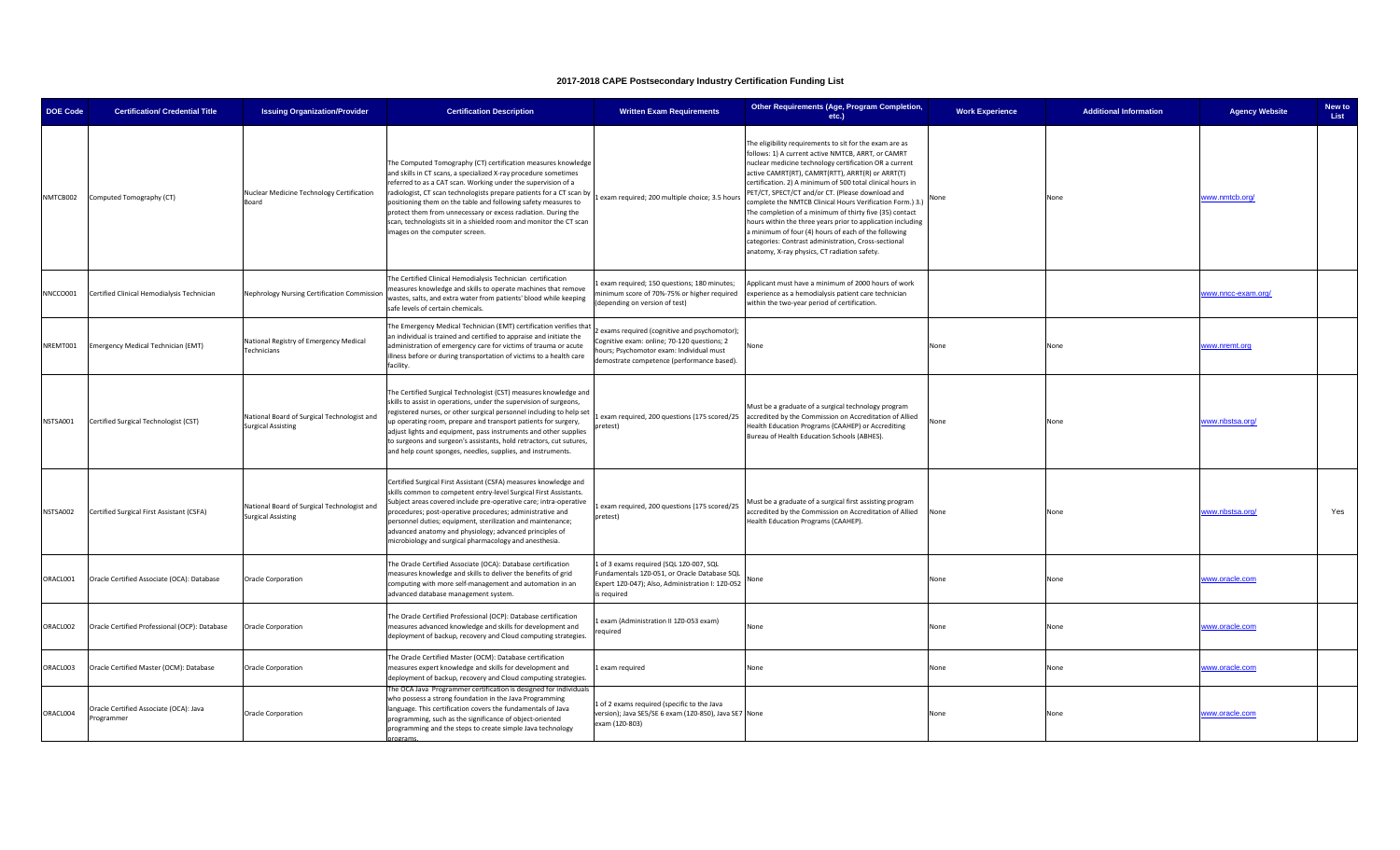| <b>DOE Code</b> | <b>Certification/ Credential Title</b>                                    | <b>Issuing Organization/Provider</b> | <b>Certification Description</b>                                                                                                                                                                                                                                                                                                                                                                                                                                                                                                                                                                                                                                                  | <b>Written Exam Requirements</b>                                                                                                                     | Other Requirements (Age, Program Completion,<br>etc.) | <b>Work Experience</b>                                                                                                                                                                                                                                                                                                                | <b>Additional Information</b> | <b>Agency Website</b> | New to<br>List |
|-----------------|---------------------------------------------------------------------------|--------------------------------------|-----------------------------------------------------------------------------------------------------------------------------------------------------------------------------------------------------------------------------------------------------------------------------------------------------------------------------------------------------------------------------------------------------------------------------------------------------------------------------------------------------------------------------------------------------------------------------------------------------------------------------------------------------------------------------------|------------------------------------------------------------------------------------------------------------------------------------------------------|-------------------------------------------------------|---------------------------------------------------------------------------------------------------------------------------------------------------------------------------------------------------------------------------------------------------------------------------------------------------------------------------------------|-------------------------------|-----------------------|----------------|
| ORACL005        | Oracle Certified Professional (OCP): Java<br>ogrammer                     | <b>Oracle Corporation</b>            | The OCP Java Programmer certification is designed for individuals<br>who possess a strong foundation in the Java Programming<br>language as well as proven skill in creating Java technology<br>programs. This certification covers core Application Programming<br>nterfaces used to design object-oriented applications with Java, as<br>well as insight into Java applications such as those that manipulate<br>iles, directories and file systems.                                                                                                                                                                                                                            | 1 of 3 exams required (specific to the Java<br>ersion); OCP Java SE5 exam (1Z0-853), OCP Java<br>SE6 exam (1Z0-851), OCP Java SE7 exam (1Z0-<br>804) | None                                                  | None                                                                                                                                                                                                                                                                                                                                  | None                          | www.oracle.com        |                |
| ORACL006        | Oracle Certified Master (OCM): Java Developer                             | Oracle Corporation                   | The OCM Java Developer certification is designed for individuals<br>who have mastered the Java programming language as well as<br>creating Java technology programs. This certification covers<br>application programming interfaces used to design object-oriented essay exam)<br>applications with Java, as well as Java applications used to<br>manipulate files, directories and file systems.                                                                                                                                                                                                                                                                                | 2 part exam required (practical requirement and                                                                                                      | None                                                  | None                                                                                                                                                                                                                                                                                                                                  | None                          | www.oracle.com        |                |
| ORACL007        | Oracle Certified Expert (OCE): Database SQL                               | <b>Oracle Corporation</b>            | The Oracle Database SQL Certified Expert certification measures<br>mowledge and skills for working with the SQL programming<br>anguage and the key concepts of a relational database. SQL<br>Experts understand how to use the advanced features of SQL in<br>order to query and manipulate data within the database, control<br>privileges at the object and system level, and use advanced<br>querying and reporting techniques. They are able to manipulate<br>large data sets and understand storing and retrieving dates<br>according to different time zones. They are also knowledgeable<br>about the concepts of controlling access and privileges for schema<br>objects. | exam (1Z0-047) required; 70 questions; 2<br>ours; minimum score of 66% or greater<br>required                                                        | None                                                  | None                                                                                                                                                                                                                                                                                                                                  | None                          | www.oracle.com        |                |
| PRMIN001        | Project Management Professional (PMP)                                     | Project Management Institute         | The Project Management Professional (PMP) certification<br>measures knowledge and skills in leading and directing project<br>teams. PMPs have the knowledge, experience, and skills to bring<br>projects to successful completion. Professionals with a PMP<br>certification are responsible for all aspects of a project and use<br>leadership to direct cross-functional teams to deliver projects<br>within the constraints of schedule, budget, and scope.                                                                                                                                                                                                                    | exam required; 200 multiple choice questions;<br>hours                                                                                               | None                                                  | Individuals with less than a four year<br>degree, must have a secondary<br>degree (high school diploma,<br>associate's degree, or the global<br>equivalent) with at least five years of None<br>project management experience,<br>with 7,500 hours leading and<br>directing projects and 35 hours of<br>project management education. |                               | www.pmi.org           |                |
| PROSO003        | Certified Internet Web (CIW) E-Commerce<br>Specialist                     | <b>Certification Partners</b>        | The Certified Internet Web (CIW) E-Commerce Specialist<br>certification measures knowledge and skills on how to conduct<br>pusiness online and manage the technical issues associated with<br>constructing an e-commerce Web site. Individuals learn about the<br>similarities and differences between traditional and electronic<br>commerce, and will explore e-commerce technologies at various<br>levels of sophistication.                                                                                                                                                                                                                                                   | exam required                                                                                                                                        | None                                                  | None                                                                                                                                                                                                                                                                                                                                  | None                          | www.ciwcertified.com  |                |
| ROSO006         | Certified Internet Web (CIW) Database Design<br>Specialist                | Certification Partners               | The Certified Internet Web (CIW) Database Design Specialist<br>certification measures knowledge and skills to plan and design<br>relational databases including relational database nomenclature<br>and relational algebra.                                                                                                                                                                                                                                                                                                                                                                                                                                                       | exam required                                                                                                                                        | None                                                  | None                                                                                                                                                                                                                                                                                                                                  | None                          | www.ciwcertified.com  |                |
| ROSO010         | Certified Internet Web (CIW) Web Security<br>rofessional                  | <b>Certification Partners</b>        | The CIW Web Security Professional series certification measures<br>mowledge and skills to configure, manage and deploy e-business<br>solutions servers, and implement e-business and network security<br>olutions.                                                                                                                                                                                                                                                                                                                                                                                                                                                                | exam required                                                                                                                                        | None                                                  | None                                                                                                                                                                                                                                                                                                                                  | None                          | www.ciwcertified.com  |                |
| PROSO017        | Certified Internet Web (CIW) JavaScript Specialist Certification Partners |                                      | The Certified Internet Web (CIW) JavaScript Specialist certification<br>measures knowledge and skills on how to use the features of the<br>JavaScript language to design client-side, platform-independent<br>solutions. Individuals learn how to write JavaScript programs,<br>script for the JavaScript object model, control program flow,<br>alidate forms, animate images, target frames, and create cookies.<br>Individuals will also understand and use the most popular<br>applications of JavaScript.                                                                                                                                                                    | 1 exam required                                                                                                                                      | None                                                  | None                                                                                                                                                                                                                                                                                                                                  | None                          | www.ciwcertified.com  |                |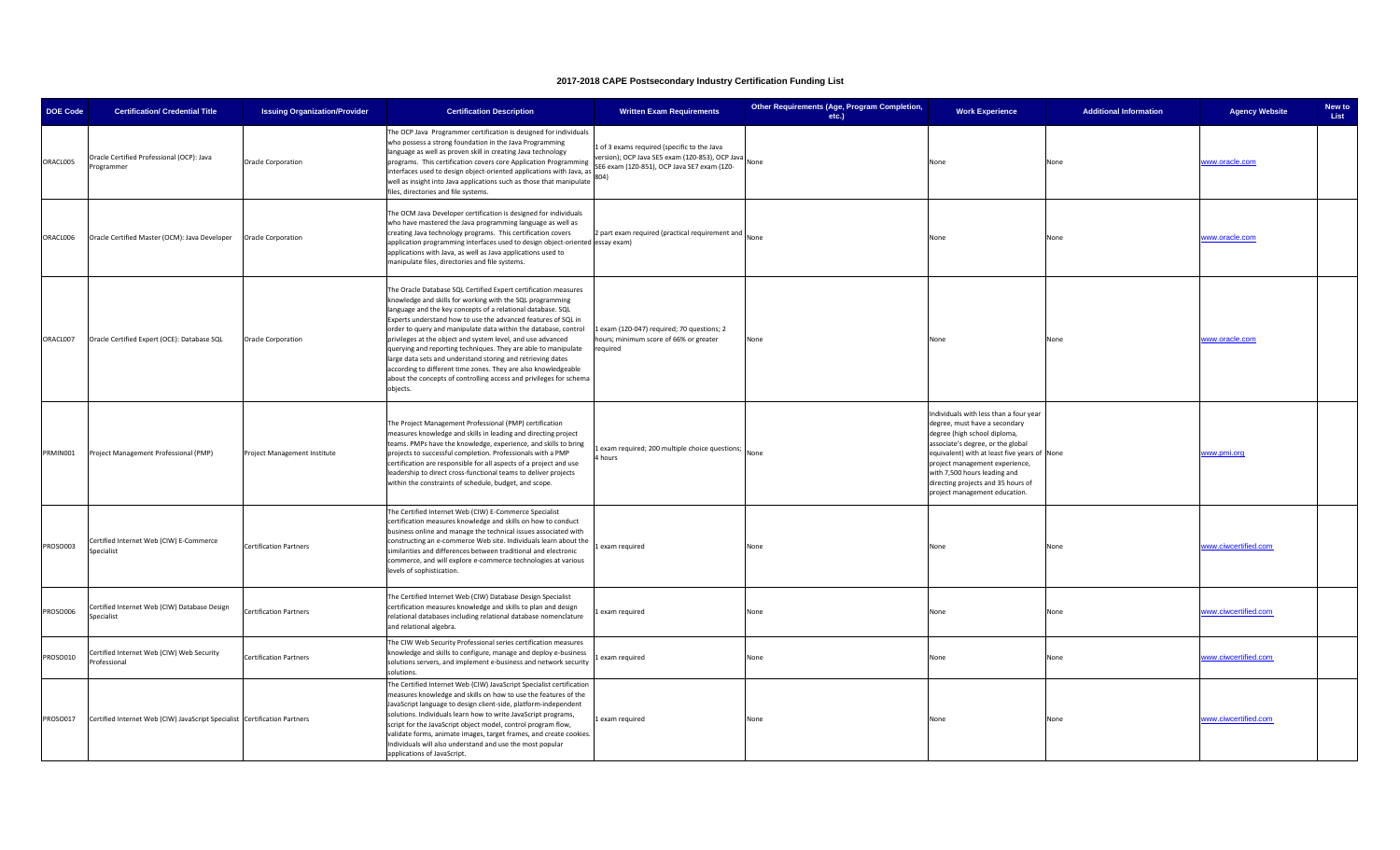| <b>DOE Code</b> | <b>Certification/ Credential Title</b>                                                               | <b>Issuing Organization/Provider</b>    | <b>Certification Description</b>                                                                                                                                                                                                                                                                                                                                                                                                                                                                                                                                                                                                                                                                                                                                                                                          | <b>Written Exam Requirements</b>                                                                                                       | Other Requirements (Age, Program Completion,<br>etc.)                                                                                                                                                                            | <b>Work Experience</b>                                                                                                                                                                                                                             | <b>Additional Information</b> | <b>Agency Website</b> | New to<br>List |
|-----------------|------------------------------------------------------------------------------------------------------|-----------------------------------------|---------------------------------------------------------------------------------------------------------------------------------------------------------------------------------------------------------------------------------------------------------------------------------------------------------------------------------------------------------------------------------------------------------------------------------------------------------------------------------------------------------------------------------------------------------------------------------------------------------------------------------------------------------------------------------------------------------------------------------------------------------------------------------------------------------------------------|----------------------------------------------------------------------------------------------------------------------------------------|----------------------------------------------------------------------------------------------------------------------------------------------------------------------------------------------------------------------------------|----------------------------------------------------------------------------------------------------------------------------------------------------------------------------------------------------------------------------------------------------|-------------------------------|-----------------------|----------------|
| PROSO019        | Certified Internet Web (CIW) Perl Specialist                                                         | <b>Certification Partners</b>           | he Certified Internet Web (CIW) Perl Specialist certification<br>measures knowledge and skills to utilize the Perl programming<br>language including Perl syntax, the basics of using regular<br>expression, how to use Perl data types, and how to access and<br>manipulate files.                                                                                                                                                                                                                                                                                                                                                                                                                                                                                                                                       | exam required                                                                                                                          | None                                                                                                                                                                                                                             | None                                                                                                                                                                                                                                               | None                          | vww.ciwcertified.com  |                |
| PROSO021        | Certified Internet Web (CIW) Web Design<br>Professional                                              | <b>Certification Partners</b>           | The Certified Internet Web (CIW) Web Design Professional<br>certification requires individuals to prove their understanding in<br>the areas of web site design and e-commerce. Individuals must be<br>able to develop and maintain web sites using authoring and<br>scripting languages, create content and digital media, and employ<br>standards and technologies for business-to-business and business-<br>to-consumer e-commerce web sites.                                                                                                                                                                                                                                                                                                                                                                           | exams required (CIW Web Design Specialist<br>and CIW E-Commerce Specialist)                                                            | None                                                                                                                                                                                                                             | None                                                                                                                                                                                                                                               | None                          | www.ciwcertified.com  |                |
| PROSO022        | Certified Internet Web (CIW) Web Design<br>Specialist                                                | <b>Certification Partners</b>           | The Certified Internet Web (CIW) Web Design Specialist<br>certification measures knowledge and skills in how to design and<br>publish web sites. General topics include web site development<br>ssentials (such as the site development process, customer<br>expectations, and ethical and legal issues in web development),<br>web design elements (such as aesthetics, the site user's<br>experience, navigation, usability and accessibility), Basic web<br>technologies (such as basic Hypertext Markup Language [HTML],<br>Extensible HTML [XHTML] and extended technologies, image files,<br>GUI site development applications, site publishing and<br>maintenance) and advanced web technologies (such as<br>multimedia and plug-in technologies, client-side and server-side<br>technologies, and web databases). | Lexam required                                                                                                                         | None                                                                                                                                                                                                                             | None                                                                                                                                                                                                                                               | None                          | www.ciwcertified.com  |                |
| PROSO023        | Certified Internet Web (CIW) Web Development<br>rofessional                                          | <b>Certification Partners</b>           | The CIW Web Development Professional certification measures<br>knowledge and skills in front-end scripting language, a back-end<br>programming language and the skills to integrate with a database.                                                                                                                                                                                                                                                                                                                                                                                                                                                                                                                                                                                                                      | exams required (CIW JavaScript Specialist, CIW<br>Perl Specialist, and CIW Database Design<br>Specialist)                              | None                                                                                                                                                                                                                             | None                                                                                                                                                                                                                                               | None                          | www.ciwcertified.com  |                |
| PROSO026        | Certified Internet Web (CIW) Web Security<br>pecialist                                               | <b>Certification Partners</b>           | The Certified Internet Web (CIW) Web Security Specialist<br>certification measures knowledge and skills to secure networks<br>rom unauthorized activity including security principles, such as<br>establishing an effective security policy, and about the different<br>types of hacker activities that individuals in this field are most<br>likely to encounter.                                                                                                                                                                                                                                                                                                                                                                                                                                                        | exam required                                                                                                                          | None                                                                                                                                                                                                                             | None                                                                                                                                                                                                                                               | None                          | www.ciwcertified.com  |                |
| PROSO027        | Certified Internet Web (CIW) Advanced HTML5 & Certification Partners<br><b>CSS3 Specialist</b>       |                                         | The CIW Advanced HTML5 and CSS3 Specialist certification tests<br>essential HTML5, Cascading Style Sheets (CSS) and JavaScript<br>knowledge. These technologies, known as the Web development<br>trifecta, provide Web pages that easily adapt to smartphones,<br>tablets, gaming devices and smart TVs, and traditional PCs.                                                                                                                                                                                                                                                                                                                                                                                                                                                                                             | exams required (CIW Advanced HTML5 and<br>CSS3 Specialist)                                                                             | None                                                                                                                                                                                                                             | None                                                                                                                                                                                                                                               | None                          | www.ciwcertified.com  |                |
| PTCBD001        | Pharmacy Technician                                                                                  | Pharmacy Technician Certification Board | The Pharmacy Technician certification measures knowledge and<br>skills needed to assist pharmacists to prepare and dispense<br>prescriptions.                                                                                                                                                                                                                                                                                                                                                                                                                                                                                                                                                                                                                                                                             | exam required; 90 multiple choice questions;<br>110 minutes                                                                            | ndividuals must have a high school diploma or GED; no<br>felony convictions; no drug or pharmacy related<br>convictions, no restriction or admission of misconduct or<br>violation of regulation by any State Board of Pharmacy. | None                                                                                                                                                                                                                                               | None                          | www.ptcb.org          |                |
| SMFEN001        | Lean Bronze Certification (LBC)                                                                      | Society of Manufacturing Engineers      | The Lean Bronze Certification (LBC) certification measures<br>knowledge of basic lean principles and tools, and ability in tactical<br>implementation that drives improvement and shows measurable<br>results.                                                                                                                                                                                                                                                                                                                                                                                                                                                                                                                                                                                                            | Lexam required; 150 questions; complete a<br>portfolio that outlines and documents 5 Lean<br>projects and a summary of those projects. | To be eligible to take the LBC requires two academic<br>quarters or equivalent of time spent in the study of Lean.                                                                                                               | Minimum 1 year of industry work<br>experience; minimum 6 months of<br>experience of directly related to Lean<br>implementation (total experience<br>must equal 4 years of combined<br>industry experience, Lean experience<br>and academic study). | None                          | www.sme.org           |                |
| SMRPR001        | Certified Maintenance and Reliability Professional Society for Maintenance and Reliability<br>(CMRP) | Professionals                           | The Certified Maintenance and Reliability Professional certification<br>measures knowledge and skills for preventive, predictive, and<br>corrective maintenance. CMRPs can perform troubleshooting and<br>analysis, and apply sound maintenance practices in all aspects of<br>their work.                                                                                                                                                                                                                                                                                                                                                                                                                                                                                                                                | exam required; 175 multiple choice questions;<br>hours                                                                                 | Candidates must schedule and take an examination withir<br>ix months of the date they make application and are<br>made eligible to sit for it.                                                                                   | None                                                                                                                                                                                                                                               | None                          | www.smrp.org          |                |